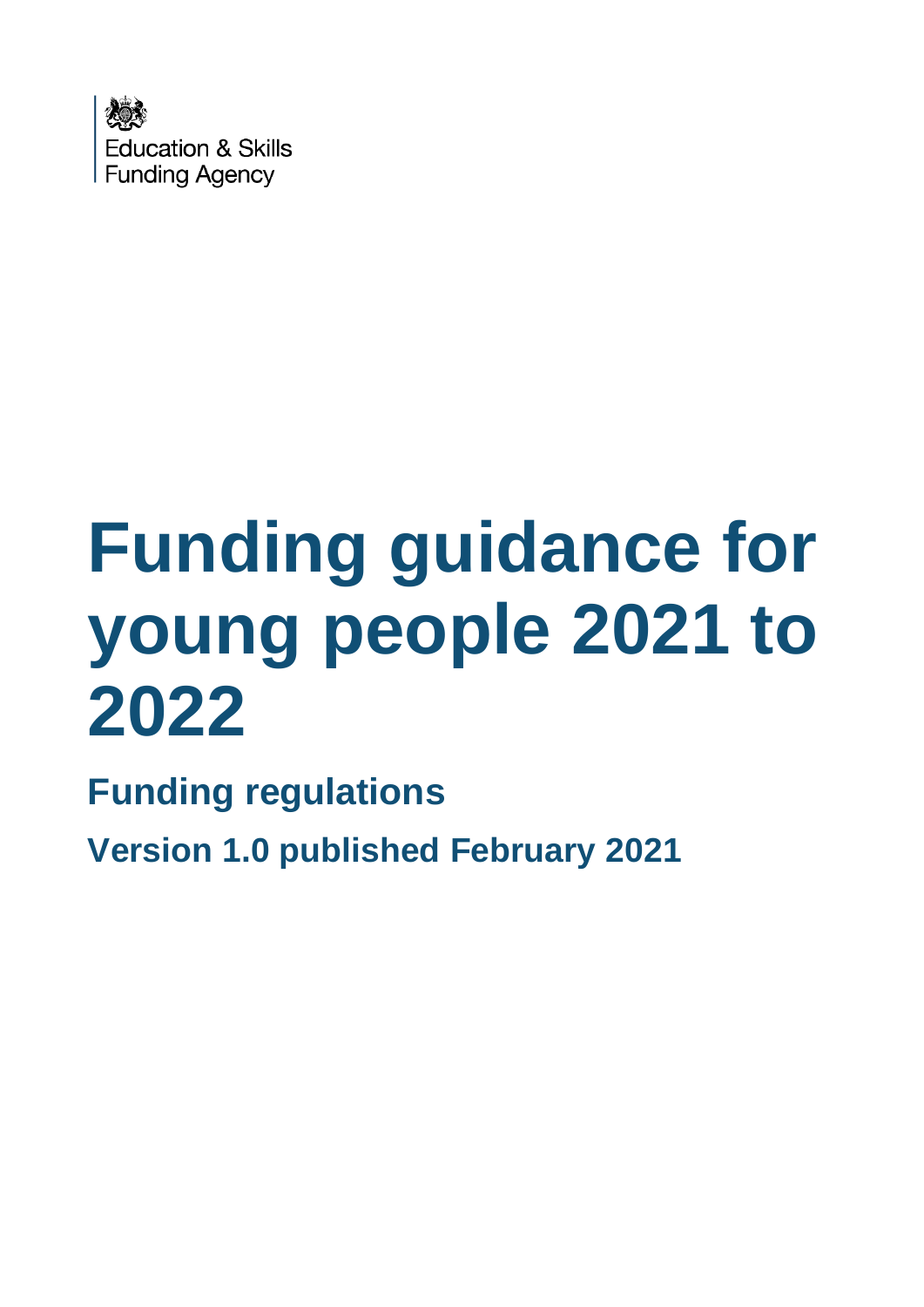# **Contents**

| Summary                                                                                | 6  |
|----------------------------------------------------------------------------------------|----|
| Education and Skills Funding Agency: Funding guidance for young people 2021 to<br>2022 | 6  |
| What's New?                                                                            | 8  |
| Coronavirus (COVID-19) and impact on 'Planned hours for 2021 to 2022'                  | 8  |
| 1: Introduction and background                                                         | 10 |
| Introduction                                                                           | 10 |
| Background                                                                             | 10 |
| Scope of this document                                                                 | 11 |
| 2: Principles and conditions of funding                                                | 12 |
| Principles of funding learning                                                         | 12 |
| Funding agreements and conditions                                                      | 12 |
| Funding conditions in respect of charges to students                                   | 12 |
| Evidence and record-keeping                                                            | 14 |
| Action on ineligible students                                                          | 15 |
| Action on ineligible planned hours                                                     | 15 |
| 3: Student eligibility                                                                 | 16 |
| Introduction                                                                           | 16 |
| <b>EU and EEA students</b>                                                             | 16 |
| Residency eligibility                                                                  | 17 |
| Definition of ordinarily resident                                                      | 17 |
| Students eligible for funding                                                          | 18 |
| EEA, Switzerland and the overseas territories                                          | 20 |
| No recourse to public funds                                                            | 20 |
| Age                                                                                    | 20 |
| Students under 16                                                                      | 21 |
| Students enrolled in schools                                                           | 22 |
| Groups of students                                                                     | 22 |
| Normal recruitment area of institutions                                                | 22 |
| Students from Wales, Scotland or Northern Ireland                                      | 23 |
| <b>Higher education students</b>                                                       | 23 |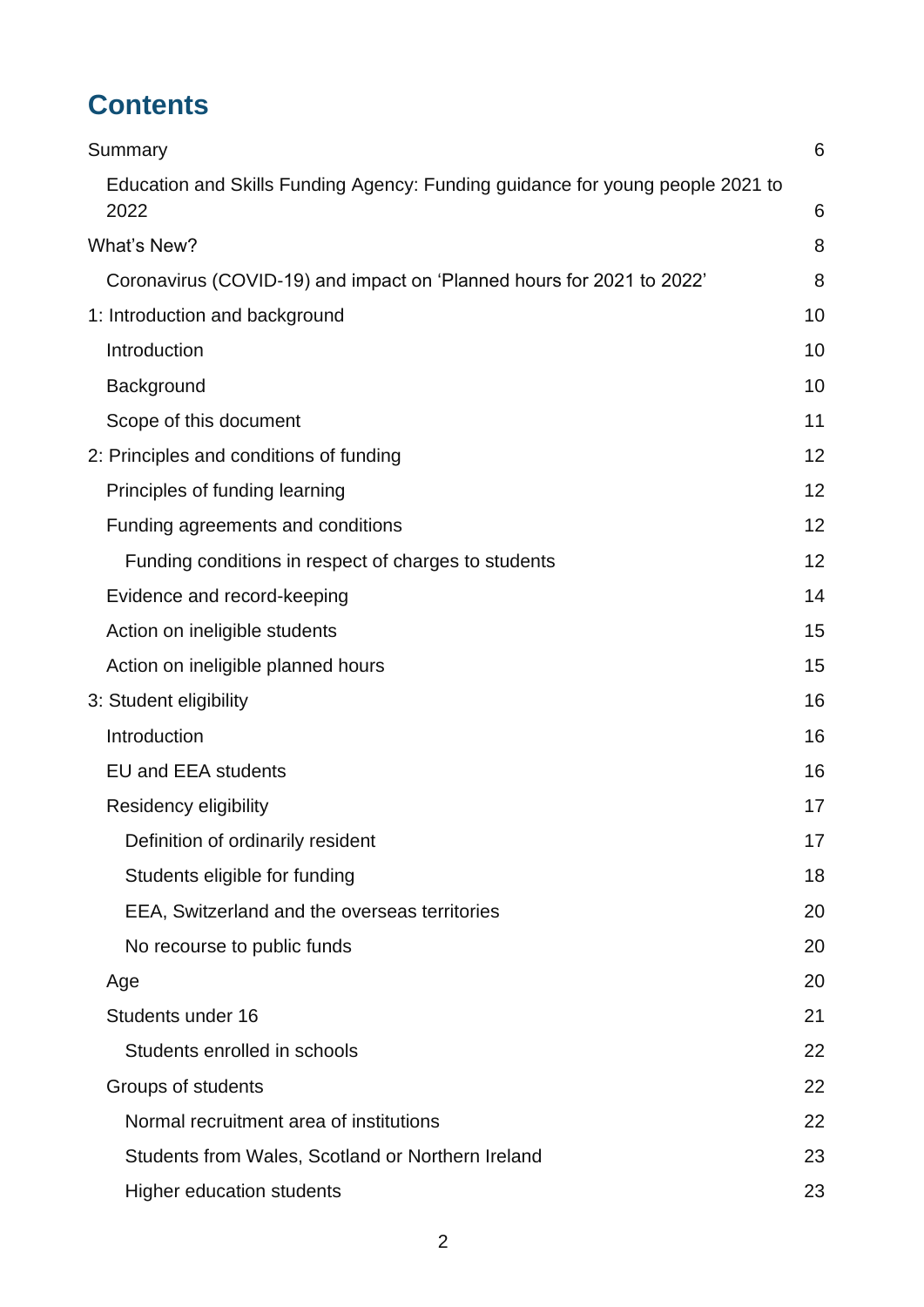| Enrolment at more than one ESFA-funded institution                                   | 24 |
|--------------------------------------------------------------------------------------|----|
| Parents-to-be                                                                        | 24 |
| Provision for offenders                                                              | 24 |
| Students not eligible for ESFA funding                                               | 24 |
| Compliance evidence of student eligibility                                           | 25 |
| Learning agreement and enrolment forms                                               | 26 |
| 4: Study programme eligibility                                                       | 28 |
| Introduction                                                                         | 28 |
| <b>Educational progression</b>                                                       | 28 |
| <b>Resits and retakes</b>                                                            | 28 |
| Eligible provision                                                                   | 29 |
| Planned hours for study programmes                                                   | 29 |
| Qualification hours for study programmes                                             | 30 |
| Non-qualification hours for study programmes                                         | 31 |
| T level planned hours                                                                | 32 |
| Recording planned hours                                                              | 32 |
| Eligibility evidence for study and T Level programme hours                           | 33 |
| Student attendance                                                                   | 34 |
| Evidencing electronic signatures                                                     | 35 |
| Alternative evidence for electronic or digital signatures during coronavirus (COVID- |    |
| 19) restriction period                                                               | 36 |
| Ceasing to attend, withdrawal from course and learning agreement amendment<br>forms  | 37 |
| Ineligible provision                                                                 | 37 |
| 5: Definitions and terminology                                                       | 39 |
| Absence and actual leaving date                                                      | 39 |
| Access to HE                                                                         | 39 |
| Achievement                                                                          | 39 |
| Approved qualifications and FaLA as it replaces LARS                                 | 40 |
| <b>Bursary funding</b>                                                               | 40 |
| Collaboration                                                                        | 40 |
| Full time and part time students                                                     | 40 |
| Higher-level programmes for students                                                 | 41 |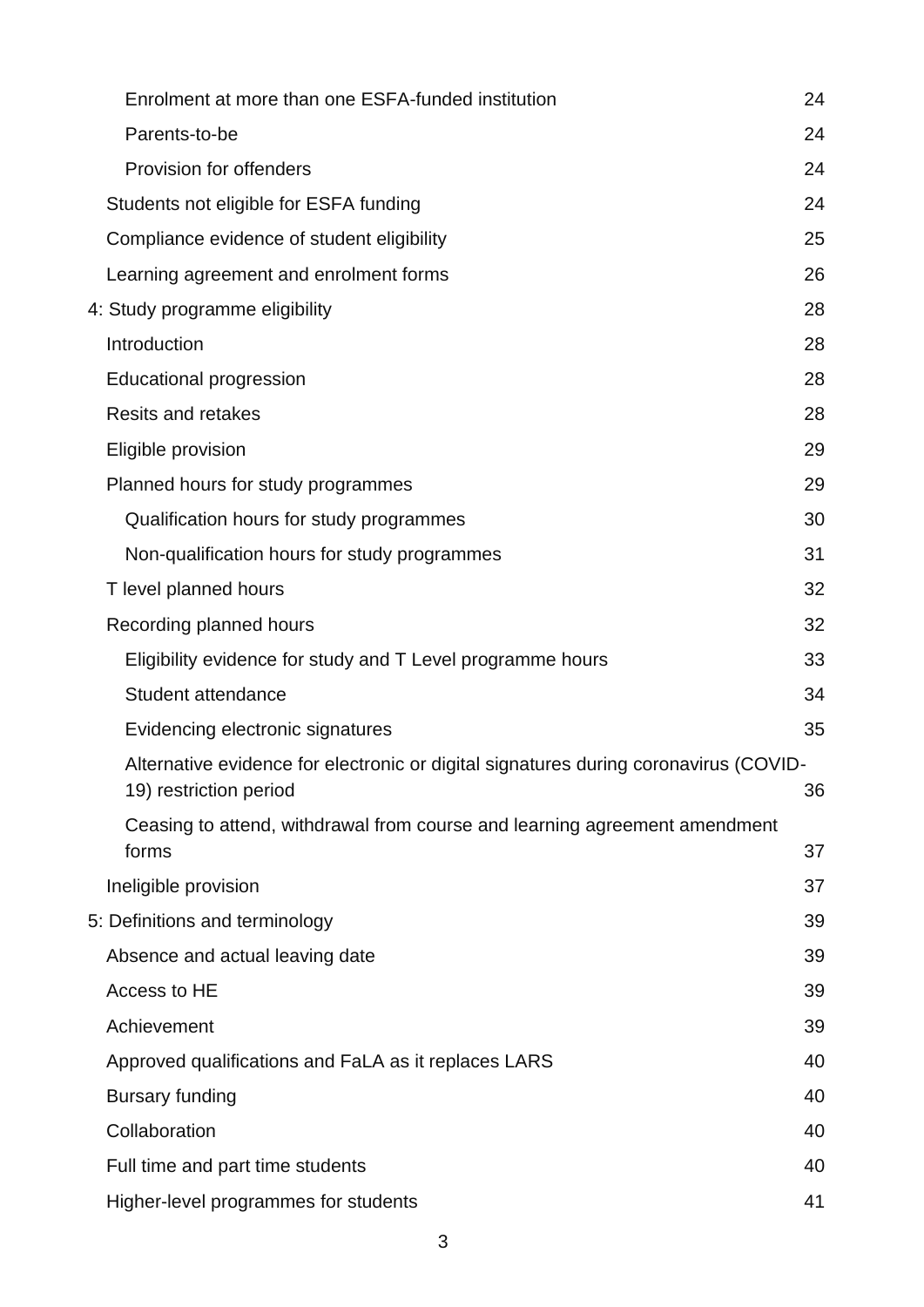| <b>Prescribed HE</b>                                                                            | 41 |
|-------------------------------------------------------------------------------------------------|----|
| Non-prescribed HE                                                                               | 42 |
| Individualised learner record (ILR)                                                             | 42 |
| Pre-entry information, advice and guidance (IAG)                                                | 42 |
| Provision of information on courses for 16 to 19 year olds                                      | 42 |
| <b>Prince's Trust Team Programme</b>                                                            | 43 |
| School census                                                                                   | 43 |
| Start date                                                                                      | 43 |
| <b>T</b> Levels                                                                                 | 43 |
| 6: Subcontracting                                                                               | 45 |
| Subcontracted provision                                                                         | 45 |
| Maintained schools and academies                                                                | 46 |
| Transferring provision between institutions                                                     | 47 |
| Annex A: Acronyms and glossary                                                                  | 49 |
| Annex B: Planned hours and timetable evidence                                                   | 51 |
| Evidencing timetables to auditors for all students                                              | 51 |
| Advice to funding auditors only                                                                 | 52 |
| Example student timetables for funding auditors                                                 | 54 |
| Annex C: Withdrawals                                                                            | 56 |
| Compliance evidence for withdrawals                                                             | 56 |
| Additional clarification on withdrawals guidance                                                | 57 |
| Annex D: Condition of funding on provision of English and mathematics in 2021 to 2022           |    |
|                                                                                                 | 62 |
| Enrolments and exemptions                                                                       | 63 |
| Students not meeting the condition of funding                                                   | 63 |
| Annex E: Academies and school sixth forms making school census returns                          | 64 |
| Funding eligibility summary                                                                     | 64 |
| Closing sixth form centres or ceasing recruitment                                               | 64 |
| Funding data arrangements                                                                       | 64 |
| Maintaining supporting records                                                                  | 64 |
| Collecting data                                                                                 | 65 |
| Annex F: Defining EU, EEA and eligible overseas dependent territories as at 31<br>December 2020 | 67 |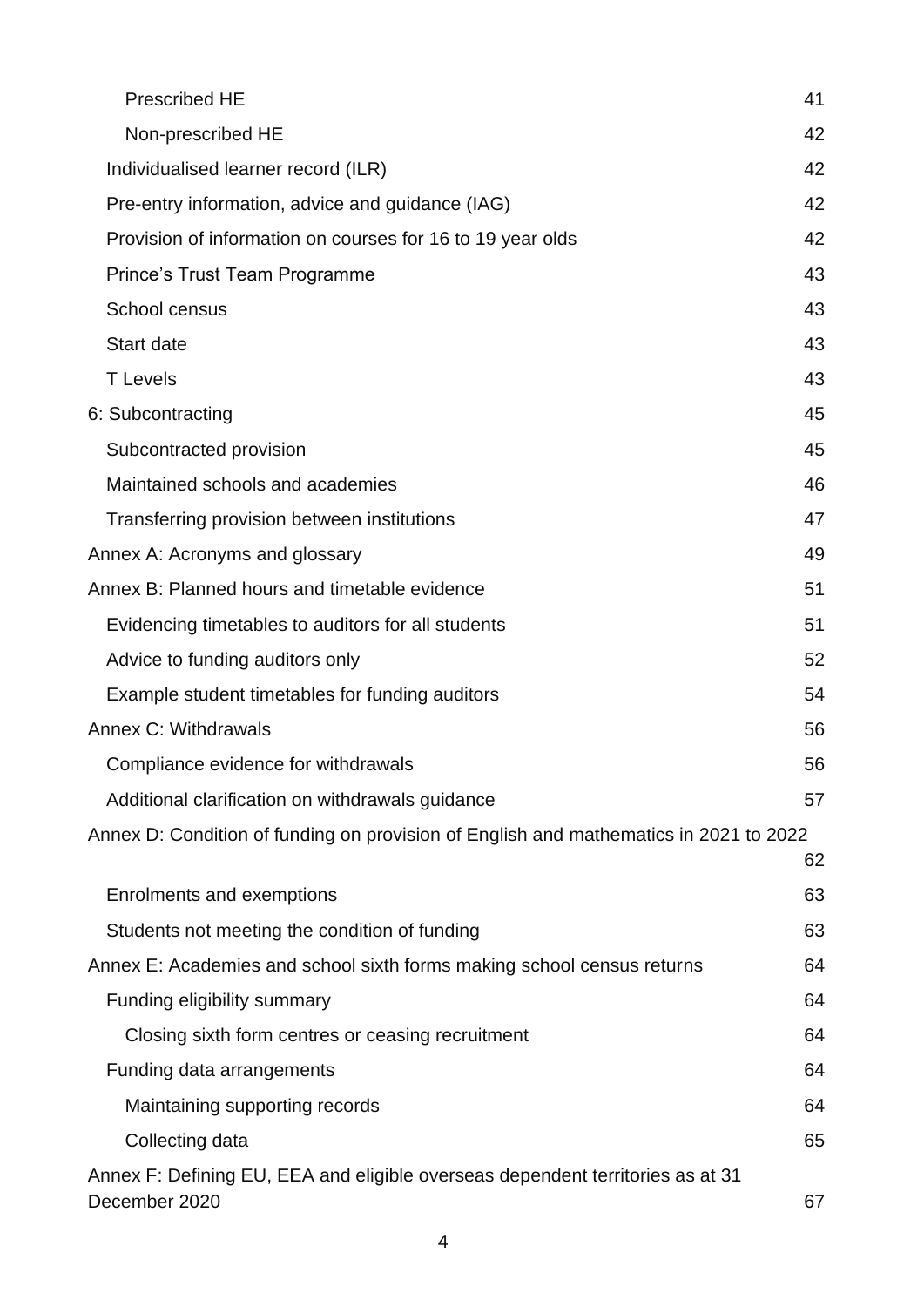| 67  |
|-----|
| 67  |
| 68. |
| 68. |
|     |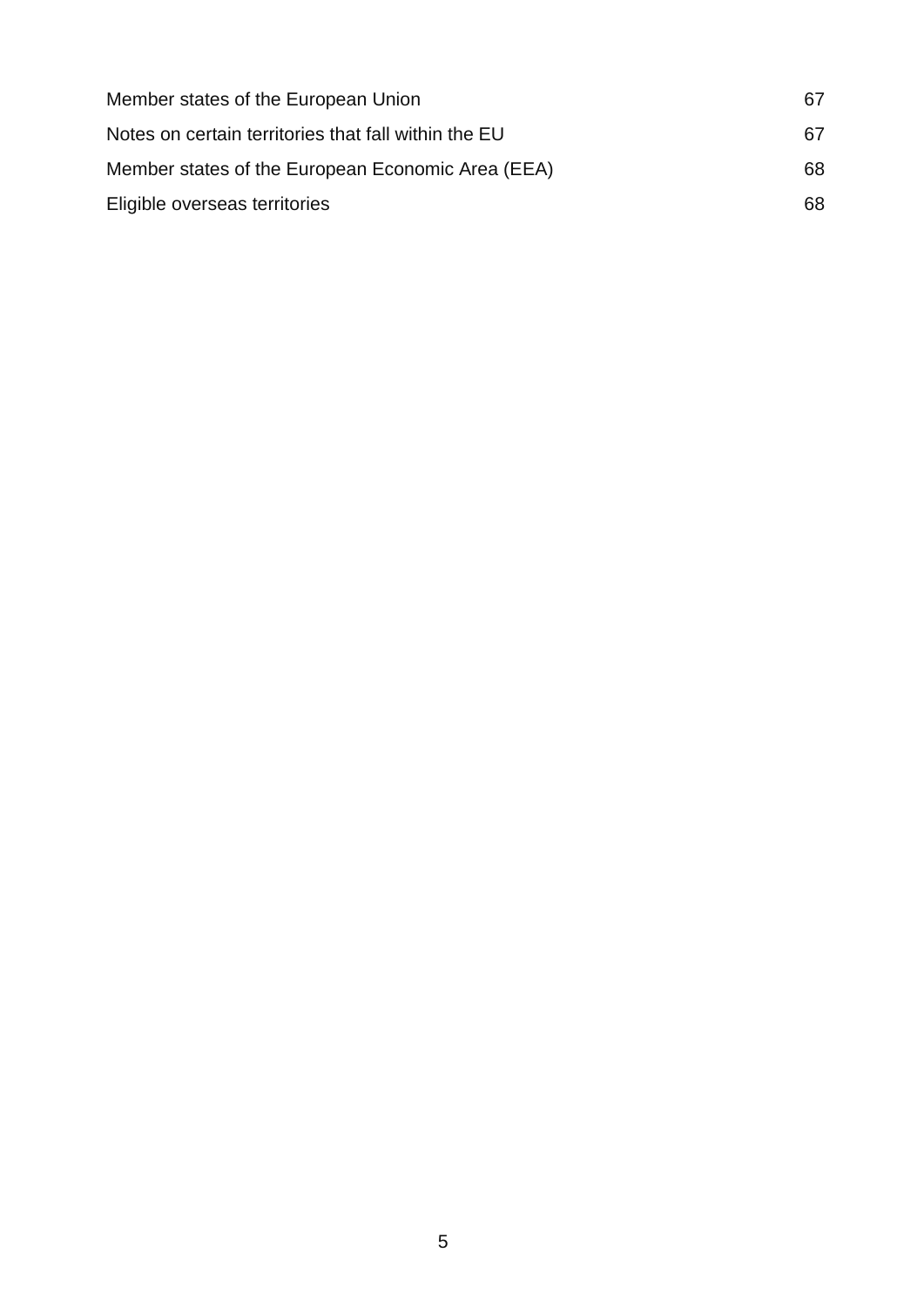## <span id="page-5-0"></span>**Summary**

#### <span id="page-5-1"></span>**Education and Skills Funding Agency: Funding guidance for young people 2021 to 2022**

This guidance document covers the period 1 August 2021 to 31 July 2022 and is our current advice for the funding year. We know that providers are working through exceptional circumstances due to coronavirus (COVID-19). We may publish further updates to this guidance document about the impact of coronavirus (COVID-19) on our funding rules as these become clear. We will tell you about any changes in our [ESFA](https://www.gov.uk/government/collections/esfa-update)  [updates.](https://www.gov.uk/government/collections/esfa-update)

You might find our [published information](https://www.gov.uk/government/collections/further-and-higher-education-coronavirus-covid-19) about what colleges and other providers need to do during the coronavirus (COVID-19) outbreak useful.

This document is part of a series of booklets providing ESFA funding guidance for young people for the 2021 to 2022 academic year.

Funding regulations (this booklet)

Rates and formula

Individualised learner record (ILR) funding returns

Subcontracting funding rules for ESFA funded post-16 funding (excluding apprenticeships) – we expect to publish a new single book for 2021 to 2022 that applies to both 16-19 and adult education funding streams later this year.

This summary applies to all of these booklets which will be available from the [ESFA](https://www.gov.uk/16-to-19-education-funding-guidance)  [funding guidance o](https://www.gov.uk/16-to-19-education-funding-guidance)n GOV.UK once published.

These documents outline the main features of ESFA funding arrangements for young people in 2021 to 2022 and are an integral part of ESFA's funding agreements for young people aged 16 to 19 and those aged 19 to 24 with an education, health and care (EHC) plan. All of these documents should be read in this context, unless specifically stated otherwise. This is the definitive ESFA guidance for 2021 to 2022 and supersedes any previous funding guidance for young people.

Subcontracting funding rules for ESFA funded post-16 funding (excluding apprenticeships) applies to institutions either with subcontractors or those considering subcontracted delivery. The published document for 2020 to 2021 Subcontracting control [regulations document](https://www.gov.uk/government/publications/funding-guidance-for-young-people-sub-contracting-controls) should be used until Subcontracting funding rules for ESFA funded post-16 funding (excluding apprenticeships) the replacement book for 2021 to 2022 is published.

Institutions must take into account the General Data Protection Regulation (GDPR) regulations in respect of the information they retain, particularly when it is personal or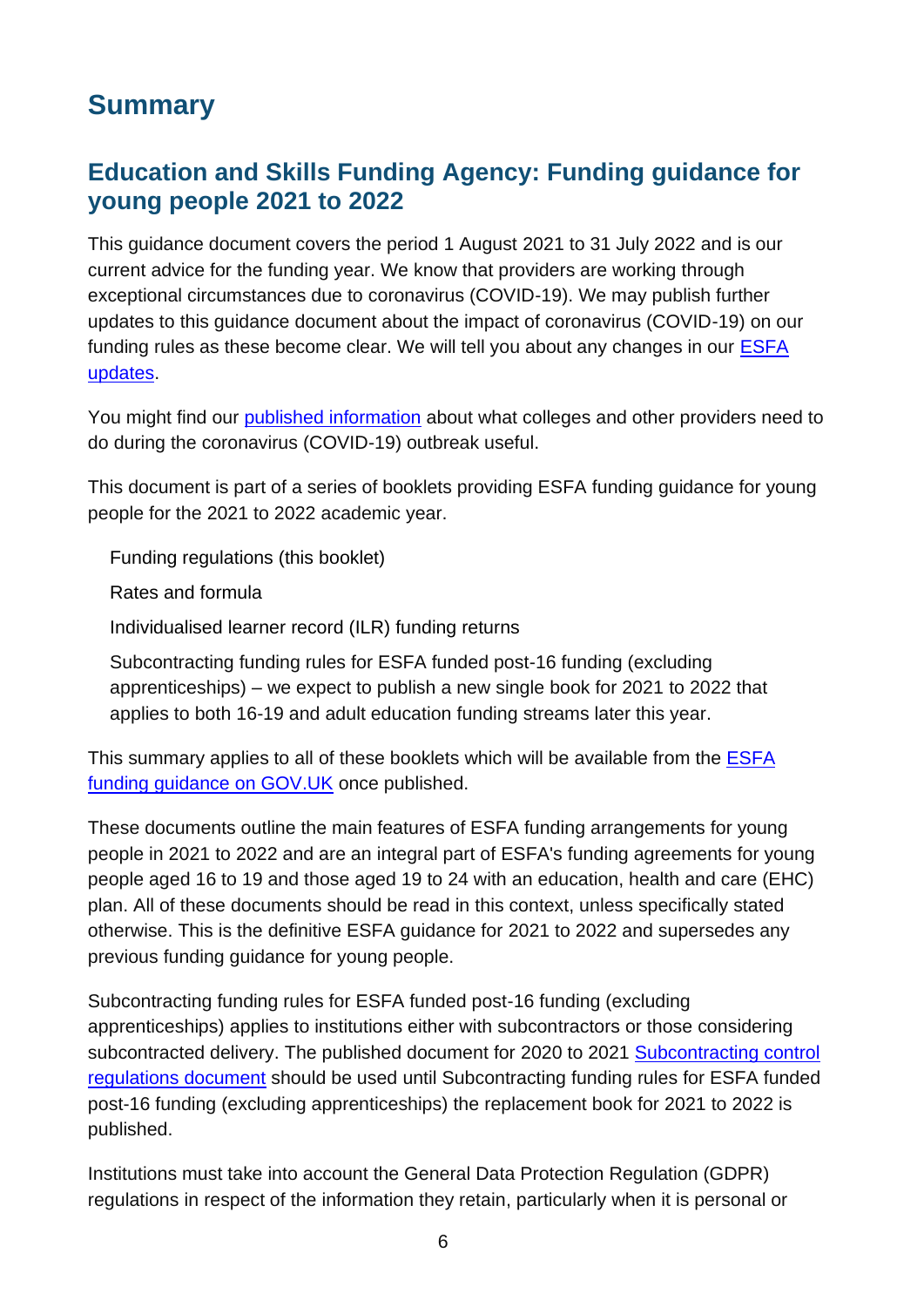sensitive. It is the institution's responsibility to ensure it is fully compliant with these regulations.

ESFA sets out in its [privacy notice](https://www.gov.uk/government/publications/esfa-privacy-notice) how data is collected and used to perform statutory functions on behalf of the Secretary of State. We will rarely ask for data from you outside of the ILR and school census.

Where we do ask for information outside of the ILR and school census, we will set out clearly what we need and why we need it. We will always request that all personal or sensitive information is sent via a secure method of transfer which is fully compliant with GDPR regulations. You must not send us personal or sensitive information at any other time or in any other way.

For further information or to contact ESFA**,** please use our [online enquiry form.](https://form.education.gov.uk/fillform.php?self=1&form_id=HR41uA2F8Dh&type=form&ShowMsg=1&form_name=Knowledge+centre+enquiry+form&noRegister=false&ret=%2Fmodule%2Fservices&noLoginPrompt=1) Maintained schools should contact their local authority.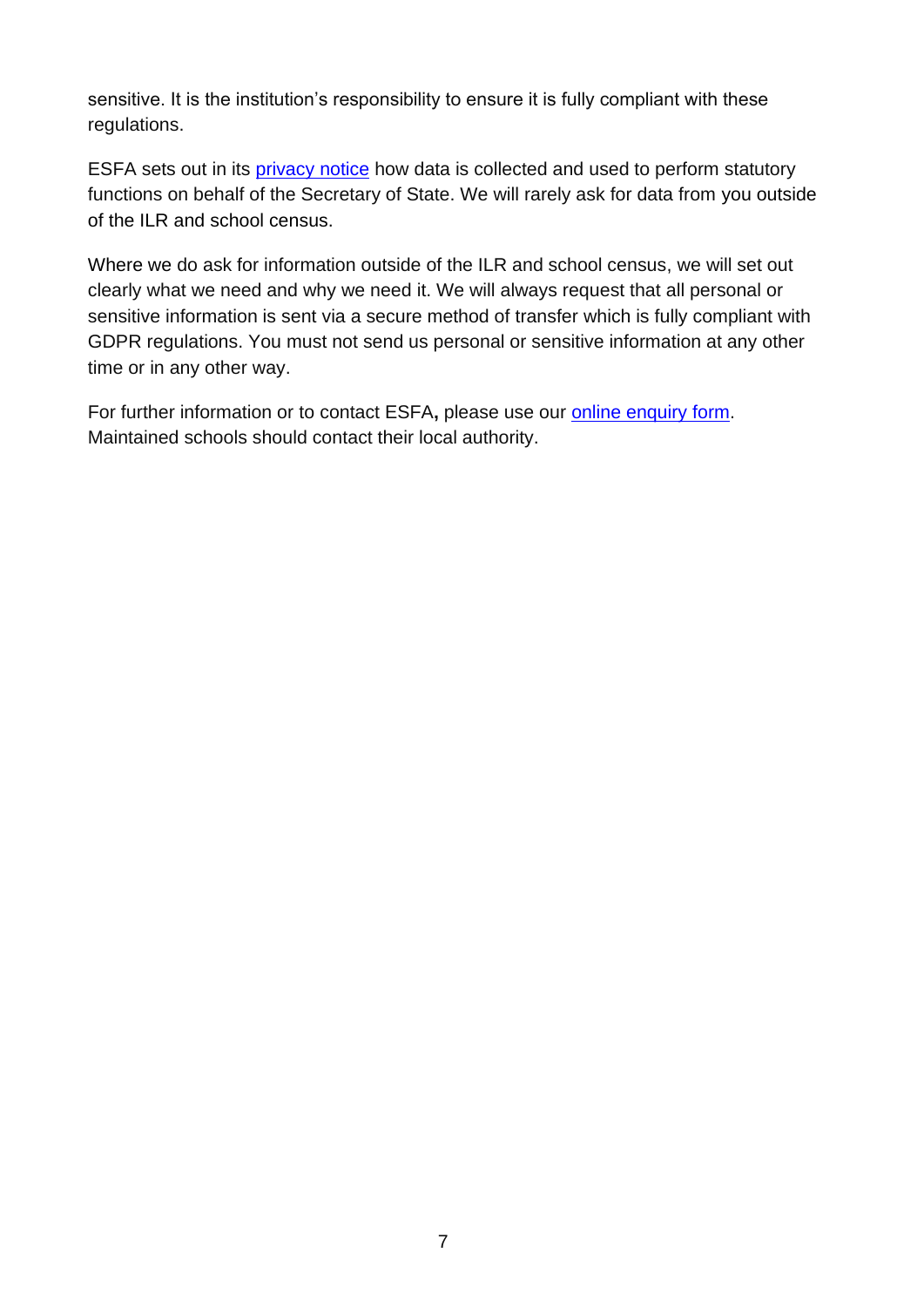# <span id="page-7-0"></span>**What's New?**

We have made the following additions and updates to this guidance document:

- updated student eligibility advice for EU and EEA students in paragraphs 30 to [31](#page-15-2) and in [paragraphs 38 to 40](#page-17-0)
- included advice on our specific subcontracting restrictions for 16 to 19 delivery in section 6; this advice was previously found in [Subcontracting control](https://www.gov.uk/government/publications/funding-guidance-for-young-people-sub-contracting-controls)  [regulations for](https://www.gov.uk/government/publications/funding-guidance-for-young-people-sub-contracting-controls) 2020 to 2021

#### <span id="page-7-1"></span>**Coronavirus (COVID-19) and impact on 'Planned hours for 2021 to 2022'**

We have issued some additional advice to assist any funded institutions having difficulty in calculating planned hours as part of their early ILR returns for this year. Any institution who has already resolved these issues for themselves does not need to amend any planned hours for the advice below.

In normal years, to derive planned hours for the year ahead, institutions look back at delivery in the current year and then use this information to update their course master files, which then feed through the planned hours for every student for the following year. It was clear in April 2020 that the in-year delivery for 2020 to 2021 was not normal and in responding to issues relating to coronavirus (COVID-19), it was too early for some funded institutions to determine how they should alter planned delivery for 2021 to 2022.

Some institutions have simply used their planning assumptions from the start of the 2018 to 2019 funding year for the current funding year and we are content with this approach, subject to advice below. As funded institutions go through this funding year, they are now expected to consider how they need to adapt their planning of delivery so they can put in place more up to date planning assumptions for 2021 to 2022. This includes building on the knowledge of their education delivery to individual students during both the previous and current funding year.

Any funded institution intending to 'roll over planning assumptions from 2018 to 2019' must, however, also take into account any funding audit advice received on their funding data for either 2018 to 2019, 2019 to 2020 or 2020 to 2021. This is so that any issues found in those years are not simply repeated as planning assumptions for 2021 to 2022 or any future year.

If planned funded activity becomes impossible to deliver due to local social distancing requirements or other challenges, we expect institutions to arrange substitute activities. For example, where external work experience becomes impossible then students should be offered alternative arrangements that help them meet their original study programme objectives.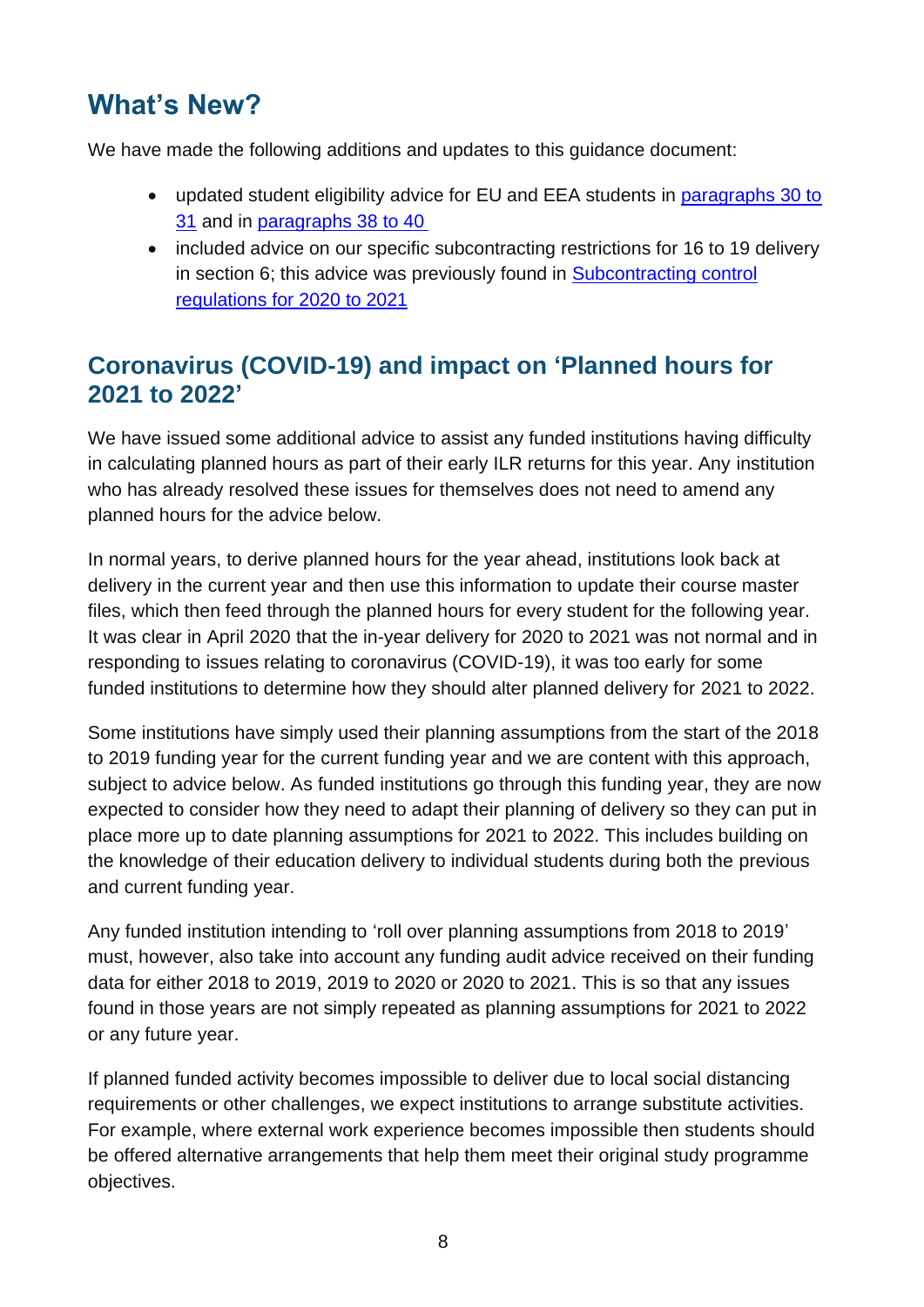The advice above, together with the additional advice we have already given in [Annex B](#page-50-0) on evidencing planned hours to funding auditors, may also help in planning hours for students in these current difficult circumstances and avoiding any funding audit issues later in the funding year.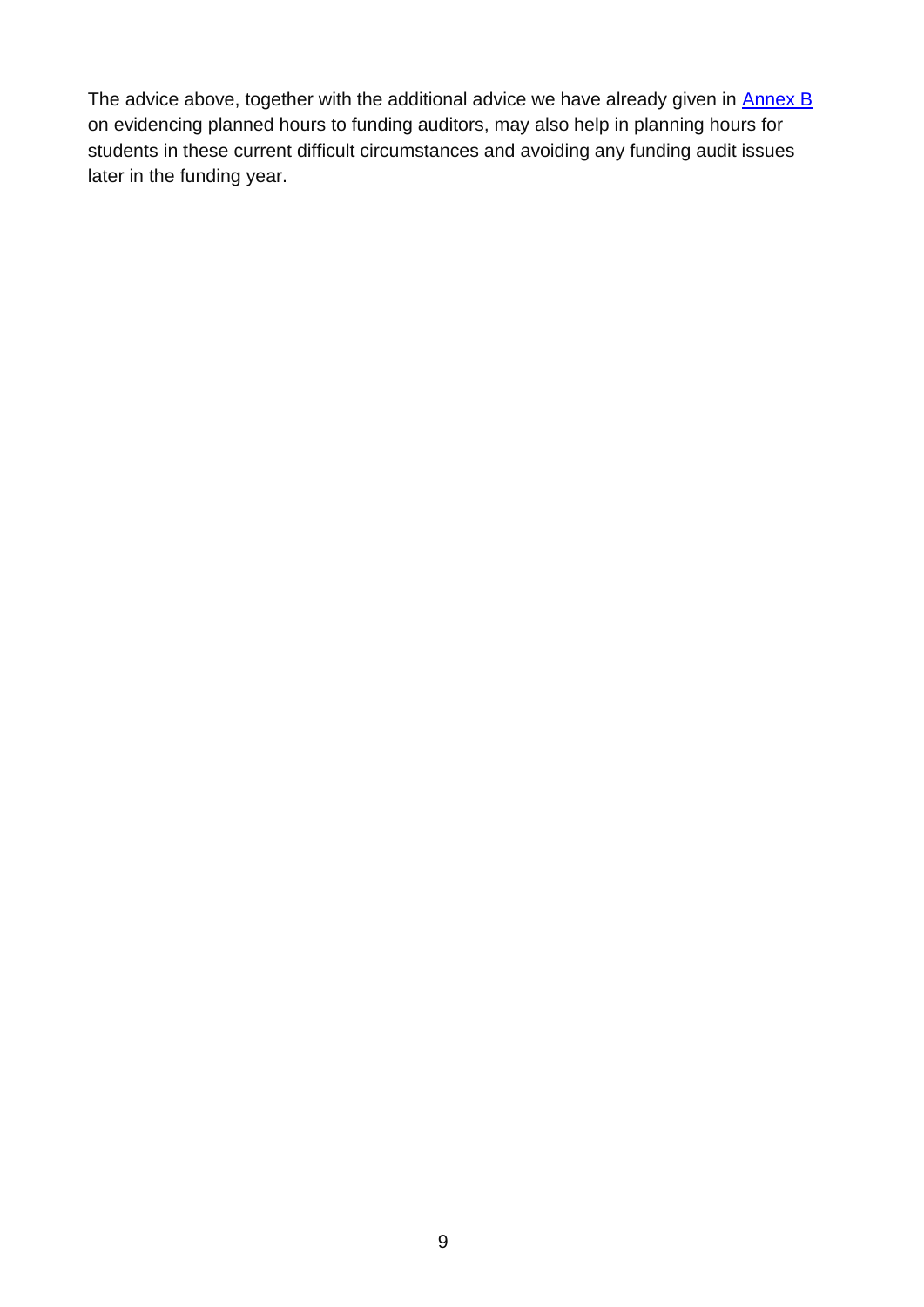# <span id="page-9-0"></span>**1: Introduction and background**

#### <span id="page-9-1"></span>**Introduction**

1. The funding guidance for young people 2021 to 2022 is written on behalf of the Secretary of State for Education who funds the provision of education, using their powers through the Education and Skills Funding Agency (ESFA).

2. This document sets out the ESFA funding guidance for all funded programmes for young people in 2021 to 2022 and covers all 16 to 19 funding provided by ESFA, other than the separate funding arrangements that apply for 16 to 19 apprenticeships.

3. The national funding methodology has been used to determine the funding allocations for 2021 to 2022. ESFA expect to confirm these allocations for individual institutions by March 2021.

## <span id="page-9-2"></span>**Background**

4. All institutions that receive young people's funding from ESFA (either directly or through local authorities (LAs)) for provision that falls within the scope of this document as defined below must comply with the guidance.

5. Directly funded ESFA institutions must treat ESFA as their funding body and for queries on this guidance, use the [online enquiry form.](https://form.education.gov.uk/fillform.php?self=1&form_id=HR41uA2F8Dh&type=form&ShowMsg=1&form_name=Knowledge+centre+enquiry+form&noRegister=false&ret=%2Fmodule%2Fservices&noLoginPrompt=1) For all ESFA provision, where funding is paid by ESFA to LAs (usually LA maintained school provision), the LA should usually be treated as the funding body for queries on this guidance.

6. The term 'institutions' is used to cover academies, schools, colleges and all other providers. The individual institution types will be used where the Funding guidance for young people applies only to that specific type of institution. Similarly 'students' is used as a constant reference to guidance applying to all students and pupils.

7. ESFA young people's funding is paid on a funding year starting 1 August and ending on 31 July (1 September to 31 August for academies). LAs pay schools on a standard treasury or LA financial year basis, usually starting 1 April and ending 31 March.

8. This document is expected to be used by funding body auditors in their funding audit testing of institutions for the necessary evidence of compliance with the guidance. The advice on planned hours is all together within [section 4](#page-27-0) of this document, so all funding audit and funding compliance work by both institutions and funding auditors is as easy as possible.

9. Definitions of the terms used in this document are set out in [section 5](#page-38-0) and a list of useful acronyms is included in [annex A.](#page-48-0) [Annex E](#page-63-0) relates only to provision delivered by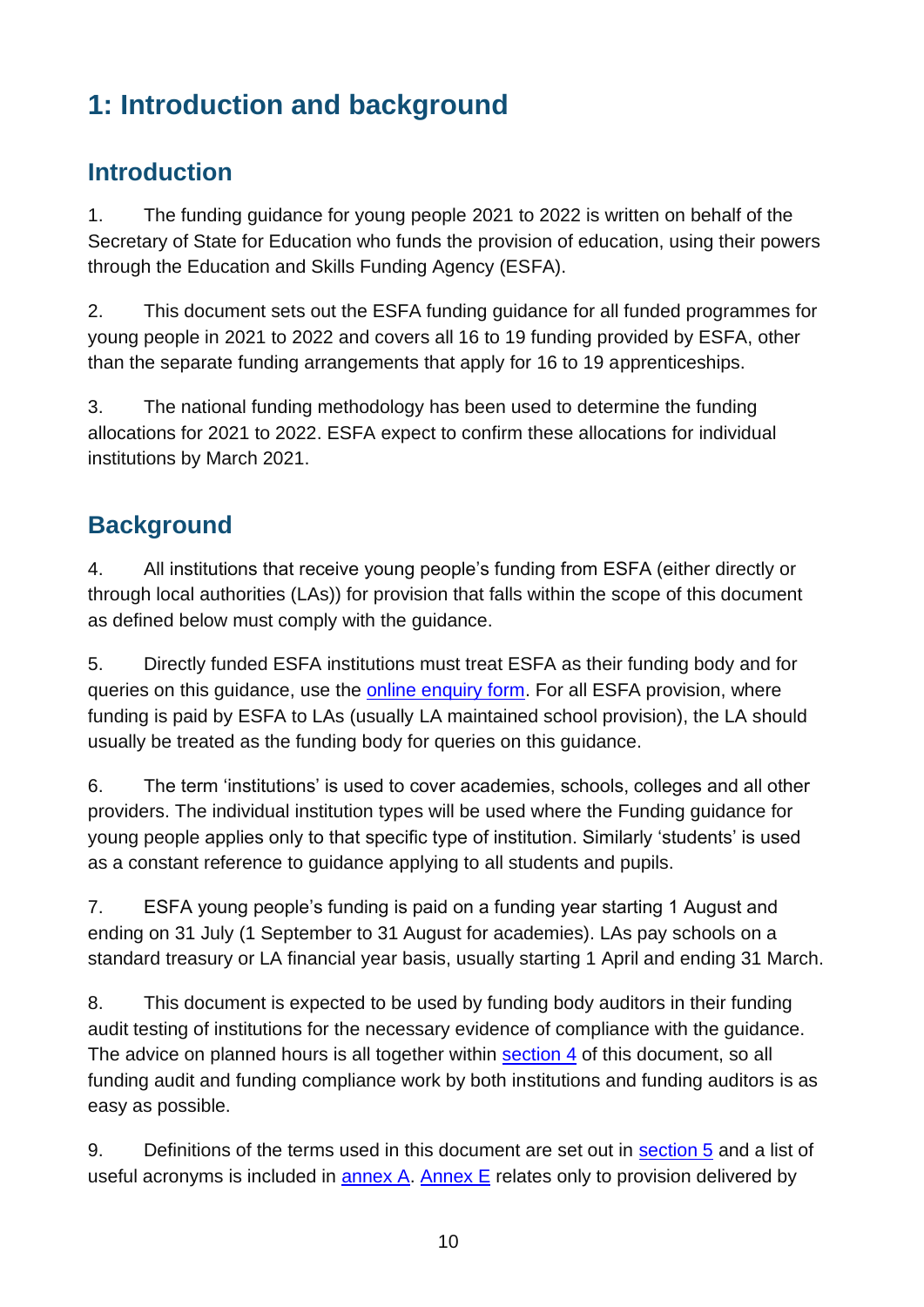academies or school sixth forms whose data is returned through the school census return.

## <span id="page-10-0"></span>**Scope of this document**

10. This sets out our guidance that applies to institutions delivering ESFA young people's funded provision for the funding year 1 August 2021 to 31 July 2022.

11. This document sets out ESFA funding conditions for provision to students who meet both the student eligibility requirements in [section 3](#page-15-0) and one of the following criteria:

- a. are aged 16 to 19, or
- b. are aged 19 to 24 and have an Education Health and Care (EHC) plan, or
- c. are aged 14 to 16 and meet the funding criteria set out in [paragraphs 48 to 55](#page-20-0) and in the [Funding rates and formula](https://www.gov.uk/government/publications/funding-rates-and-formula)
- 12. At the time of publication, all the web links in this document were correct.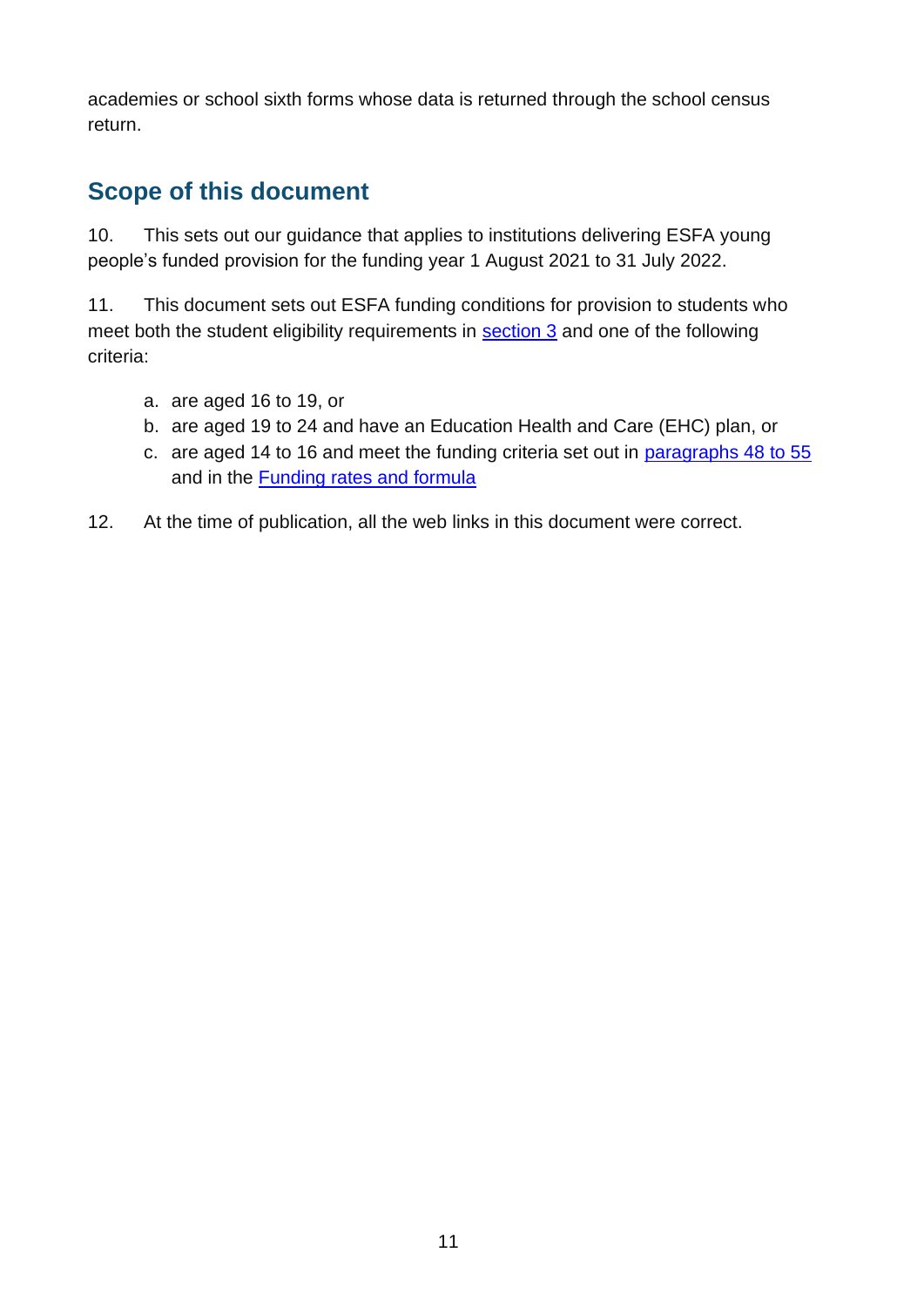# <span id="page-11-0"></span>**2: Principles and conditions of funding**

## <span id="page-11-1"></span>**Principles of funding learning**

- 13. Institutions must:
	- a. only record as funded those students assessed as eligible for ESFA funding under [Section 3](#page-15-0) of this document
	- b. not record as funded those students who are enrolled on study programmes funded by ESFA at other institutions
	- c. avoid duplication of provision or multiple funding for the same provision within a student's study programme
	- d. avoid recording ESFA funding for any part of a student's study programme that duplicates that received from another source, for example, other ESFA programme funding, Office for Students (OfS) higher education funding, or funding from any other source
	- e. ensure when entering the planned hours on data returns that the hours entered are realistic and deliverable to each individual student and that this can be evidenced if necessary to funding auditors, and
	- f. take all reasonable steps to ensure that students can complete their programme once they are enrolled

14. We only expect institutions to discuss with ESFA circumstances that affect groups of students. For circumstances that only affect an individual student, ESFA expects the institution to make funding decisions itself within the spirit of this guidance and record their decisions as audit evidence in accordance with usual student enrolment processes.

## <span id="page-11-2"></span>**Funding agreements and conditions**

15. ESFA will enter into grant agreements or contracts for services with individual institutions paid directly by ESFA and with each LA for their maintained school provision. These funding agreements will set out the funds that ESFA has agreed to pay for the education and training provision for young people expected in return for that funding. These include ESFA conditions in respect of charges to students for their provision. The separate condition of funding that applies to all provision in respect of the delivery of English and mathematics within study programmes is set out in **Annex D**. To assist institutions in planning to meet the condition of funding, ESFA have issued detailed [guidance on the condition of funding.](https://www.gov.uk/16-to-19-funding-maths-and-english-condition-of-funding)

#### <span id="page-11-3"></span>**Funding conditions in respect of charges to students**

<span id="page-11-4"></span>16. ESFA attaches conditions to its young people's funding in accordance with the following guidance by the Secretary of State: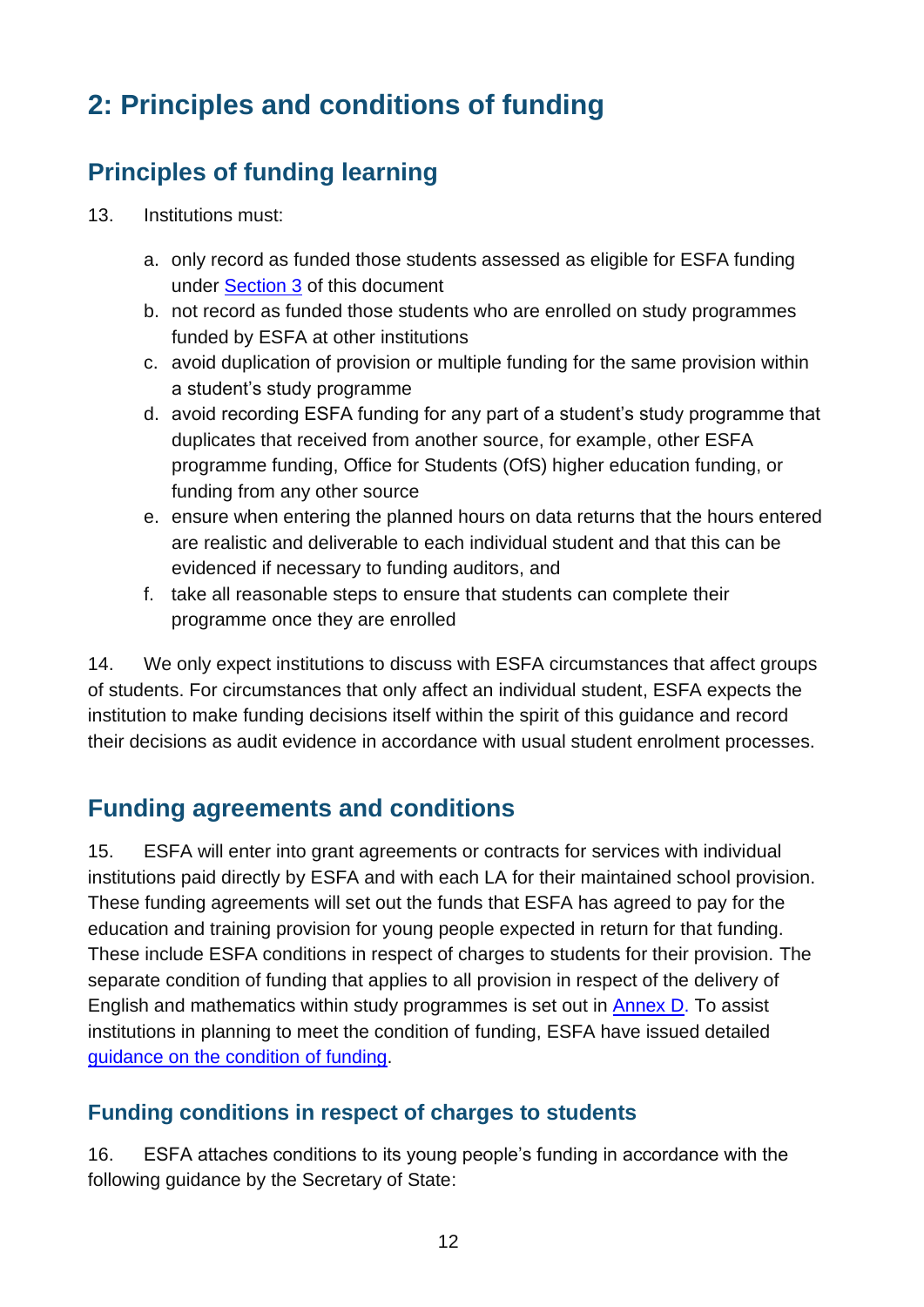- a. tuition fees cannot be charged to students aged 16 to 18 in full time or part time education by either ESFA-funded institutions or their subcontractors. For the purposes of the funding agreement and this document, '18', means under 19 on 31 August in the teaching year when the student commences a study programme
- b. such students must continue to receive free tuition in any consecutive subsequent year of study on the same study programme as recorded in their learning agreement
- c. no compulsory enrolment, registration or examination fees can be charged to students aged 16 to 18 in full time or part time education, other than in the following circumstances:
	- i. institutions can apply reasonable conditions of attendance in order to qualify for free examination entry
	- ii. institutions can charge for examinations and resits as follows:
		- where the required attendance or completion of work has not been achieved
		- where the student fails without good reason to sit the examination for which the institution has paid
		- where a student resits an examination resulting from an initial examination failure
		- where a student resits an exam with the aim of achieving marginal improvements in grades
		- qualifications leading to a GCSE grade 4 to 9 or A\* to C in English and/or maths where the student has not yet achieved either a grade 4 to 9 or A\* to C in these subjects are not treated as resits for this purpose
		- institutions must ensure that requirements for attendance and coursework are applied reasonably and set out to students from the commencement of their programme. Absences or non-completion of coursework because of illness or other acceptable reasons are not grounds for charging
- d. institutions may set conditions for, and seek voluntary contributions from, students or their sponsors. Requests for voluntary contributions must make it clear that there is no obligation to contribute, and that students will not be treated differently according to whether they or their sponsors have made any contribution in response to the request
- e. no fee must be charged to students aged 16 to 18 for instrumental tuition which is part of the syllabus for a prescribed public examination which includes music qualifications on the **ESFA list of qualifications** approved for funding 14 to 19 (formerly called the Section 96 list)
- f. no tuition fees can be charged for provision funded by ESFA for students with learning difficulties or disabilities aged 19 to 24 who have an EHC plan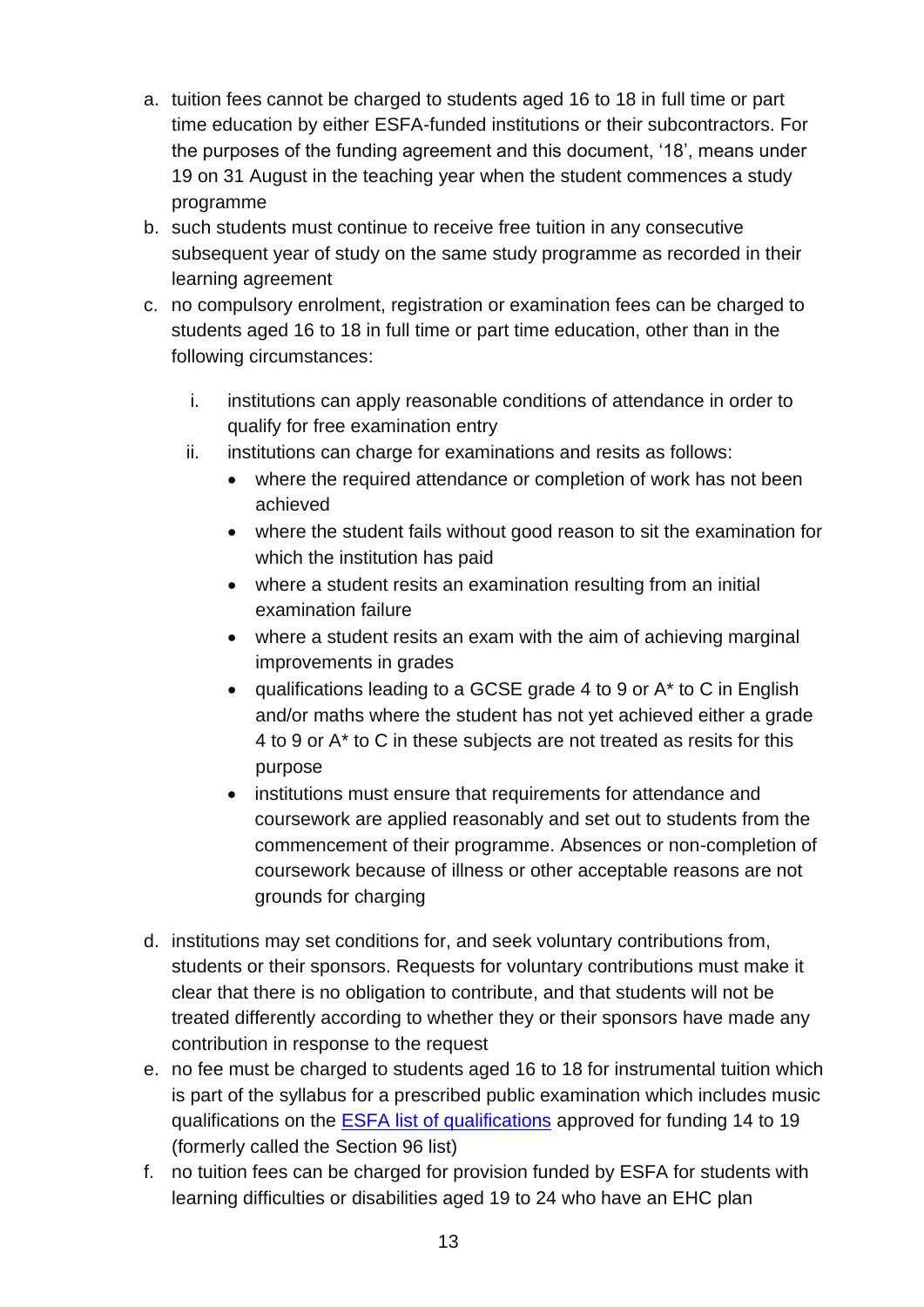- g. institutions may choose to charge students aged 16 to 18 in full time or part time education for other elements of their study programme as set out here. There is no requirement to charge for optional extras. The institution funding the activity is free to determine whether any charge should be made for it and, if so, how much should be charged and to whom:
- i. where clothing or equipment is necessary for the student's health or safety, a charge may be made for clothing and equipment that the student retains, but only if the student also has the option of borrowing the clothing or equipment free of charge
- ii. for the sale of learning materials in bookshops, or similar facilities in institutions, that enables students to secure discounts on books, stationery or similar materials
- iii. fines for the late return of library books or other disciplinary fines (provided such penalties have been made known in advance); and deposits on lockers, ID cards, keys, library cards or smartcards and equipment that are fully refundable except in cases of damage or theft. Fines and deposits are not fees
- iv. photocopying and printing, including computer printouts, are not fees as long as they are not course-specific, are optional and there are alternative sources for these services
- v. the recreational use of leisure and other non-academic facilities where the activity taking place is not a requirement of a course syllabus or not part of a student union membership free entitlement
- vi. travel, board and lodging and other additional costs, including any tuition costs, associated with field trips and similar activities that may form part of or be outside the requirement of the course syllabus or agreed study programme
- vii. optional extra activities where the activity is taking place outside a required part of an agreed study programme, and charging is at the discretion of the institution that would otherwise meet the cost of provision. Examples of optional extra activities include theatre, cinema or museum visits or other day or residential visits that are not a requirement of course syllabuses

## <span id="page-13-0"></span>**Evidence and record-keeping**

17. Institutions must retain evidence and keep records to support the information given in data returns and to justify the funding the data generates.

18. Where data or evidence is identified as being incorrectly recorded in the data return, the institution must revise their data returns and funding claim accordingly.

19. Institutions must ensure they are fully compliant with the requirements in the General Data Protection Regulation (GDPR) in all parts of their student record systems including all individual records kept for funding audit assurance purposes.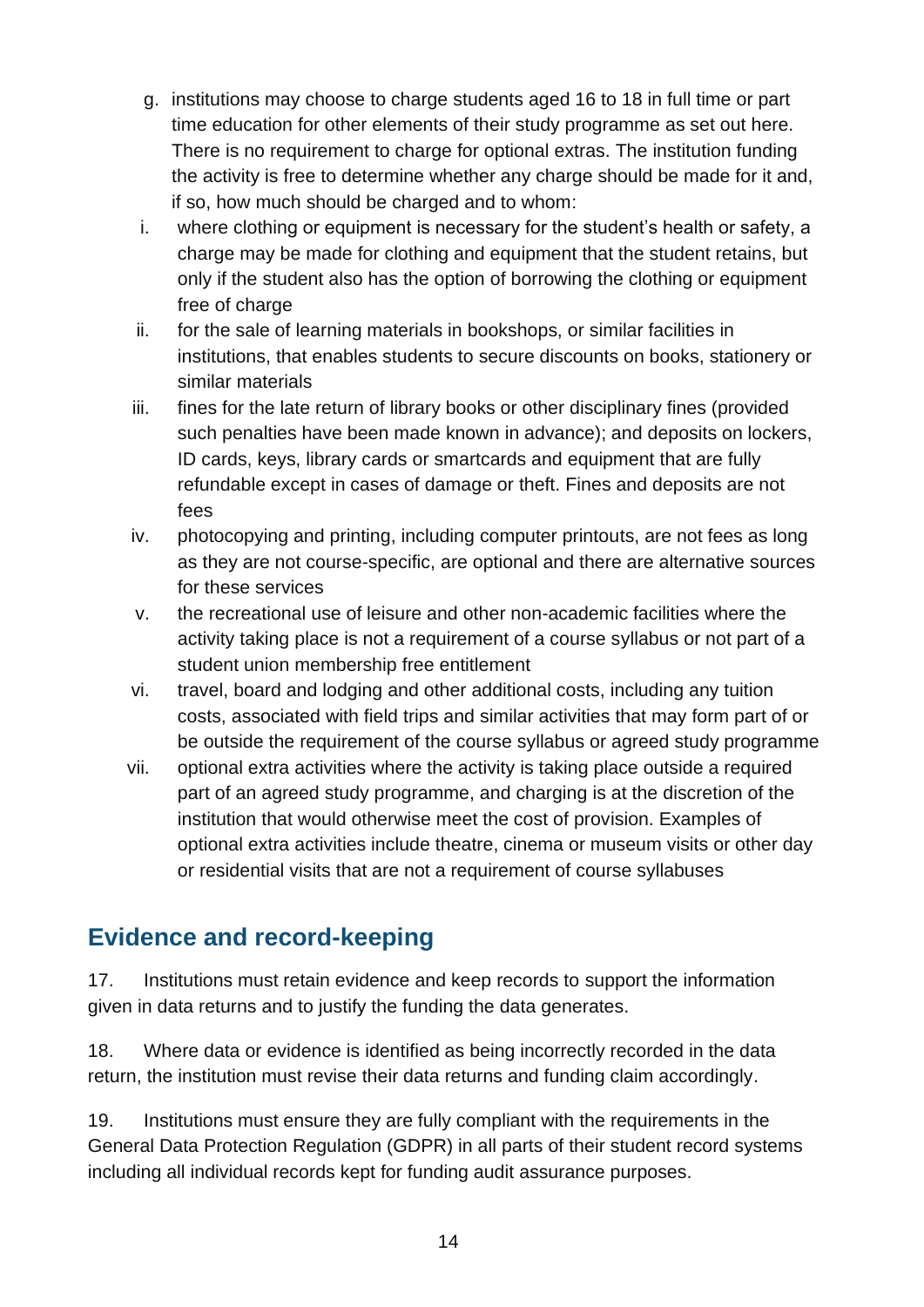20. In all circumstances, the institution must retain original documents including, for example, attendance records, enrolment records and learning agreements. In considering how long these documents should be retained, all documentation that underpins funding claims or returns must be treated as financial and legal records. Methods and decisions relating to retention must be consistent with the institution's usual rules and methods for financial record retention.

21. Under no circumstances must these documents be retained by subcontractors or at subcontractor premises.

22. The institution itself will normally be registered with the awarding body for the core qualification being studied and students must be registered with the awarding body in order to be eligible for ESFA funding.

## <span id="page-14-0"></span>**Action on ineligible students**

23. When an institution has claimed funding for ineligible students, they must revise their data return to record the students as not eligible for ESFA funding.

24. When an institution intends to deliver provision that is not clearly identifiable within the 4 books that make up Funding guidance for young people, they must contact ESFA and seek written clarification before proceeding and retain for audit purposes any documentary evidence of guidance given.

## <span id="page-14-1"></span>**Action on ineligible planned hours**

25. When ESFA or its funding auditors find evidence of planned hours being systematically recorded, where the evidence of delivery is not realistic or deliverable, then ESFA will require institutions to reduce the funded planned hours. The amended planned hours will be those that can be clearly evidenced as delivered to each individual student. ESFA will then apply these revised hours to all future lagged funding values.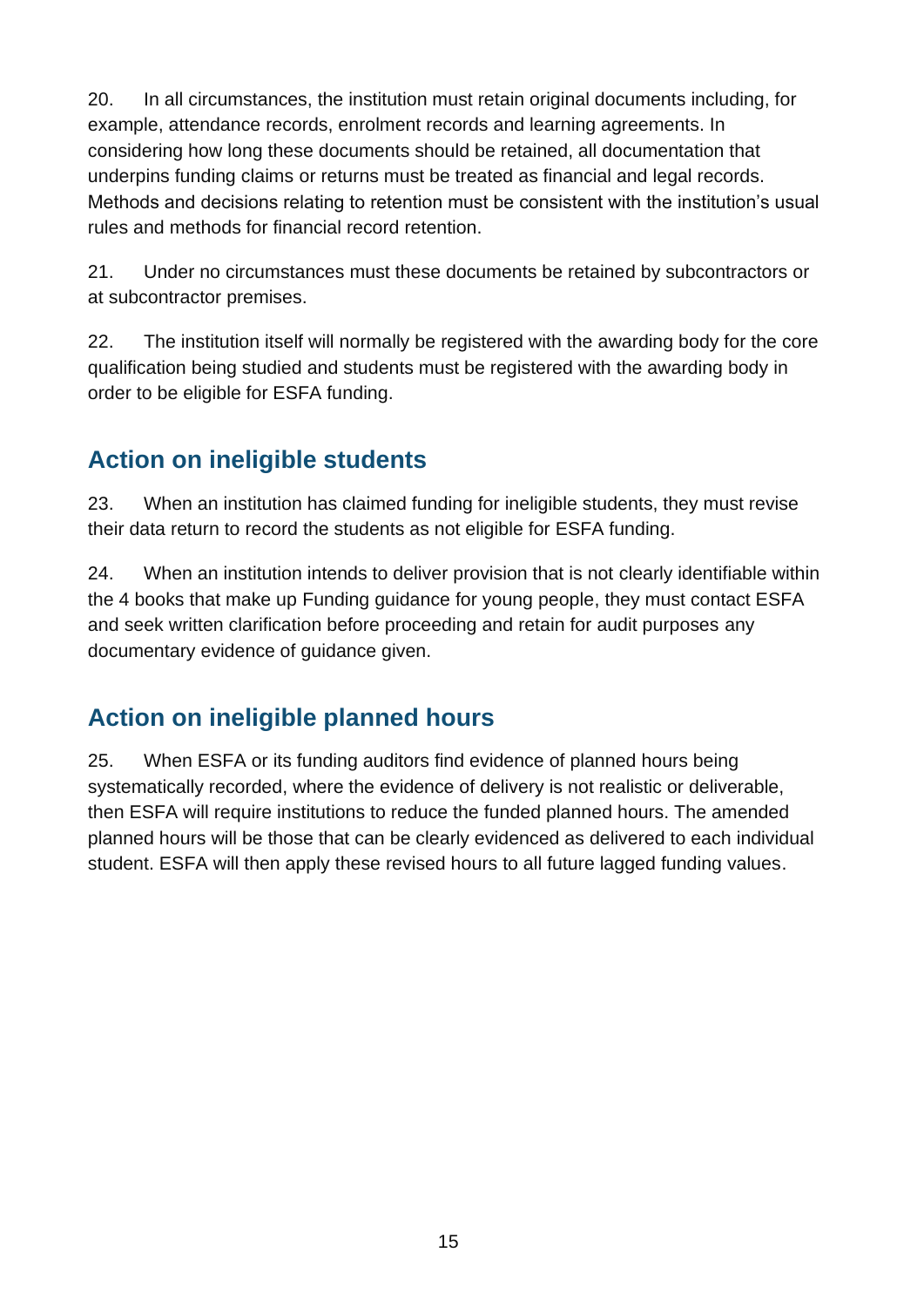# <span id="page-15-0"></span>**3: Student eligibility**

#### <span id="page-15-1"></span>**Introduction**

26. This section sets out the rules on student eligibility for ESFA young people's funding, together with guidance on evidencing student eligibility to assist institutions in their enrolment processes.

27. Funding eligibility for young people post-16 is similar to the pre-16 school eligibility rules and students will consistently be either eligible or ineligible for ESFA funding at all institution types.

28. Most young people legally residing in England will be eligible for 16 to 19 study programme funding and the exceptions to this are set out in paragraphs [71](#page-24-1) to [73.](#page-24-2) The advice in paragraphs [38](#page-17-1) to [41](#page-19-3) provides further information on the detailed eligibility requirements. To assist our funded institutions in keeping the student eligibility administration burden to a minimum, most students will simply need to confirm on their post-16 enrolment form they have legally lived in the UK for the 3 previous years. For the small number of eligible students who do not meet this test, institutions should take steps to satisfy themselves that the student is legally resident in the UK. To assist institutions and funding auditors further advice on compliance evidence of student eligibility is set out in paragraphs [74](#page-24-3) to [83.](#page-26-0)

29. We have based the three year evidential advice on provisions of the Education (Fees and Awards)(England) Regulations 2007 (these are expected to be updated later in 2021), which provide the basis for home-fee status for publicly funded Higher Education providers. We expect our funded institutions to make sure students on Level 3 programmes are made aware of the eligibility requirements in these Regulations, as part of their planning for Higher Education studies.

## <span id="page-15-2"></span>**EU and EEA students**

30. The United Kingdom (UK) left the European Union (EU) and free movement between the UK and the EU has ended. The UK's new [points based immigration system](https://www.gov.uk/guidance/new-immigration-system-what-you-need-to-know#eu-citizens-living-in-the-uk-by-31-december-2020) applies and treats EU (other than Irish citizens) and non-EU citizens equally. Students who are nationals of EU (or European Economic Area (EEA)) countries (other than Irish citizens) who enter the UK after 31 December 2020 are not automatically eligible for funding and must be able to demonstrate that they are legally resident in the UK to be funded.

31. Students who are nationals of EU (or EEA) countries or children of Turkish workers who are living in the UK and have started their programme before 31 December 2020 must be treated equally to UK residents. Once enrolled they will be eligible for funding for the full duration of their study programme. All Irish citizens continue to be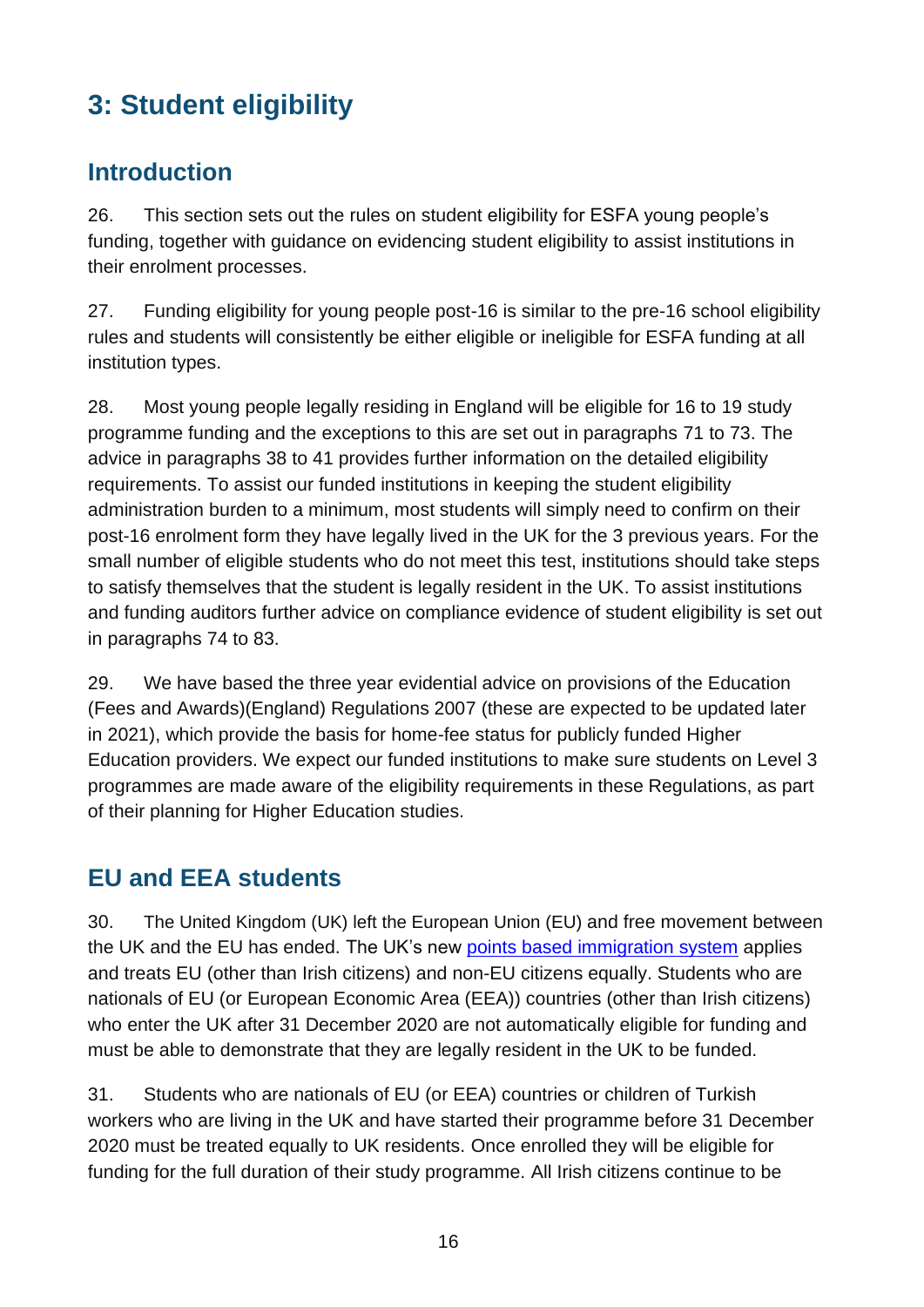automatically eligible for funding under immigration concessions agreed with the Irish Government before the UK was a member of the EU.

## <span id="page-16-0"></span>**Residency eligibility**

32. The following paragraphs set out the ESFA funding eligibility criteria for study programmes. Students only need to be eligible under any one point or sub-paragraph of the individual points or sub-paragraphs in paragraphs [38](#page-17-1) to 40. All students eligible to start their study programme are eligible for the full duration of their study programme. Paragraphs [67](#page-23-4) to [73](#page-24-2) explain the main exceptions covering ineligible students for funding purposes.

33. For funding purposes, institutions must establish a student's eligibility at the start of their programme. Institutions must seek advice from their funding body regarding any case where they are having difficulty assessing student eligibility.

34. To be eligible for funding the student must have the legal right to be resident in the United Kingdom at the start of their study programme. A person subject to a Home Office deportation order will ordinarily be ineligible for funding until their situation has been resolved to the satisfaction of the Home Office.

35. In determining student eligibility, institutions must also satisfy themselves that there is a reasonable likelihood that the student will be able to complete their study programme before seeking funding for the student. This should include the practicality of providing a place for a student who may be unable to complete their programme if they are likely to leave the country permanently during their study programme. For the purposes of this paragraph, institutions must assume that all EEA students resident in the UK before 1 January 2022 have the legal right to remain in the UK for the duration of their study programme. Once a student is enrolled, the institution is expected to take all reasonable steps to ensure that the student can complete their programme.

36. Students who are attending programmes of more than one term's duration, and are eligible for funding at the start of their programme, will usually be eligible for funding for the whole duration of their study programme as well as subsequent funded study programmes studied immediately end-on to their initial funded programme. This includes students studying consecutive study programmes with no break in studies other than normal holiday periods. Similarly, students who are not eligible for funding at the start of their study programme are very unlikely to become eligible for funding during the period of their study programme.

#### <span id="page-16-1"></span>**Definition of ordinarily resident**

37. For funding purposes, ESFA regards as ordinarily resident in a given country any person who habitually, normally and lawfully resides from choice and for a settled purpose in that country. Temporary absences from the relevant area should be ignored.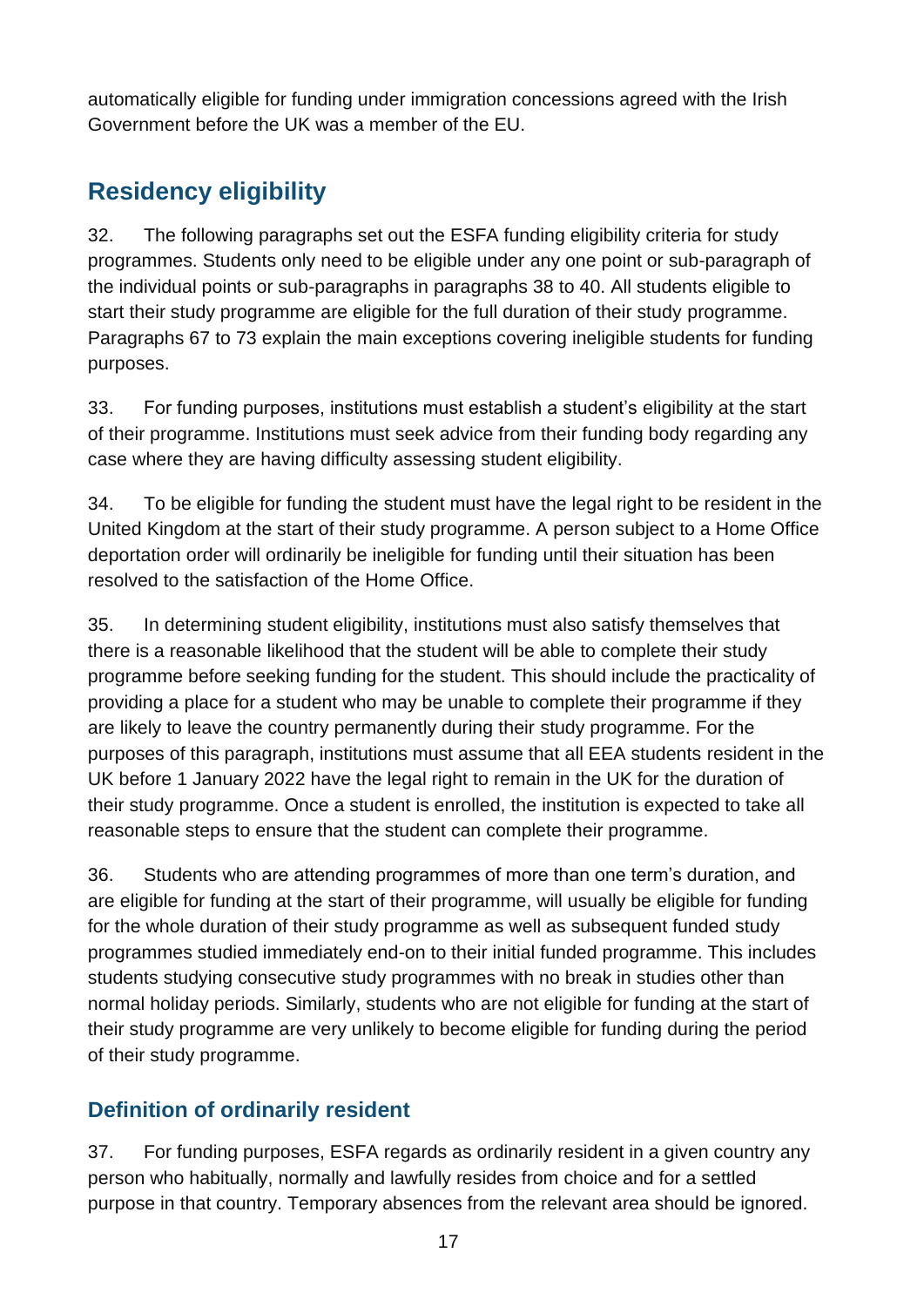Someone who has not been ordinarily resident because he or she or the person's parent or spouse or civil partner was working temporarily abroad will be treated as if they have been ordinarily resident in the relevant area.

#### <span id="page-17-0"></span>**Students eligible for funding**

<span id="page-17-1"></span>38. The following persons will be eligible for funding (these groups correspond to some of the groups in Schedule 1 to the Education (Fees and Awards)(England) Regulations 2007 (these are expected to be updated later in 2021):

- a. a person on the 'relevant date'<sup>1</sup> who is 'settled' in the UK, and who has been ordinarily resident in the UK and Islands (that is including the Channel Islands and the Isle of Man) for the 3 years preceding the 'relevant date'. 'Settled' means having either indefinite leave to enter or remain (ILE/ILR) or having the right of abode in the UK. British citizens and certain other people have the right of abode in the UK as follows:
	- i. British nationals who hold a United Kingdom of Great Britain and Northern Ireland passport
	- ii. Irish nationals
	- iii. European Union nationals or family members of EEA and Swiss workers (resident in the UK before 1 January 2021) with settled or pre-settled status
	- iv. students who are children of Turkish workers where the Turkish worker has been lawfully employed and resident in the UK before 1 January 2021
	- v. British Dependent Territory Citizens (now known as British Overseas Territory Citizens)
	- vi. those whose passports have been endorsed to show they have right of abode in the UK
	- vii. those who have a certificate of naturalisation or registration as a British Citizen
	- viii. those with Hong Kong British National (Overseas) (BN(O)) visa who have been given Home Office permission to reside in the UK

<sup>1</sup> In the student eligibility paragraphs, the term 'relevant date' refers to 'the first day of the first academic (or teaching) year of the course' and this is defined as:

a. 1 September if the academic year starts between 1 August and 31 December

b. 1 January if the academic year starts between 1 January and 31 March

c. 1 April if the academic year starts between 1 April and 30 June

d. 1 July if the academic year starts between 1 July and 31 July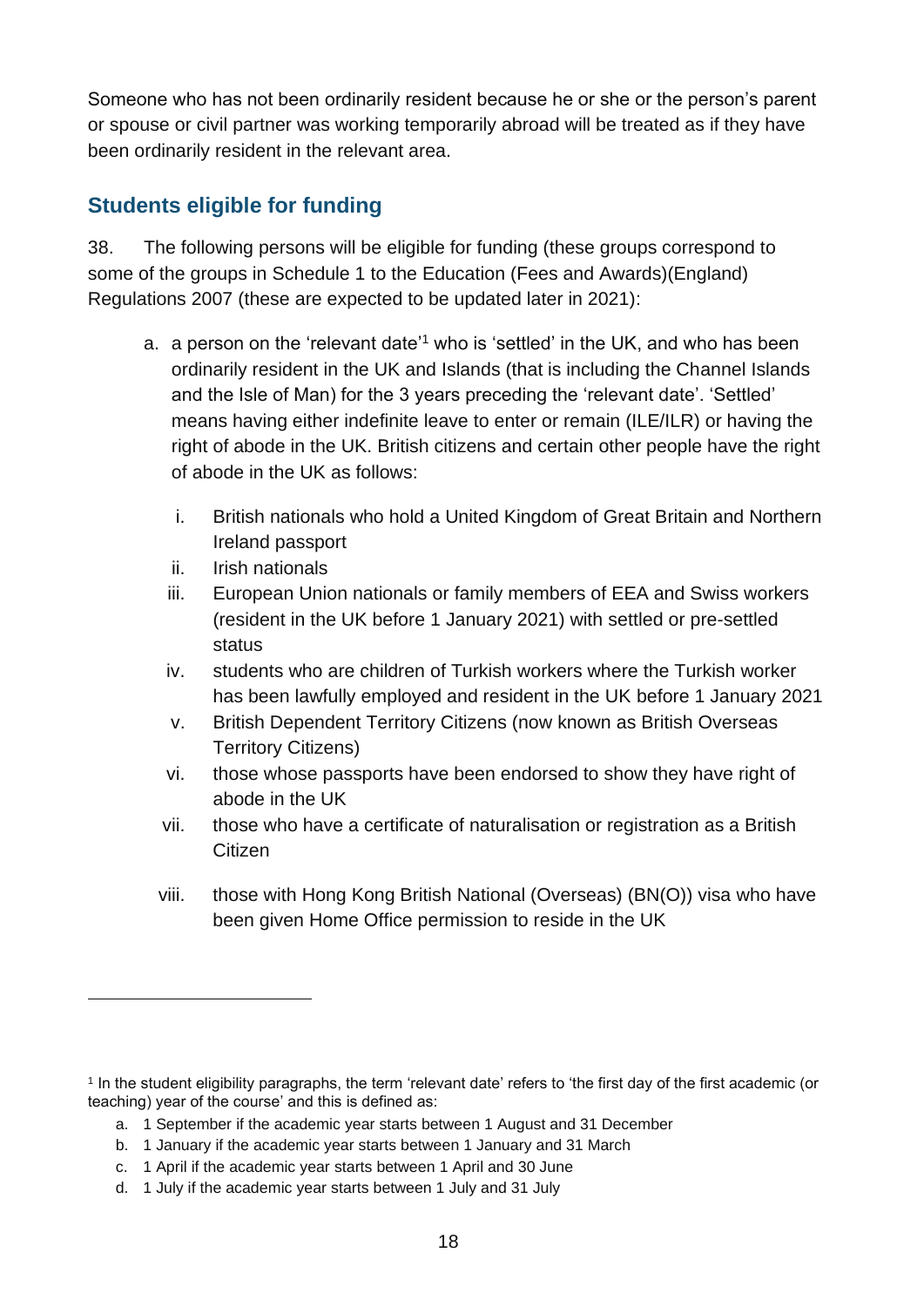<span id="page-18-0"></span>39. In addition to the groups outlined above, ESFA will also consider the following groups of students (including those who may not have lived in the UK for the last 3 years) to be eligible for funding:

- a. people with refugee status (RS) or humanitarian protection (HP) or discretionary leave (DL) or exceptional leave to enter or remain (ELE/ELR), their spouses, civil partners and children
- b. people with recently settled status (this means those having been granted indefinite leave to enter or remain, right of abode or British citizenship within the 3 years immediately preceding the start of the course)

40. In addition to the groups above, ESFA will also consider the following groups of students (including those who may not have lived in the UK for the last 3 years), aged up to and including the age of 18, as eligible for funding as follows:

- a. those who are accompanying or joining parents or spouses or civil partners<sup>2</sup> who have the right of abode or leave to enter or remain in the UK (or accompanying or joining relevant family members, usually parents, who are UK or Irish nationals), or those who are children of diplomats
- b. those who are dependants of teachers coming to the UK on a teacher exchange scheme
- c. those who are residing legally in the UK (including those entering the UK in the last 3 years who are or were not accompanied by their parents) who are British (or Irish) citizens or those whose passports have been endorsed to either show they have the right of abode in this country or to show that they have no restrictions on working in the UK
- d. those who are dependants of adults residing legally in the UK who have been given immigration rights as workers to reside in the UK
- e. those who are dependants of foreign students where the accompanying parent or legal guardian has a Student visa (the accompanying parent or legal guardian is excluded from our funding as set out in paragraph [71\)](#page-24-1)
- f. asylum seekers
- g. those having been granted leave under section 67 of the [Immigration Act 2016](http://www.legislation.gov.uk/ukpga/2016/19/section/67) (the 'Dubs' amendment)
- h. those having been granted Calais leave to remain
- i. those who are (including unaccompanied asylum seekers) placed in the care of social services or those in receipt of Section 4 support

<sup>&</sup>lt;sup>2</sup> All eligibility references to a spouse should now be read to include a person who has participated in either a formal state-recognised marriage or a state-recognised civil partnership ceremony.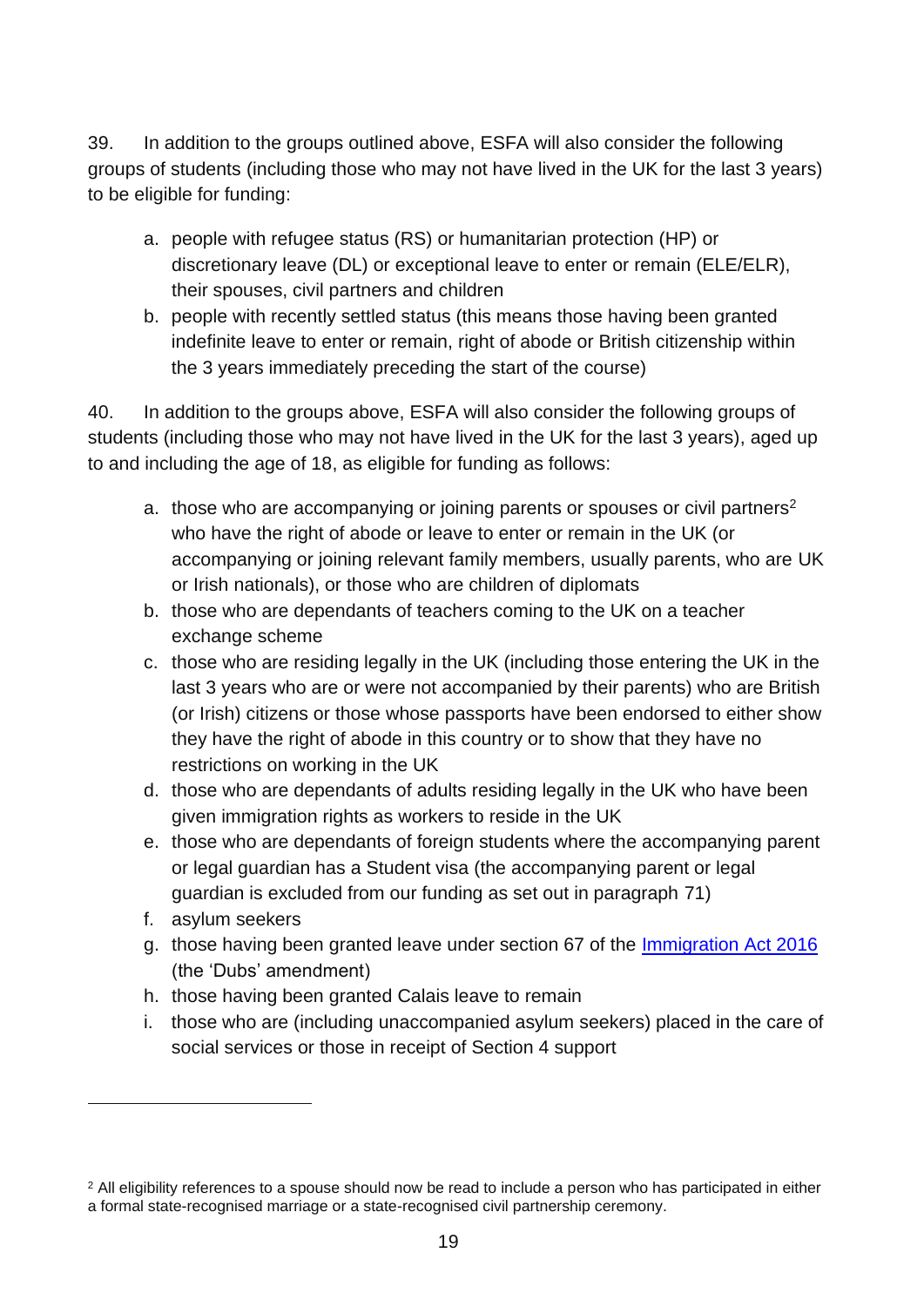<span id="page-19-3"></span>41. In addition to considering students in the categories listed in the 3 paragraphs above, the funding body will consider other exceptional circumstances. When an institution believes that a student should be considered for ESFA funding under exceptional circumstances, it must contact ESFA for guidance before claiming funding.

#### <span id="page-19-0"></span>**EEA, Switzerland and the overseas territories**

<span id="page-19-4"></span>42. For funding eligibility purposes only, we have defined the EEA on 31 December 2020 as including Switzerland, as well as all members of the EU, Iceland, Liechtenstein, and Norway and each of their overseas territories as listed in [annex F.](#page-66-0) Students who are nationals of certain British Overseas Territories are eligible for funding. Certain European Overseas Territories citizens will also be eligible for funding but only if they moved to the UK before 1 January 2021. Qualifying territories are listed in annex F.

#### <span id="page-19-1"></span>**No recourse to public funds**

43. Someone who has 'no recourse to public funds' included in their passport stamp would not be in breach of their immigration conditions if they had access to state-funded education in the UK. 'Public funds' are defined in the immigration rules, and the benefits and services listed do not include education or any education funding. This condition in a passport therefore makes no difference to a student's eligibility, which must be determined under the normal eligibility criteria described in the paragraphs above.

## <span id="page-19-2"></span>**Age**

44. A 16 to 18-year-old student is a student who is aged 16, 17 or 18 on 31 August 2021. Such students are normally eligible for ESFA young people's funding, subject to the other regulations in this guidance.

45. To maintain eligibility for funding for individual students during a learning programme, a wider definition is used by the funding bodies. A student who was aged 16, 17 or 18 on 31 August at the start of the funding year when they began a learning programme, as recorded on their learning agreement, continues to be funded as a 16 to 18-year-old student. If they become 19 years old during their learning programme such students are funded at 16 to 18 rates to complete their learning programmes.

46. A learning programme comprises all of a student's activities that lead to a set of outcomes agreed with the student as part of their information, advice and guidance (IAG) process. A learning programme may be composed of one or more learning aims and may span more than one funding year. A learning programme will generally be centred around learning aims at a single level, with a minority of, if any, learning aims at a different level being used to support the wider needs of the student (for example, a GCSE in mathematics may be appropriate for a student studying non-mathematical A levels). An A level subject taken over 2 years is a single learning programme, (as is an AS level and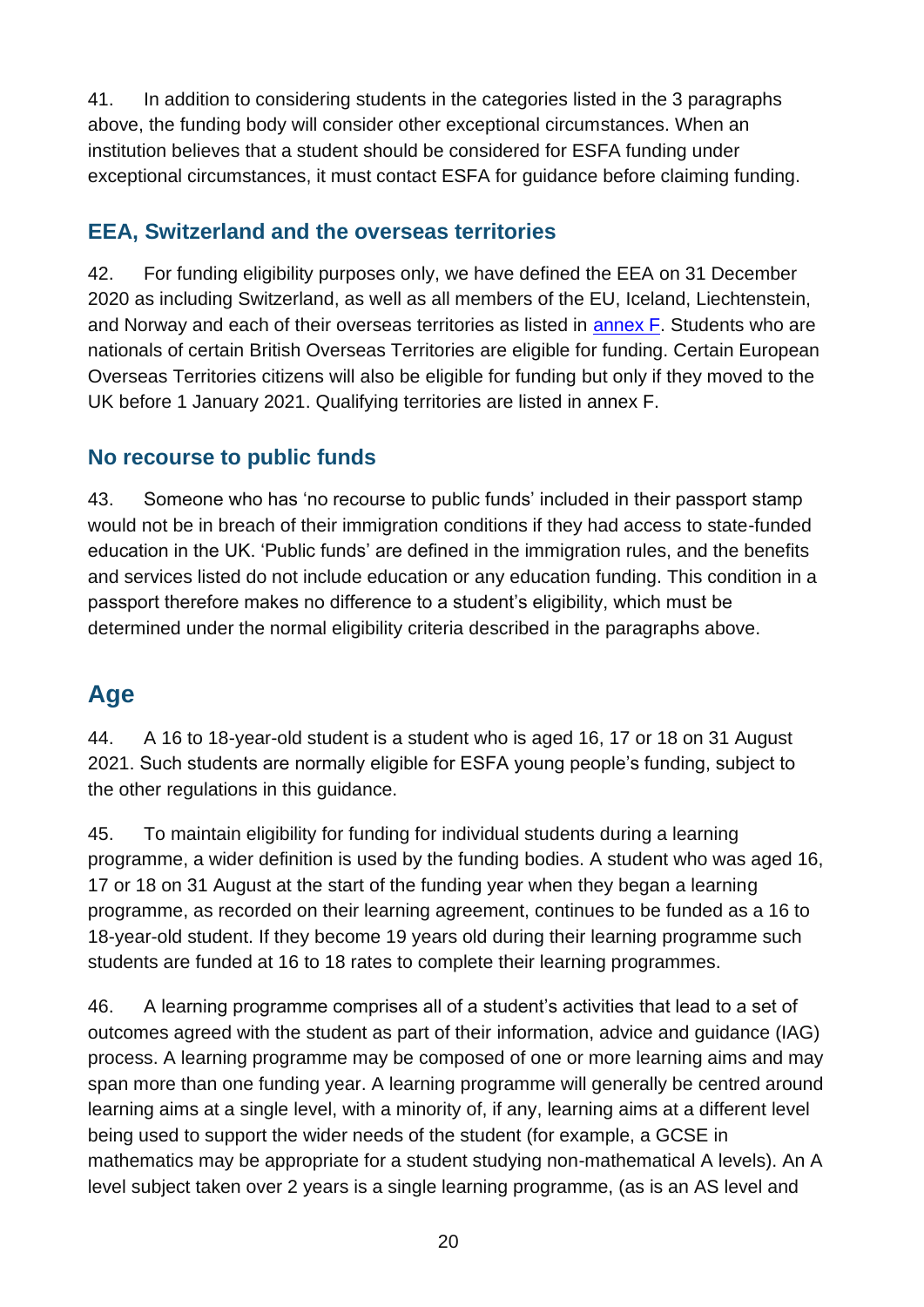an A level in the same subject) whereas progression from GCSEs to A levels is 2 separate learning programmes.

47. Students aged 19 to 24 on the 31 August 2021 that have an EHC Plan are eligible for young people's funding by ESFA, subject to the other paragraphs in this guidance. All other students aged 19 and over on 31 August 2021 would not normally be funded at young people's rates.

## <span id="page-20-0"></span>**Students under 16**

48. There is a single date when young people can legally leave school in England, which is the last Friday in June for those people who have completed year 11. For the purposes of funding, 'under 16' means aged under 16 on 31 August 2021.

49. ESFA advises institutions to involve the school and LA in discussions when parents seek to enrol a young person of compulsory school age on a full time programme, and that young person has previously been in provision funded by a local authority (a maintained school, alternative provision or 'education otherwise') or in an academy or free school. In most cases, an institution wishing to enrol a student aged under 16 on 31 August 2021 should seek funding from the LA, school or academy if appropriate.

50. ESFA may fund provision for students of compulsory school age within the young people's funding methodology as set out in the following paragraphs.

51. Groups of compulsory school age students in eligible colleges are funded through the separate funding arrangements for [the](https://www.gov.uk/government/publications/enrolment-of-14-to-16-year-olds-in-full-time-further-education) 14 to 16 age group, as described in full in the [enrolment of 14 to 16 year olds in full time further education guidance.](https://www.gov.uk/government/publications/enrolment-of-14-to-16-year-olds-in-full-time-further-education) Where a college meets the requirements and has notified ESFA of its intention to recruit 14 to 16 year olds direct then funding for all 14 to 16 year olds studying below level 3 will be through the separate 14 to 16 funding arrangements detailed in the [Funding rates and formula.](https://www.gov.uk/government/publications/funding-rates-and-formula) If independent learning providers (ILPs) wish to deliver provision for 14 to 16 year olds, they must either register with the Department as an independent school or ensure their provision for this age group is such that they do not meet the definition of an independent school set out in legislation. Guidance is provided in relation to the definition and the process of registration in the departmental advice in respect of the [registration of](https://www.gov.uk/government/publications/independent-school-registration)  [independent schools](https://www.gov.uk/government/publications/independent-school-registration).

52. ESFA funds children who are currently electively home educated (EHE) who attend general further education (FE) and sixth form colleges. EHE children who attend schools and academies are not eligible for ESFA young people's funding. You can find more information in the [Funding rates and formula](https://www.gov.uk/government/publications/funding-rates-and-formula) guide.

53. Colleges may claim ESFA young people's funding for children of compulsory school age who have completed their statutory education, have achieved qualifications at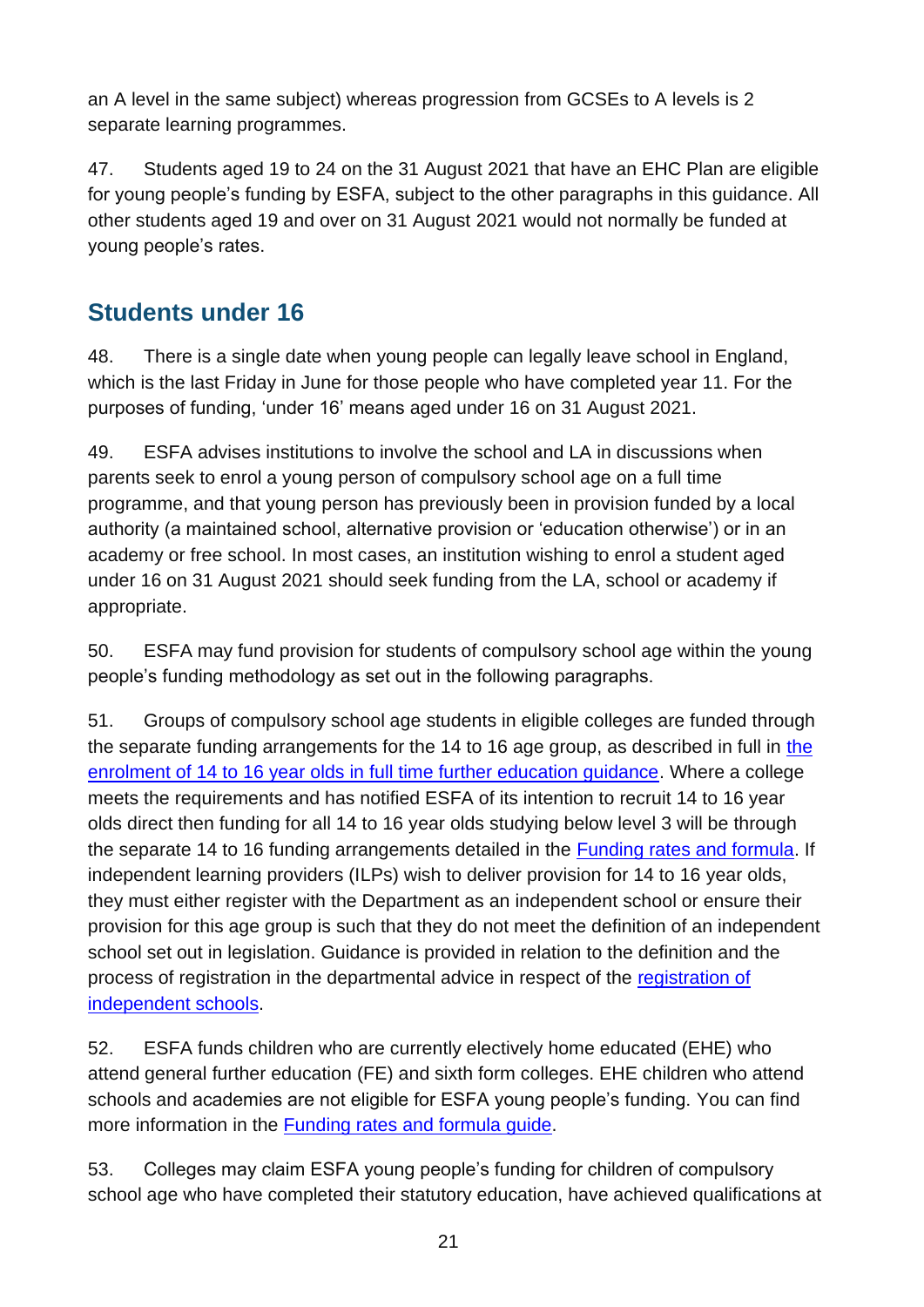least equivalent to a full level 2, and who want to enrol on a level 3 course. Colleges do not need to seek approval from ESFA, as we will count these students for lagged funding purposes. This advice also applies to schools and academies placing students in their sixth forms earlier than usual.

54. In exceptional circumstances, for example, students arriving in the UK for the first time during school year 11, ESFA will consider provision for individual students of compulsory school age to be eligible for ESFA young people's funding in colleges. Groups of students would not be eligible for funding, since by inference such circumstances are unlikely to be exceptional.

55. Students who finish school in the early summer each year are funded and counted for government purposes as part of the year 11 group (including those enrolled after the school leaving date of the last Friday in June) in academies and secondary schools. Short programmes for year 11 students in June and July will therefore not be funded and will not be counted when calculating lagged student numbers for future funding allocations. Institutions are free to offer taster or induction programmes to students but they should not be included in ILR or school census data returns for the same funding year that students complete their year 11 (or earlier year) studies**.** Similarly for students starting study programmes in the summer term we will not recognise for all funding purposes students who have already completed full time 16 to 19 study programmes at other funded institutions earlier in the funding year.

#### <span id="page-21-0"></span>**Students enrolled in schools**

56. ESFA will not fund FE institutions directly for students who are enrolled full time in any school and who wish to follow part of their programme at a FE institution during school hours. In such circumstances, whatever the age of the student, this provision should be treated as collaborative or link provision, and the school is expected to meet the costs of this provision.

## <span id="page-21-1"></span>**Groups of students**

#### <span id="page-21-2"></span>**Normal recruitment area of institutions**

57. ESFA public funding is intended to fund education and training for young people resident within England before starting their individual programmes. Institutions therefore must not recruit entire groups of students from outside their local area without explicit permission from ESFA. Distance subcontracting arrangements must comply with the guidance in the [subcontracting control regulations.](https://www.gov.uk/government/publications/funding-guidance-for-young-people-sub-contracting-controls) ESFA reminds institutions not to jeopardize the reputation of either themselves or the funding agency in terms of safeguarding public funds in their general student recruitment policy and practice.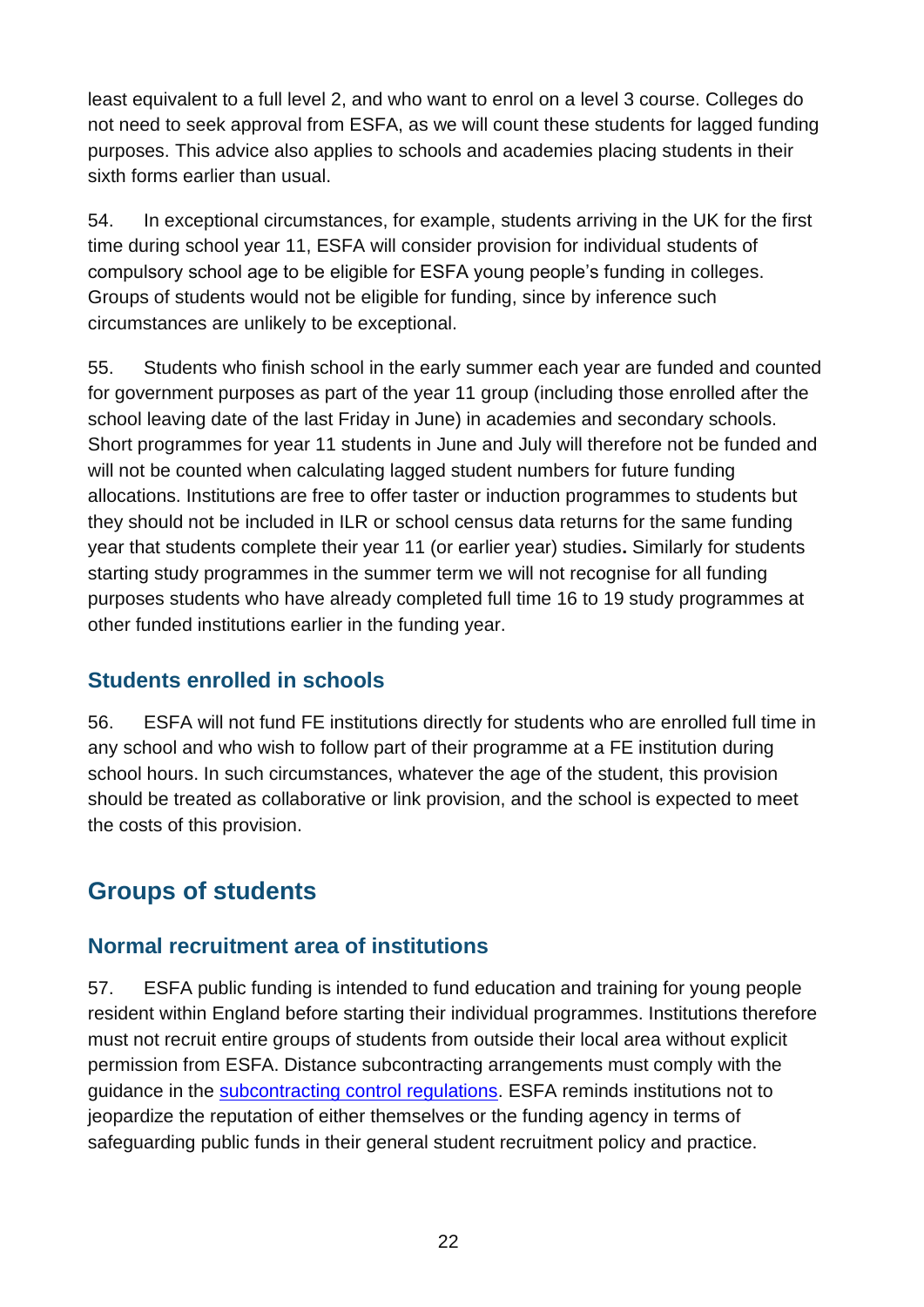58. ESFA will usually regard an institution's normal recruitment area as the area in which the institution is physically situated, taking into account students normal travel to learn patterns. This may include parts of Scotland or Wales where an institution is situated close to the border and this is explained in more detail in the paragraphs below.

59. This definition may be varied more tightly or loosely by the funding body, depending on the institution location. If an institution has any doubt about the definition of their normal recruitment area, they must contact ESFA for clarification in the usual way.

60. We recognise the benefits of exchange programmes for young people but we only recognise the term 'exchange students' where our funded institutions can show a matching number of UK students going overseas to attend a part of their study programme that is funded by the foreign government that our student attends. To qualify as a self-funded exchange, if the foreign student (particularly those from inside the EEA area) are being recorded for ESFA 16 to 19 funding purposes on our funded institutions funded data return to ESFA (either ILR or school census) then we need to see a matching deduction in the cost being claimed for a home student attendance on their study programme. We allow institutions to work together to demonstrate this but in claiming funding for a foreign student the funded institution (usually a college/school/academy) must be able to show a student at another institution that no longer needs an equivalent amount of funding.

#### <span id="page-22-0"></span>**Students from Wales, Scotland or Northern Ireland**

61. Wales, Scotland and Northern Ireland have their own funding arrangements. There may be exceptional circumstances where, on occasion, individual Scottish or Welsh students wish to travel to or reside in England to study when specialist provision is not offered locally. For institutions close to the borders some local areas within Wales and Scotland will form part of their normal recruitment area.

62. Students of all nationalities who are dependants of serving members of the British Armed Forces and studying in England must be considered eligible for funding throughout their period of service on the same basis as other young people legally living in England where they attend funded institutions.

#### <span id="page-22-1"></span>**Higher education students**

63. ESFA does not fund FE qualifications or other programmes for groups of higher education (HE) students. If, in order to gain their HE qualifications, a group of students requires, for example, key skills, additional tuition in mathematics or sports coaching awards, then this would normally be funded out of the resources provided for the HE programme.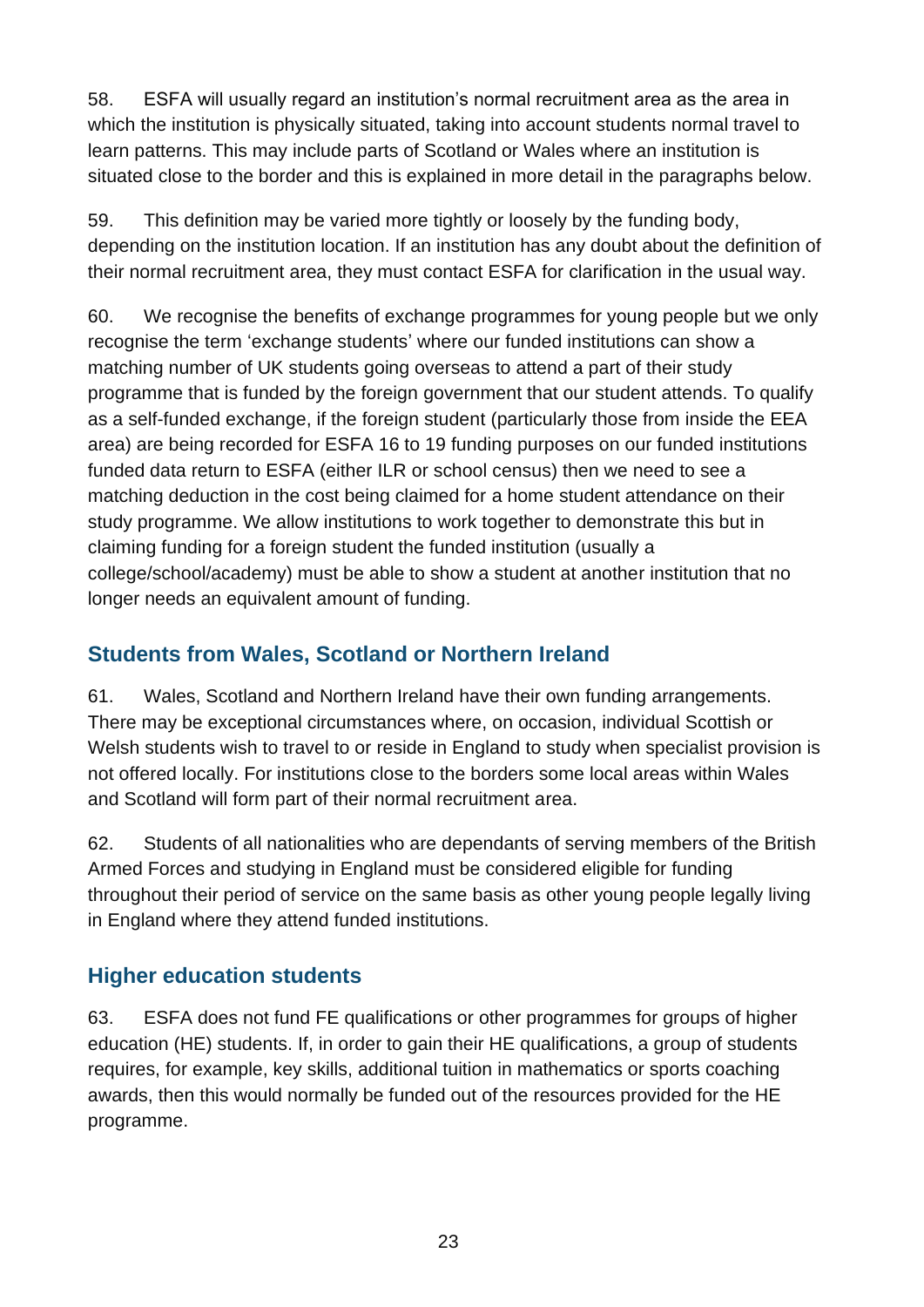#### <span id="page-23-0"></span>**Enrolment at more than one ESFA-funded institution**

64. While ESFA recognises that students may occasionally enrol at more than one institution, groups of students enrolled on a full time programme at one institution (whether that institution is publicly funded or not) must not be enrolled for funding purposes on part time programmes with other institutions, including through subcontracted provision. For example, it is not appropriate for a student enrolled on a full time sports and leisure programme to be enrolled at another institution to undertake a first aid or sports coaching qualification.

#### <span id="page-23-1"></span>**Parents-to-be**

65. Students who are expecting to be unavoidably absent from learning for a period of time, such as for maternity or paternity leave, should not be discouraged from entering into a learning agreement. Institutions should ensure that the planned start and end dates for the student's programme, as agreed at the commencement of the programme, reflect the overall planned duration of study.

#### <span id="page-23-2"></span>**Provision for offenders**

66. Institutions delivering agreed ESFA-funded programmes to students detained in English prisons or young offenders institutions may treat detainees as students eligible for ESFA young people's funding without the need to refer to the [residency eligibility](#page-16-0)  [advice.](#page-16-0) This concession only applies to students detained in prison and not to students serving community sentences, those under supervision in the community or those detained in immigration centres.

## <span id="page-23-3"></span>**Students not eligible for ESFA funding**

<span id="page-23-4"></span>67. Students are usually only eligible for one ESFA funding model as the funding provided is intended to cover the whole of their learning programmes. For example, a school sixth form student will be ineligible for other ESFA funding. All and any additional educational programmes that are appropriate for individual students should be claimed through their full time institution. All students attending private fee paying institutions are ineligible for 16 to 19 study programme funding at all ESFA funded institutions and any of their subcontractors.

68. There is one exception to the above paragraph, agreed by the Secretary of State, that students who are studying the Diploma in Sporting Excellence in the academic year 2021 to 2022 will be able to combine study of these awards with academic or vocational learning. These students must have their chosen sport's governing body approval and be enrolled with specific ESFA institutions whose funding agreement/contract contains the relevant annex.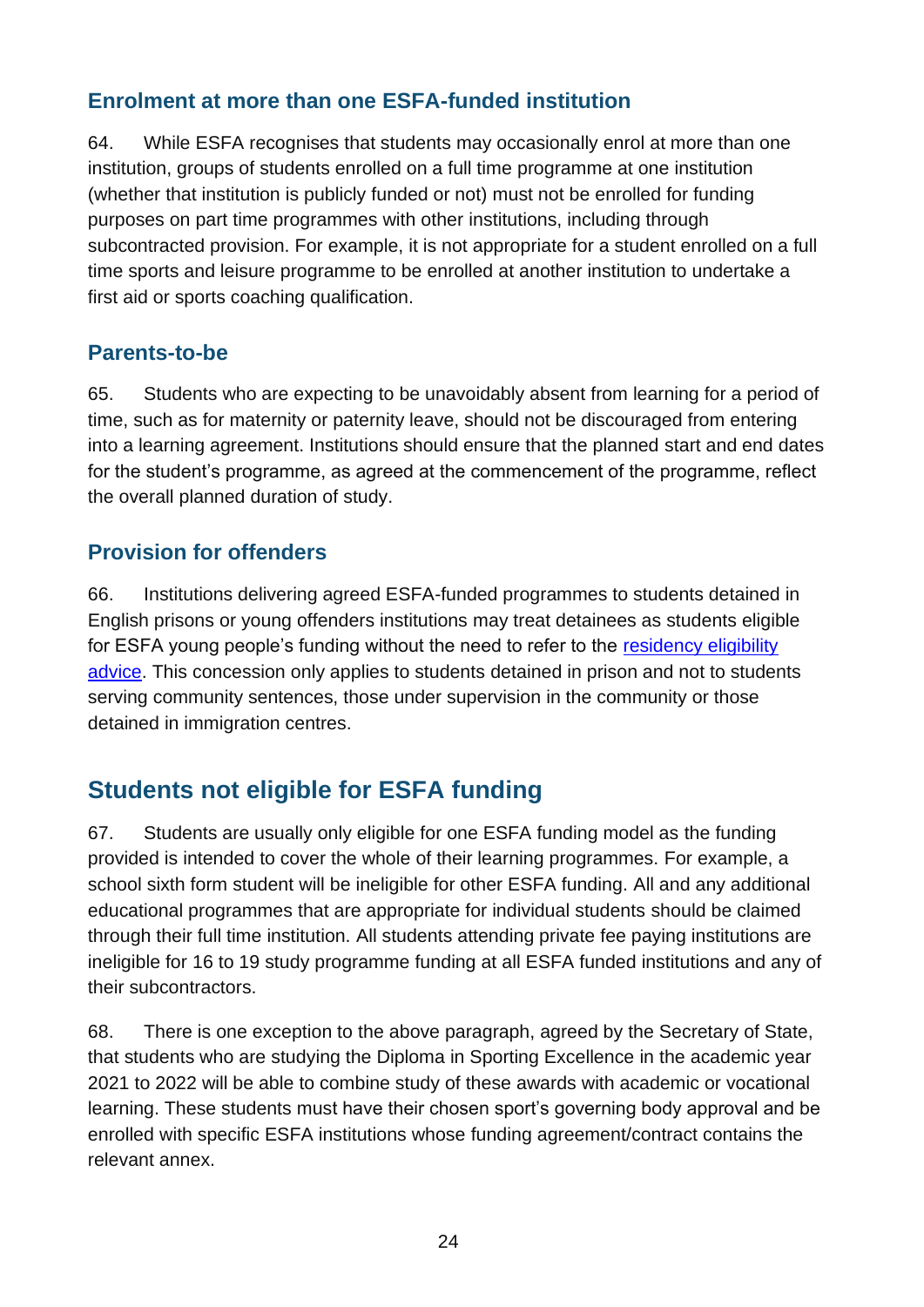69. Students whose whole programme is delivered through distance subcontracted arrangements must comply with the guidance in the [subcontracting control regulations.](https://www.gov.uk/government/publications/funding-guidance-for-young-people-sub-contracting-controls)

70. Students undertaking full time higher education (HE) programmes are ineligible for ESFA young people's funding.

<span id="page-24-1"></span>71. All students who require a Confirmation of Acceptance of Studies (CAS) in order to obtain Home Office Student visa to study in UK are ineligible for ESFA funding. Students from overseas whose main reason for residence in England has been attendance at a fee-paying school or non-maintained school are not usually eligible for funding. Periods spent in the UK as overseas fee-paying students in either public or private education do not count towards the 3 year period of legal residency in the UK that is usually required from all overseas students to be eligible for ESFA funding.

72. For funding purposes, an 'overseas' student will be defined as one who does not meet the criteria defining a 'home' student as also set out in paragraphs [38](#page-17-1) to [41](#page-19-3) above. Overseas students are not eligible for funding and institutions can charge these students full-cost tuition fees.

<span id="page-24-2"></span>73. All students living in the Channel Islands and Isle of Man are ineligible for ESFA funding as the funding responsibility for their programmes remain with their own independent governments.

## <span id="page-24-0"></span>**Compliance evidence of student eligibility**

<span id="page-24-3"></span>74. This is the core ESFA funding compliance or funding audit guidance on evidencing existence and eligibility of all students on ESFA young people's funded study programmes.

75. ESFA recognises that different procedures and emphasis will be appropriate to different types of student. It is for institutions to decide what procedures to carry out. Institutions that choose not to carry out any procedures will put their programme funding at risk. Therefore, institutions must have auditable evidence of:

- the process used for the enrolment
- the record of teaching or support activity for each student
- evidence of the students age to support the safeguarding of all students attending the institution

76. Institutions must scrutinise applications for study by all students to ensure that they are eligible for ESFA funding according to all advice in this section and to support the student's case for consideration as ordinarily resident in England.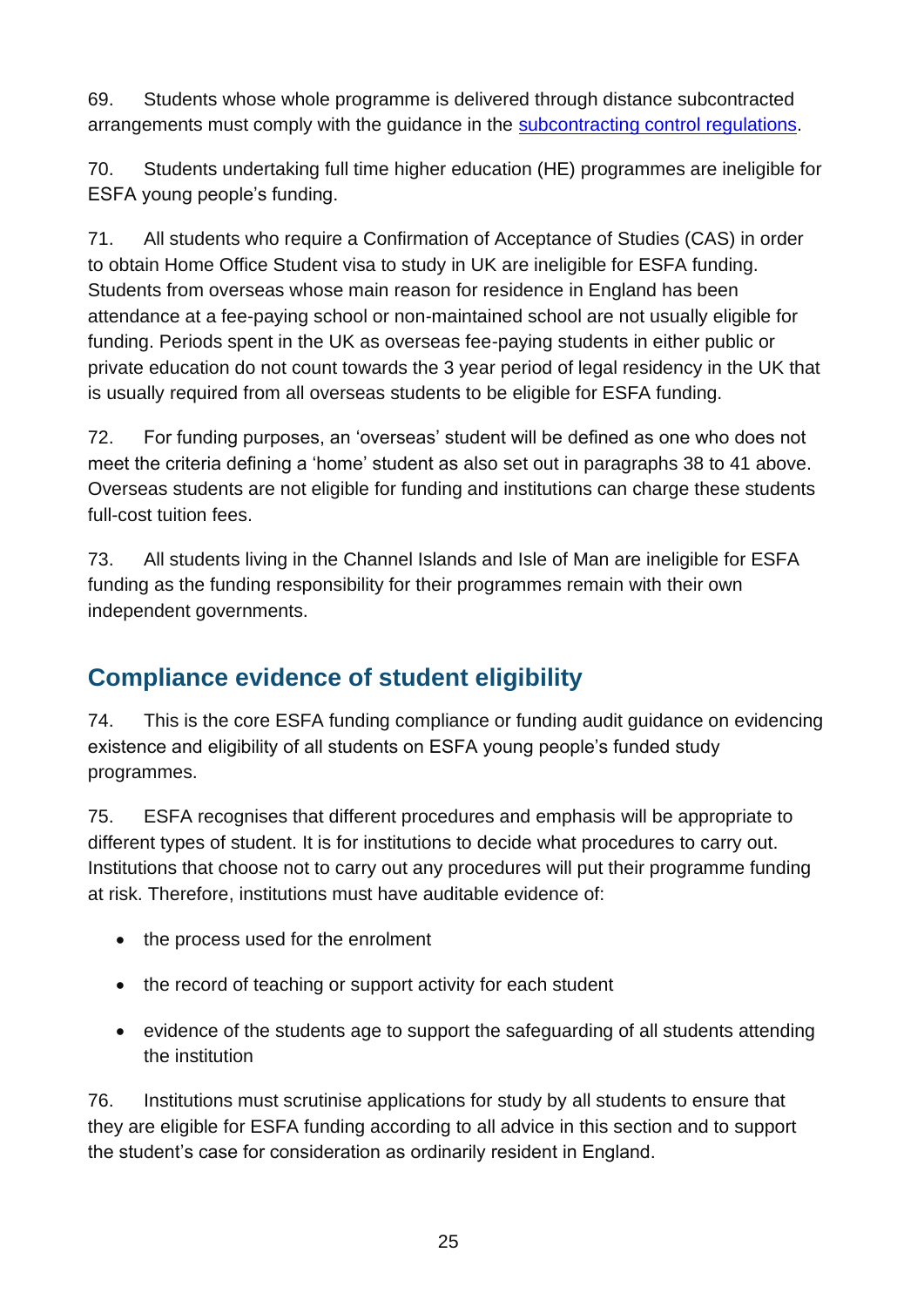77. In line with the GDPR, we advise institutions to record documentation, rather than take copies to prove eligibility. This includes relevant documentary evidence to support individual student eligibility granted for students who have not been ordinarily resident for 3 years. When institutions record that they have seen documentation, they must be fully aware of the implications of the documents they are approving. In particular, ESFA advises institutions that they do not need to copy passports and should record passport numbers or references only where necessary.

78. Foreign nationals will have Home Office documentation that outlines their status, for example, refugee status, humanitarian protection, discretionary leave or ELE/ELR in the UK. Asylum seekers will be able to produce an application registration card (ARC) which is issued on or close to the date of their asylum claim. The date of issue will be recorded on the ARC. EU, EEA or Swiss students can use an [online service](https://www.gov.uk/view-prove-immigration-status) to prove their immigration status. Institutions can continue to accept EU citizens' passports and identity cards as evidence of their immigration status until 30 June 2021.

79. Institution management must check enrolment forms to see if evidence has been gathered on the residency status and eligibility of the student.

#### <span id="page-25-0"></span>**Learning agreement and enrolment forms**

80. ESFA considers it essential that students have access to clear and full information on any charges for their programme (that must comply with the guidance in paragraph [16\)](#page-11-4) before enrolment and that they are provided with pre-entry advice and guidance. The successful outcome of pre-entry advice and guidance is a learning agreement or enrolment form signed by the student and the institution. While recognising that different types of student may require different approaches to advice and guidance, the learning agreement/enrolment form (either as separate or combined forms) must provide confirmation that the following broad areas have been covered:

- a. the choice of learning programme
- b. entry requirements for each learning aim within the learning programme
- c. an assessment of the suitability of the learning programme
- d. support for the student, and
- e. the nature of the procedures involved in the process of advice and guidance

81. An institution must retain a learning agreement and/or enrolment form signed on behalf of the institution and by the student as compliance evidence to support its funding claim. While all students funded by ESFA must have a learning agreement, the detail should be proportionate to the length of the learning programme. ESFA is aware that some institutions have invested in electronic signature recording systems and these are acceptable where the student has made an electronic or digital signature and the document has also been appropriately signed by a member of staff of the institution. In such cases the students must be given either an electronic or paper copy of the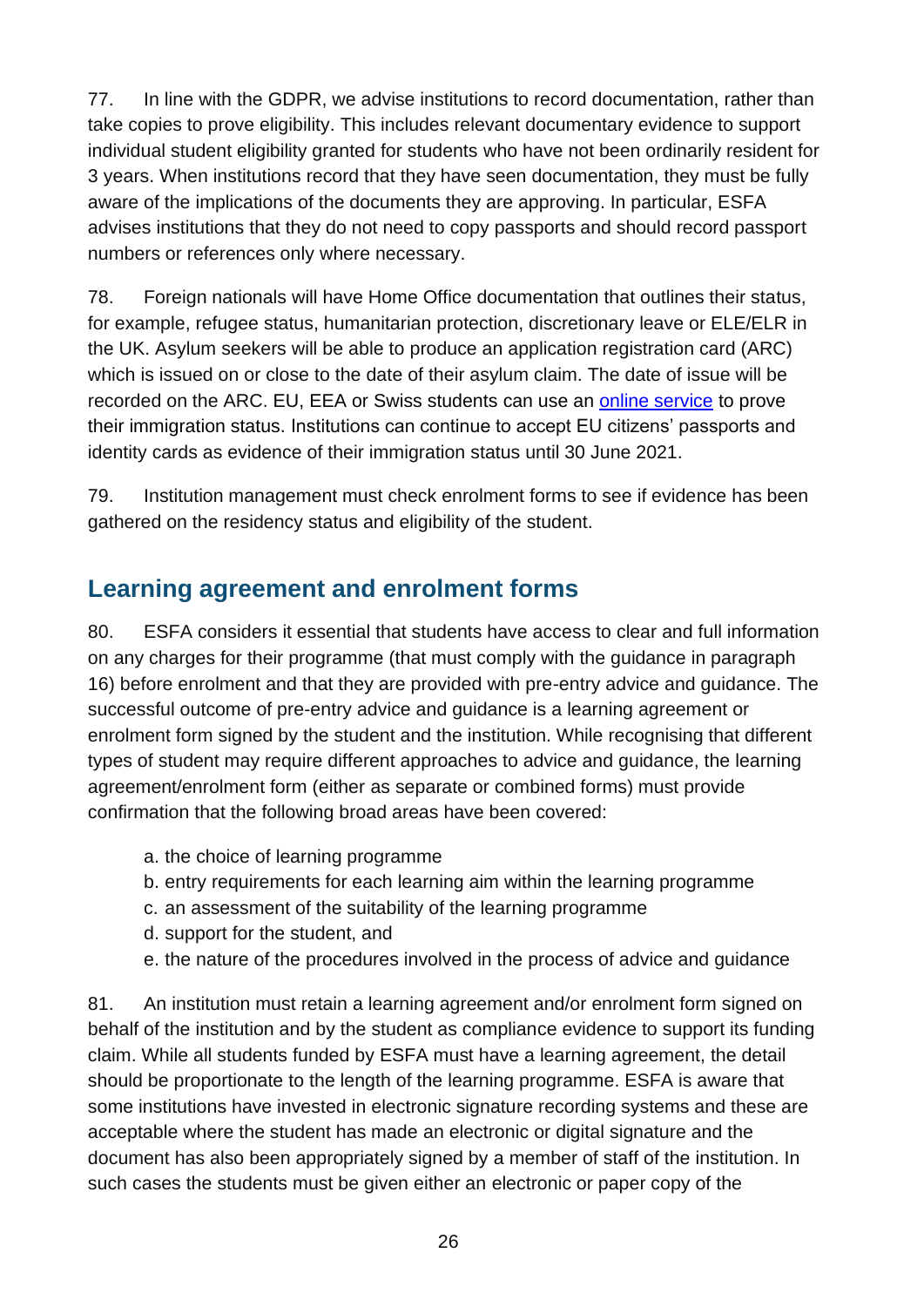document they have signed. We have included our standard advice on how to evidence electronic signatures in paragraphs 134 to 137 and advice on additional flexibilities for any coronavirus (COVID-19) lockdown periods in paragraphs 138 to 142. Institutions must ensure they are not recruiting students already enrolled on study programmes with other funded institutions or act in any way to entice students away from any existing study programmes.

82. The learning agreement and/or enrolment form must include the following key details:

- a. the student's name, address (including the postcode and time spent at that address), age and residency status, which will indicate whether the student is a home or overseas student. For students not resident in the United Kingdom for the 3 years prior to the commencement of their programme, institutions must be able to evidence alternative student eligibility as set out in paragraphs [39](#page-18-0) to [41](#page-19-3)
- b. the learning programme and expected student outcomes, including start and end dates for all learning aims
- c. the number of planned hours or other planned funded activities in each year of the programme
- d. where provision, including IAG for the student, is delivered by a subcontractor the ESFA-funded institution should make sure that IAG of an equivalent quality is being delivered to these students
- e. evidence of the assessment and guidance process by which the learning agreement was reached must be recorded
- f. all students must have seen the privacy notice (formerly the data protection statement) included in the ILR Specification Document Appendix F during their enrolment process
- g. confirmation that part time students are not enrolled on any funded study programmes at other institutions must be included within these documents. Institutions enrolling students on short part time study programmes must use the Learner Record Service and the student Personal Learning Record to verify that such students are only attending their own institution

<span id="page-26-0"></span>83. All institutions must make sure that they and all of their subcontractors fully understand the rules on student eligibility. Enrolment forms completed by subcontractors must fully address the issue of evidencing student eligibility. This is particularly important if the subcontractor is only recording that they have seen any necessary supporting documentary evidence, rather than copying the documentation with the enrolment form to the institution. Institutions must ensure that their subcontractors make available, on a sample basis at least, either clear records or actual copies of the documentation being used to support the eligibility of their students.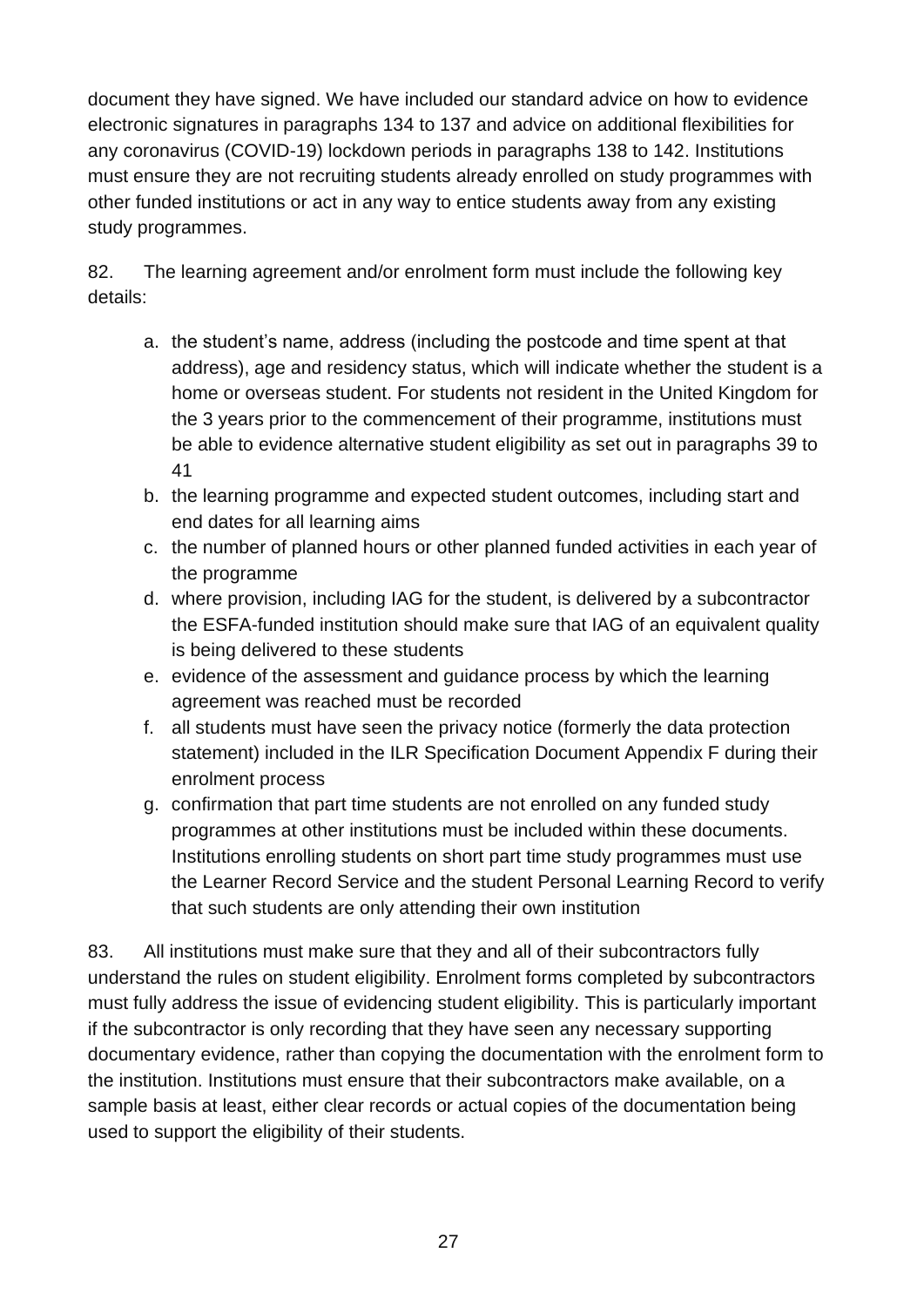# <span id="page-27-0"></span>**4: Study programme eligibility**

#### <span id="page-27-1"></span>**Introduction**

84. The programme eligibility guidance reflects the government's view that it is not for the government or its agencies to determine which study programme or individual qualifications a student should take. However, institutions must comply with the rules in [annex D](#page-61-0) on the delivery of English and maths to meet the funding condition.

85. Institutions through their information, advice and guidance (IAG) processes, should determine the curriculum offer to meet the needs of students, including their HE entry and employment entry needs.

86. For 14 to 19-year-old students, we expect institutions now and in the future to deliver qualifications from regulated awarding bodies while taking account of the concerns expressed in the Wolf Review that students need 'a balanced and broad programme of study'.

## <span id="page-27-2"></span>**Educational progression**

87. Institutions must be able to demonstrate educational progression for students recruited onto programmes funded by ESFA and be able to record evidence of good educational reasons for individual students recruited to programmes which do not provide progression. All such students should only make up a small percentage of the total student cohort. However, we exclude programmes funded under the one-year offer for 18 and 19-year-olds from this consideration, as the offer is intended to deliver programmes in high value subjects to students who are otherwise at risk of being not in education, employment or training (NEET).

## <span id="page-27-3"></span>**Resits and retakes**

88. When learning programmes are designed to enable students to resit or retake examinations and assessments these are not generally eligible for funding as the activity has already been funded.

89. When there are exceptional circumstances outside the control of the student or institution, such as a period of long term sickness or good educational reasons then the retake delivery hours for individual students may be included in the funded study programme hours. These students must only make up a small percentage of the total 16 to 19 student cohort. However, we exclude programmes funded under the one-year offer for 18 and 19-year-olds from this consideration, as the offer is intended to deliver programmes in high value subjects to students who are otherwise at risk of being NEET.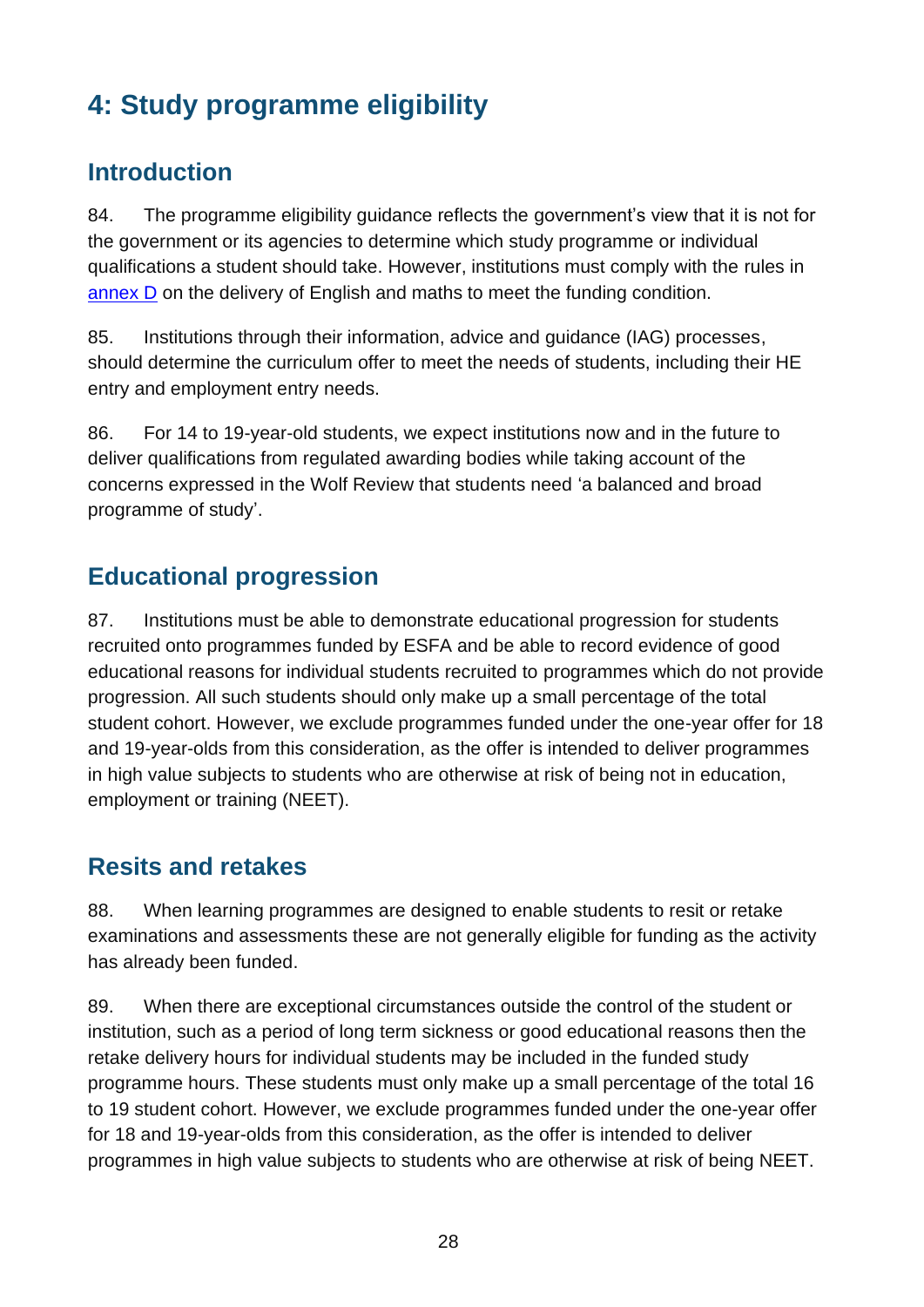90. Where a student fails to complete a learning aim in the expected time span and stays on for additional time, including revision sessions or resits, institutions must not record any further funding. Institutions must not include any planned hours in data funding returns for students who are only retaking examinations.

91. GCSEs in English and/or maths where the student has not yet achieved either a grade 9 to 4 or a A\* to C in these subjects are not treated as retakes for funding purposes.

## <span id="page-28-0"></span>**Eligible provision**

92. In the majority of cases young people should be enrolled either in learning which leads to:

- a. an external certificate offered by a regulated awarding organisation and approved on the ESFA list of qualifications approved for funding 14 to 19, or
- b. a substantial work placement to prepare them for progression to an apprenticeship or other employment
- c. or enrolled on a T Level

93. ESFA does not fund study programmes of less than 2 weeks' duration. Whilst there is no minimum number of hours that a study programme must have, from this year no student's planned hours should exceed 40 hours per week.

94. The start qualifying period is set at 6 weeks for students with study programmes of 450 or more planned hours or programmes of more than 24 weeks and 2 weeks for all part time students below 450 planned hours whose programme is due to take between 2 weeks and 24 weeks. You can find more information on the qualifying period in the [Funding rates and formula guidance.](https://www.gov.uk/government/publications/funding-rates-and-formula)

95. Students whose programmes do not meet the full time criteria within the funding year will be treated as part time for funding purposes. This includes students whose programme crosses 2 academic years but is not full time within either year. This should not affect the normal delivery of full time programmes across 2 funding years where students undertake more organised examination preparation in the second year.

96. Full time students are not eligible for part time funding at a different institution if enrolled at more than one institution at the same time, in the same academic year.

## <span id="page-28-1"></span>**Planned hours for study programmes**

97. Funding for study programmes is based on their size, measured in planned hours. Hours are categorised as either qualification hours (planned learning hours) or nonqualification hours (planned employment, enrichment and pastoral (EEP) hours). The number of hours a student may study during a week should not be greater than the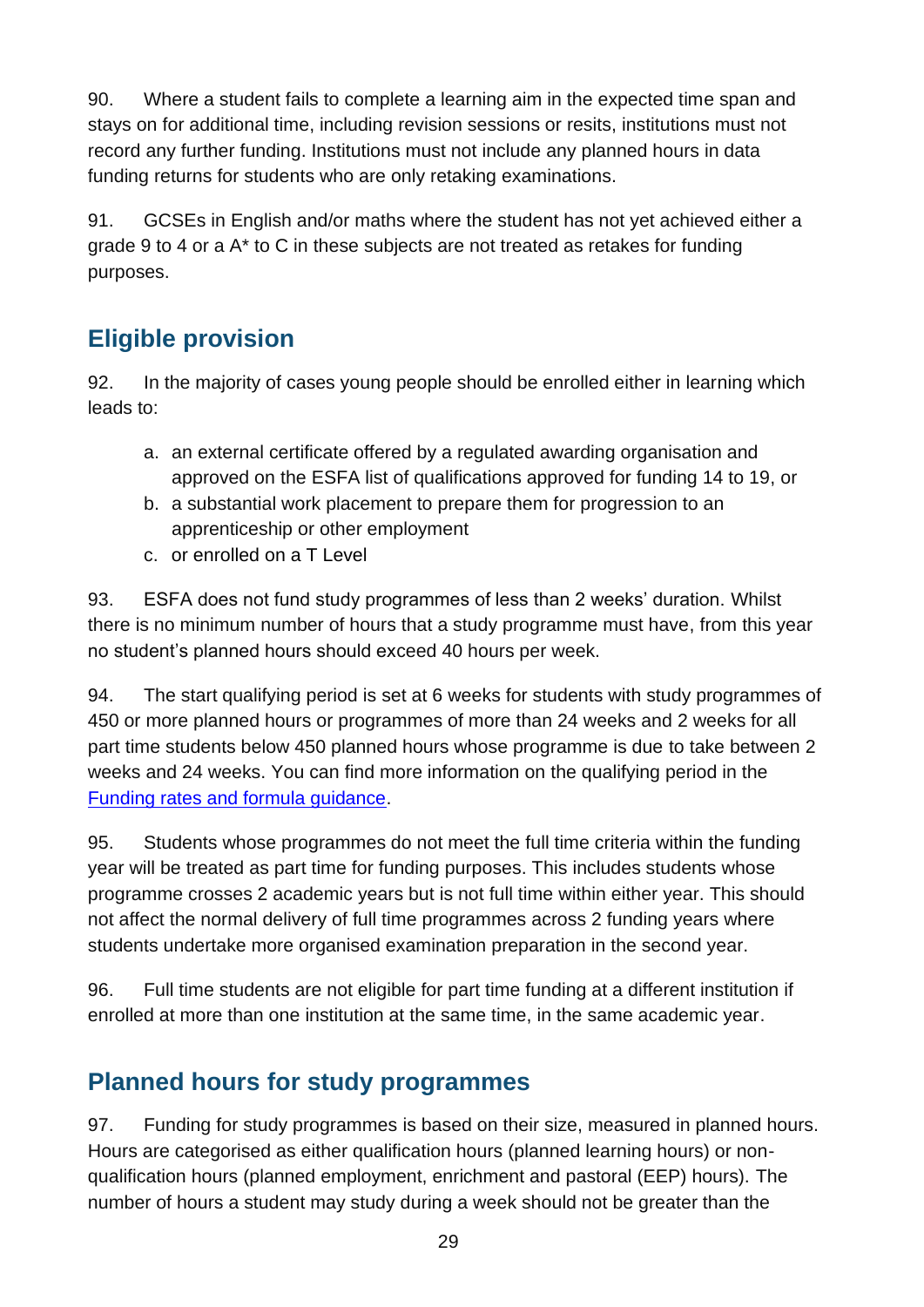maximum number of hours a young person can legally work during a week and from this year the number of hours a student may study should not be greater than 40 hours per week and both the study programme's planned hours and planned dates will need to reflect this.

98. Planned hours are those that are directly related to the student's study programme and that:

- a. are timetabled, organised and/or supervised by the institution
- b. take place in line with the institution's normal working pattern

#### <span id="page-29-0"></span>**Qualification hours for study programmes**

99. For funding purposes, study programmes must only include qualifications approved for teaching to 16 to 19 year olds on the [ESFA list of qualifications approved for](https://section96.education.gov.uk/)  [funding 14 to 19,](https://section96.education.gov.uk/) or any alternative list which may be published by the Department for Education (DfE) in the future. The qualifications must also be listed as valid for 16 to 19 funding in the [Find a learning aim](https://findalearningaimbeta.fasst.org.uk/) which will replace the [Learning Aim Reference System](https://hub.fasst.org.uk/Learning%20Aims/Pages/default.aspx)  [\(LARS\).](https://hub.fasst.org.uk/Learning%20Aims/Pages/default.aspx) However only those applied and technical qualifications that have been approved by DfE will be reported in performance tables.<sup>3</sup>

100. For students capable of studying and achieving either A levels or a substantial vocational qualification, the qualification should usually be at a level above the student's prior achievement. For students on programmes for which a core aim needs to be recorded, this substantial qualification must be recorded as the core aim. You can find more information on core aims in the [Funding rates and formula guidance.](https://www.gov.uk/government/publications/funding-rates-and-formula)

101. For students who are not yet ready to study and achieve substantial qualifications, their study programme may consist of substantial work experience and employability skills plus English and maths qualifications that meet the condition of funding requirements if they have still to achieve these qualifications.

102. When students are allowed time away from the institution's premises to revise and prepare for exams this must also meet the criteria of being planned, being explicit in the student's timetable, and supervised and/or organised by a member of staff. Study leave should be time-limited and the weekly number of hours must not exceed the student's planned weekly hours for the overall study programme. Study leave must be supervised or organised by the institution, for example by requiring the completion of structured revision or practice papers that are marked by a member of staff and where the student is given feedback. These hours can be counted for both years 12 and year 13.

<sup>&</sup>lt;sup>3</sup> <u>['16 to 18 accountability headline measures: technical guide', Department for Education \(DfE\).](http://www.gov.uk/government/publications/16-to-19-accountability-headline-measures-technical-guide)</u>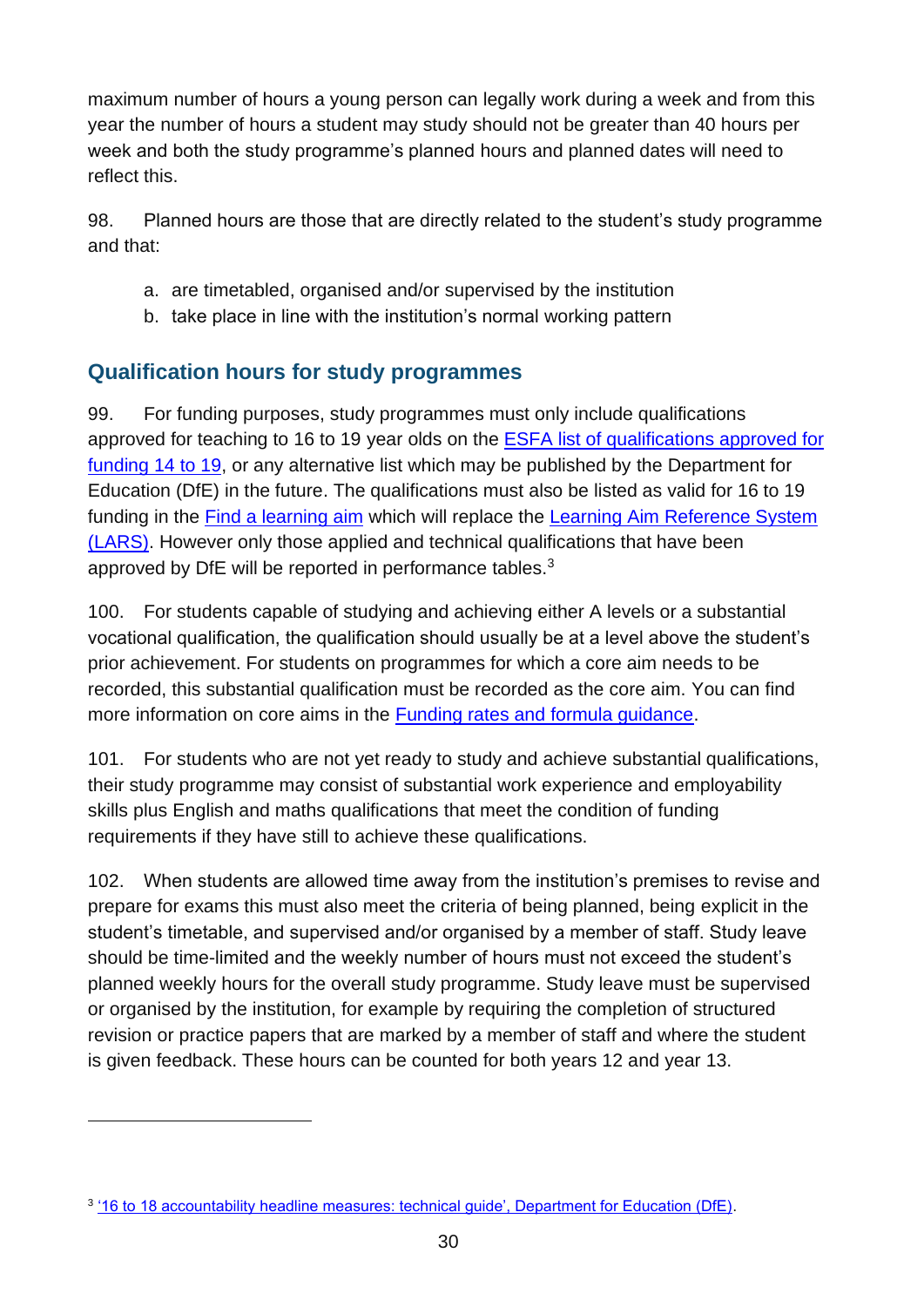#### <span id="page-30-0"></span>**Non-qualification hours for study programmes**

103. Non-qualification hours cover employment, enrichment and pastoral (EEP) activity. These hours must be timetabled, organised and/or supervised by the institution.

104. Non-qualification hours can include, for example:

- a. time spent working towards internally certificated qualifications, that is, qualifications developed, assessed, and awarded within the funded institution
- b. time spent gaining experience or other non-qualification activity (including activity to give young people the skills they need to live more independently and be integrated within their community)
- c. tutorial time
- d. time spent on work experience, other work-related activities
- e. volunteering and/or community activities or enrichment activities organised and quality assured by or on behalf of the institution whether paid or not, including activity such as the Duke of Edinburgh Award that might lead to an award but is not listed on the [ESFA list of qualifications approved for funding 14 to 19](https://section96.education.gov.uk/)
- f. enrichment activity, such as personal and social development

105. Work experience and other work-related learning or activities are designed to help students secure experience, job-related or specialist skills of direct benefit to their future employment or study goals. Work experience that the provider has planned, organised and supervised will be recorded as non-qualification activity and should be identified in ILR data returns using the work placement entity, or in the school census using the work experience learning aim references.

106. Institutions must only include planned hours for work experience that takes place outside the institution's normal working hours when this is necessary to give students realistic experience of their chosen industry. The institution must also have evidence of support given outside normal working hours for such work experience. We recommend that institutions document and retain justification for delivering work experience out of normal working hours.

107. Many students will look for work experience opportunities independently, or take part time jobs. This independent work experience or part time work is not funded as part of a study programme. Non-qualification hours must not include the hours for T Level industry placements.

108. Virtual or distance learning elements of the study programme must be planned, timetabled and organised by the institution.

109. Non-qualification hours must not include time spent on externally certificated qualifications that are not approved for funding. These are not eligible for funding and must not be recorded under learning aim [class codes.](https://www.gov.uk/government/publications/learning-aim-class-codes)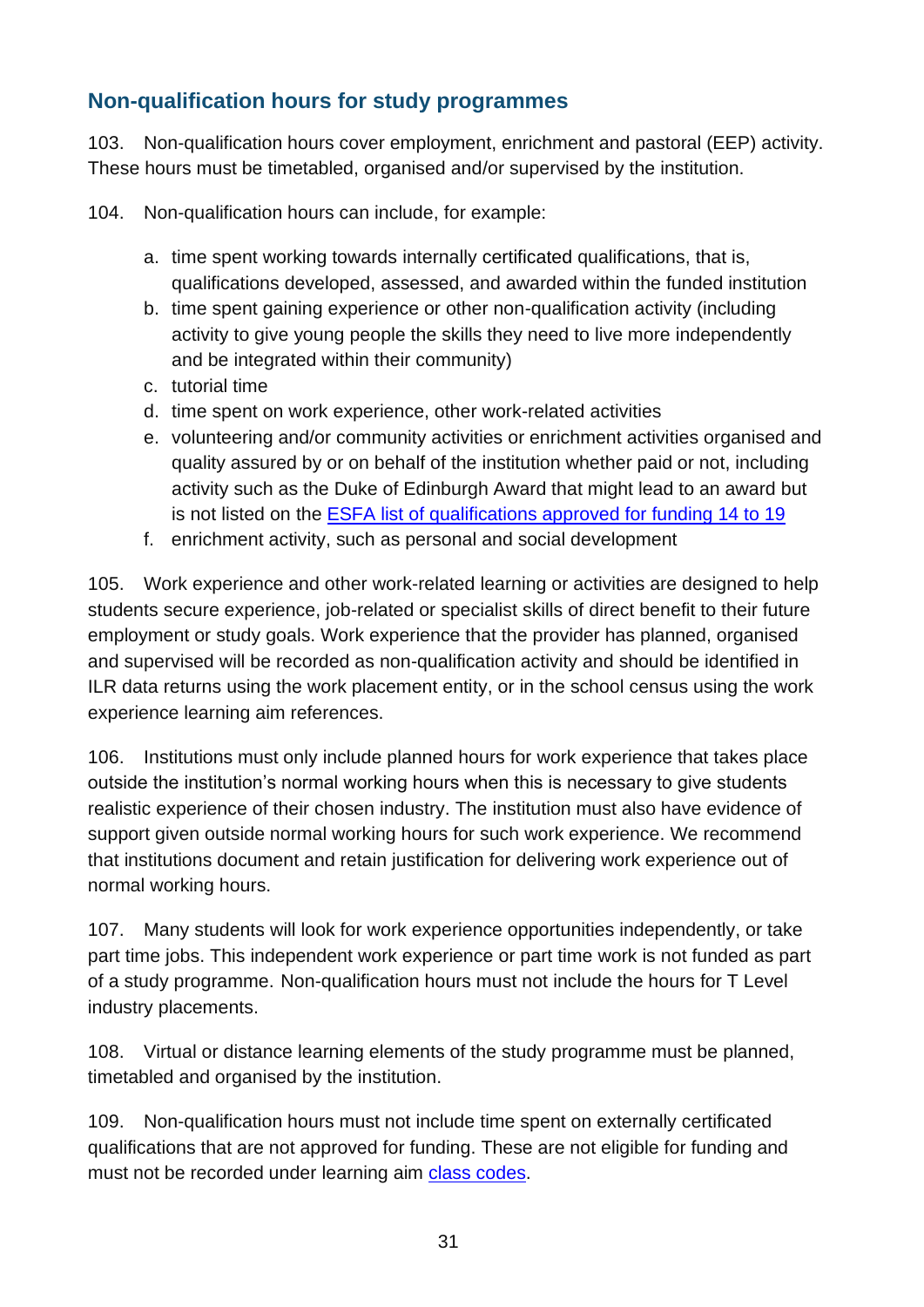110. Non-qualification hours must not include homework or independent study/research that is not timetabled.

111. The time when a student is taking exams can also be included in the total planned hours.

112. Voluntary extracurricular activities and clubs that operate during breaks or outside the institution's normal working day must not be included as part of the study programme.

## <span id="page-31-0"></span>**T level planned hours**

113. The planned hours recorded for T Levels must not include industry placements, maths and English study, or additional qualifications that are not required for completion of the T Level but will include EEP. Industry placements have a separate funding rate, there is an additional payment for maths and English study in level 3 programmes, and the large programme uplift gives extra funding for AS and A levels taken in addition to a T Level.

#### <span id="page-31-1"></span>**Recording planned hours**

114. The planned qualification and non-qualification hours for the student for the funding year are recorded in the ILR and in the school census. From 2021 to 2022 onwards study programme and T Level programme planned hours are recorded in separate fields. Study programme planned hours reflect the hours planned for the academic year whereas T Level planned hours are recorded for the length of the T Level programme. For more information please refer to guidance for submitting the [ILR](https://www.gov.uk/government/collections/individualised-learner-record-ilr) and [school census.](https://www.gov.uk/guidance/complete-the-school-census)

115. If the student is on a study programme that spans more than one funding year, the planned hours recorded in the data return must be set at the start of each funding year to only reflect the planned hours for the funding year from 1 August 2021 and 31 July 2022.

116. Institutions must ensure that the planned hours entered on data returns are realistic and deliverable to each individual student and are supported by auditable evidence that the eligible activity offered to students is timetabled and exists**.**

117. If the programme content changes within the first 6 weeks of the programme, the institution must update the planned hours.<sup>4</sup>

<sup>4</sup> Questions and answers on changes to planned hours are included in [annex C](#page-55-0) to this document (Q10 to Q14); full guidance is in the ['Funding rates and formula' document.](https://www.gov.uk/government/publications/funding-rates-and-formula)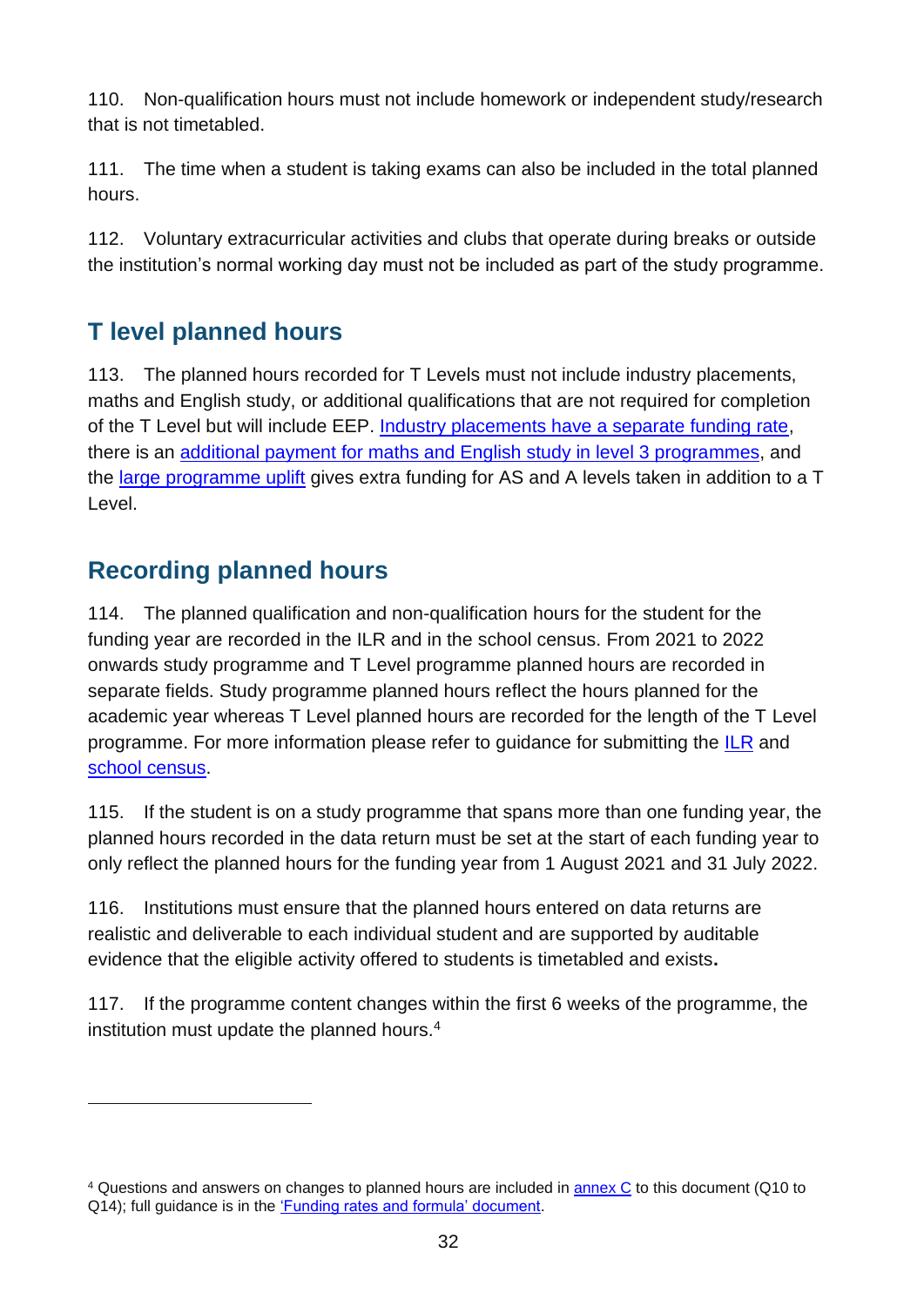118. When institutions calculate planned hours using expected standard student attendance, institutions must use the average planned hours attended by students. This average must take account of students who both complete early and finish later than average.

119. When institutions recruit students to start short study programmes, they must only record the planned hours for those associated planned short programmes. Institutions may plan programmes for students with the intention of starting the student on a small or nested qualification and progressing them onto a larger qualification when they are successful in the smaller one. In such cases, the planned hours for the programme must only include the hours for the smaller or nested qualification. When the institution is sure that the student will progress onto the larger qualification, they can update the planned hours to include the additional delivery. This advice applies equally whether or not there is a gap between a student's initial short study programme and their longer study programme.

120. When an institution (or its subcontractors) closes a delivery centre during the funding year they must remove all planned hours after the closure date from all their data returns unless they have retained the students in a different delivery centre to complete their study programmes. This includes removing all planned hours after the closure date for students who withdrew from their study programme before the closure date.

121. [Annexes B](#page-50-0) and [C](#page-55-0) include more detail on planned hours' eligibility and qualifying periods.

#### <span id="page-32-0"></span>**Eligibility evidence for study and T Level programme hours**

122. ESFA expects a timetable or learning plan to be available as part of each student's enrolment process. It should set out the study programme that the student will follow, covering all the learning aims and other activities that make up the funded hours submitted in data returns. This document is likely to be the primary source of funding audit evidence. More information, including example summary timetables, is in [annex B.](#page-50-0)

123. Institutions must be able to demonstrate that a robust system is in place for planning student programmes which are timetabled or roomed and align with staff timetables. There must be evidence that the significant majority of the students are attending the majority of their planned programme. It is inevitable that some planned activities will not run and that some student individual plans will change in year but this should not be the case for most students. Institutions must be monitoring/managing and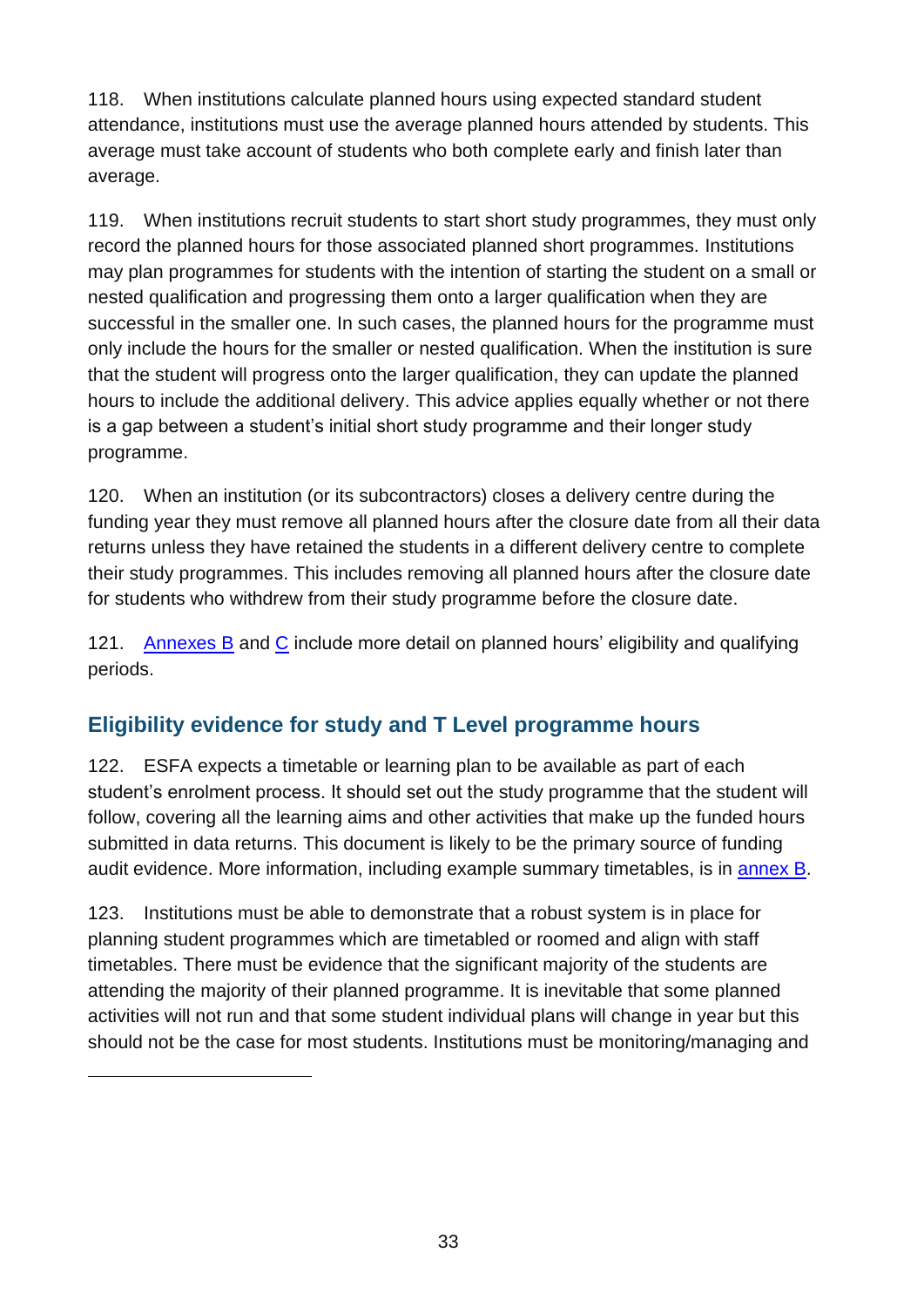reporting on student compliance with their study programmes and should also be monitoring delivery of study programmes by curriculum colleagues.

124. For non-qualification activity to be eligible for funding, institutions must be able to evidence that they have incurred a cost in delivering the activity. For this reason, for example, homework after the end of the teaching day remains a non-fundable activity.

125. Institutions must also be able to demonstrate how non-qualification activity improves either progression to further levels of study or entry into employment.

126. Institutions must have evidence that students have both started and attended for the year. When there is evidence of success in an externally awarded learning aim, this should be sufficient evidence that the student started and was retained on that aim.

127. Institutions are responsible for the content of students' study programmes, although ESFA expects them to follow the [advice set out on planning and delivering](https://www.gov.uk/government/publications/16-to-19-study-programmes-guide-for-providers)  [study programmes.](https://www.gov.uk/government/publications/16-to-19-study-programmes-guide-for-providers)

128. When students have not achieved a GCSE grade 4 or grade C in maths and/or English, institutions must be able to show how they are assisting the student to achieve these qualifications. In study programmes, the provision of maths and English is enforced through the condition of funding, as set out in [annex D.](#page-61-0) You can find full information on the [condition of funding on](https://www.gov.uk/guidance/16-to-19-funding-maths-and-english-condition-of-funding) GOV.UK. T Levels have a maths and English exit requirement, as set out in T Level [action plan 2019.](http://www.gov.uk/government/publications/t-level-action-plan)

#### <span id="page-33-0"></span>**Student attendance**

129. Institutions must have evidence that individual students were undertaking the specified study programme during the learning period for which funding and retention is being recorded.

130. For most students this will take the form of registers of attendance. Experience has shown these to be key records in supporting the accuracy of data returns. Regular management review of registers may, therefore, help institutions to ensure they make accurate data returns and to reduce the risk of making ineligible funding returns or claims to the funding body.

131. All institutions should consider the benefits of a good register system to help them to monitor student attendance and progress. This will also support accurate data returns and funding claims. Register systems need to be proportionate in delivering benefits to institutions that offset the costs involved in running these systems and appropriate to the mode of delivery. ESFA offers no advice or preference on types of systems, which may be either paper-based or electronic, or a mixture of such systems. Advice on evidencing non face-to-face delivery is in Annex C paragraph 4 which states a withdrawn student who cannot attend registered sessions would be one failing to meet the following guidance on participation or contact: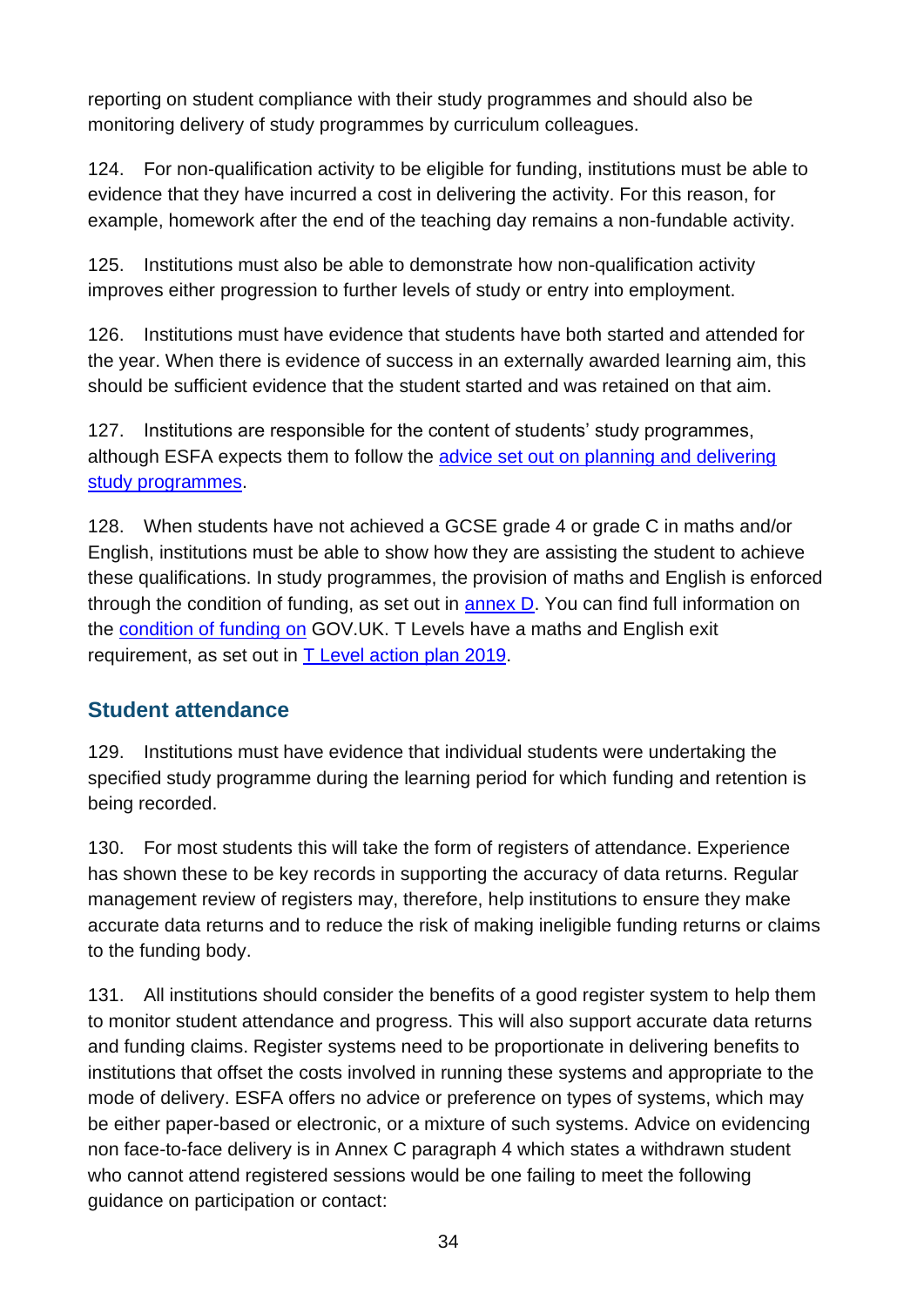- receipt of work or projects by the tutor (electronic or hard copy)
- log-on evidence to learning materials given to students by the institution
- communication with the tutor that indicated that the student was still active on their learning aim, including planned contacts

132. Institutions must ensure that subcontracted organisations can evidence claimed student contact time with tutors to avoid eligibility issues over their subcontracted provision.

133. The following advice on registers must also be taken into account:

- a. each specific session must have a register (only one register is needed where, for example, sessions are continuous or where only small breaks occur). It should include the day, time and duration of each session, and the number of planned hours to be delivered. For example, some institutions may simply use morning and afternoon registers or use electronic register systems to meet these requirements
- b. each register must include the name of the student, the student reference number and the name of the tutor(s). It must be completed at the start of each session with the relevant date and indicate attendance, absence or lateness. In the case of authorised absence, appropriate evidence of prior approval must be available
- c. the register must either be signed or initialled by the tutor at each session or record who approved the register entries
- d. the details recorded on the register must be consistent with the learning aims and other funded activities recorded on the student timetable
- e. this must include the location at which the provision is being delivered where this is outside the institution's usual premises
- f. institution management must undertake sample checks on student attendance in classes. Checks are especially important in the case of subcontracted delivery or provision

#### <span id="page-34-0"></span>**Evidencing electronic signatures**

134. We accept electronic evidence, including electronic/digital signatures. Where evidence is electronic, you must have wider systems and processes in place to assure you that learners exist and are eligible for funding.

135. Both electronic and digital signatures are acceptable, we do not specify which should be used, only that a secure process to obtain and store signatures is followed.

136. An electronic signature is defined as any electronic symbol or process that is associated with any record or document where there is an intention to sign the document by any party involved. An electronic signature can be anything from a check box to a signature. A digital signature is where a document with an electronic signature is secured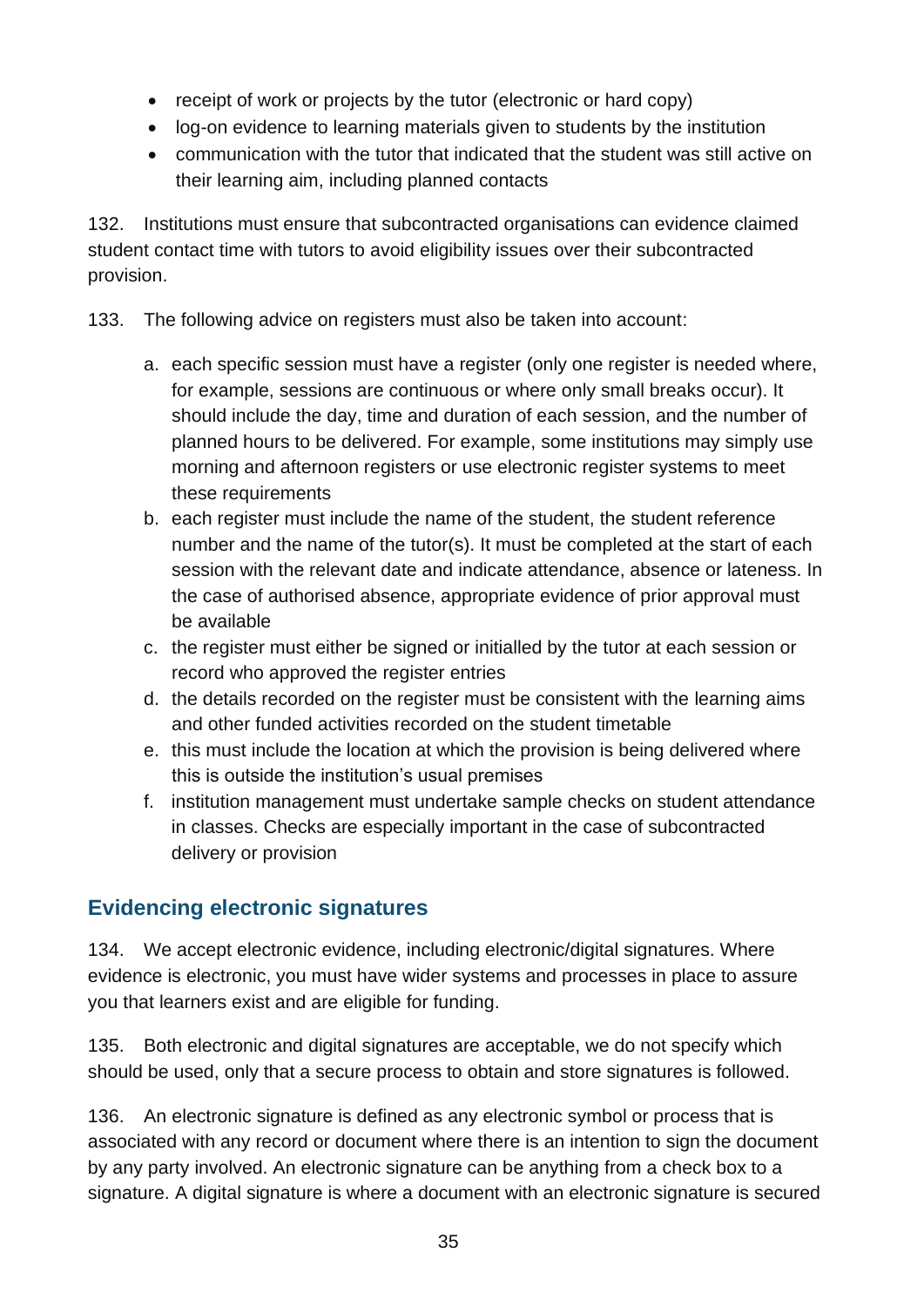by a process making it non-refutable. It's a digital fingerprint which captures the act of signing by applying security to a document. Usually documents which have a digital signature embedded are extremely secure and cannot be accessed or amended easily.

137. Where an electronic or digital signature is being held, from any party for any reason, you must ensure it is non-refutable, this includes the definitions of both wet and dry signatures. Systems and processes must be in place to assure to us the original signature has not been altered. Where any document needs to be renewed, and a new signature taken, it must be clear from when the new document takes affect and both must be held.

#### <span id="page-35-0"></span>**Alternative evidence for electronic or digital signatures during coronavirus (COVID-19) restriction period**

138. A wet signature is created when a person physically 'marks' a document. Where a provider has no digital or electronic systems and processes in place to capture a learner or employer signature, then under normal circumstances a wet signature is required for recruitment and evidence of continuing learning.

139. It is recognised that providers delivering training and/or recruiting learners during the coronavirus (COVID-19) pandemic will experience difficulty in obtaining learner and employer wet signatures. Where providers do not have systems and processes in place for electronic/digital signatures, during the coronavirus (COVID-19) restrictions, we will allow confirmation/evidence to be obtained through email as detailed below.

140. For the purpose of audit evidence, we expect a record of acknowledgement or adoption of a genuine electronic message or document. Acceptable alternative evidence includes:

- an email from the learner (or for work experience employer email address) with details of the confirmation and their typed name at the end of the message
- a typed name on an electronic form or document emailed from the learner
- a signed scanned document attached to an email from the learner; or
- a photo taken on a camera/digital medium of the signed document attached to an email from the learner

141. We are allowing institutions to use this type of electronic confirmation (as detailed above) during the period of restrictions due to coronavirus (COVID-19) only where no other useable digital or electronic processes exist. This is not to be used as alternative evidence as part of the institution's business as usual process once the coronavirus (COVID-19) restrictions are lifted.

142. Following the period of coronavirus (COVID-19) restrictions, institutions using the above alternative evidence must resume their usual process for obtaining wet signatures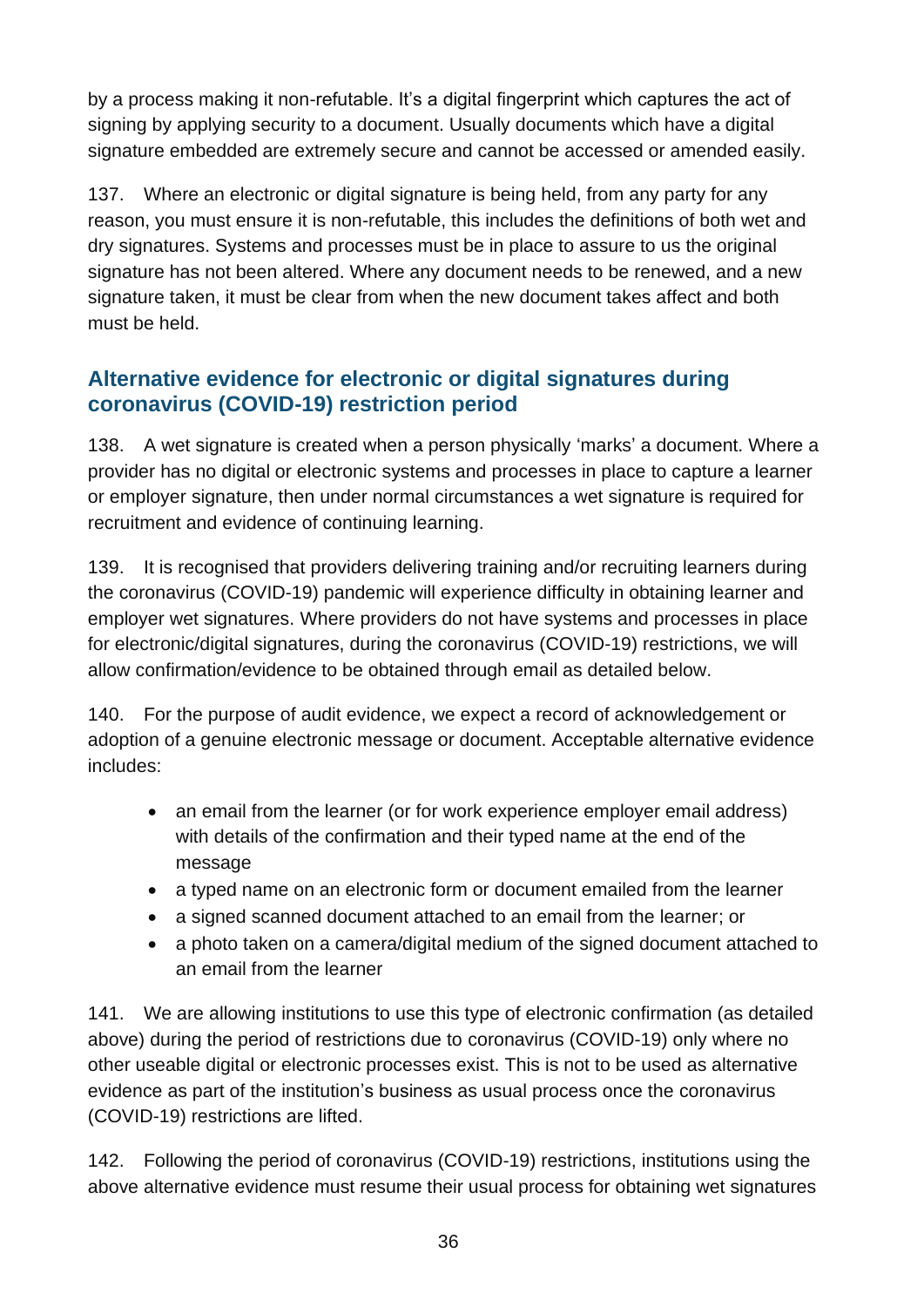on relevant documentation. Institutions must ensure that all alternative evidence replacing wet signatures received during the coronavirus (COVID-19) restrictions is genuine and irrefutable, and the evidence is retained for funding audit purposes.

#### <span id="page-36-0"></span>**Ceasing to attend, withdrawal from course and learning agreement amendment forms**

143. When a student withdraws from their programme or course, transfers to another programme or changes one of their learning aims or their mode of study, this must be indicated on an appropriate form used by the institution. This must be signed by the tutor, and used to ensure that the information on the data return is correct and that the learning agreement is amended correctly. Institutions should consider whether students should sign as well to confirm their consent to the change in their programme. We remind institutions that they have a legal duty to notify their local authority if a young person aged 16 or 17 leaves learning before their planned leaving date.

144. In some circumstances, institutions must amend the planned hours for students who withdraw from learning aims. Further guidance on withdrawals is set out in [annex C.](#page-55-0)

#### <span id="page-36-1"></span>**Ineligible provision**

145. The following provision is not eligible for ESFA funding and must not be included within students' funded planned hours:

- a. qualifications falling out of approval. ESFA will only fund continuing students enrolled on programmes before the funding validity's last date for new starts, in order to enable them to complete. The course itself (that is, the teaching and learning, and not just the student induction) must have started before the approval end date. When students are enrolled on a qualification nearing the end of its approval, institutions are responsible for checking qualification availability, final registration and certification end dates with the awarding body
- b. whole prescribed HE qualifications (see ['Higher-level programmes for students'](#page-40-0) for more information)
- c. company-specific learning aims
- d. vendor-certificated courses, unless they are either approved or are embedded within and contribute directly towards the generic learning required to achieve an approved qualification on the [ESFA list of qualifications approved for](https://section96.education.gov.uk/)  [funding 14 to 19.](https://section96.education.gov.uk/) Examples of vendor certificates include those of information technology companies that are specific to those companies' own products and services
- e. primary and advanced driving skills (for example, defensive driving) or piloting skills
- f. short study programmes of fewer than 2 weeks, including those delivered through subcontracted arrangements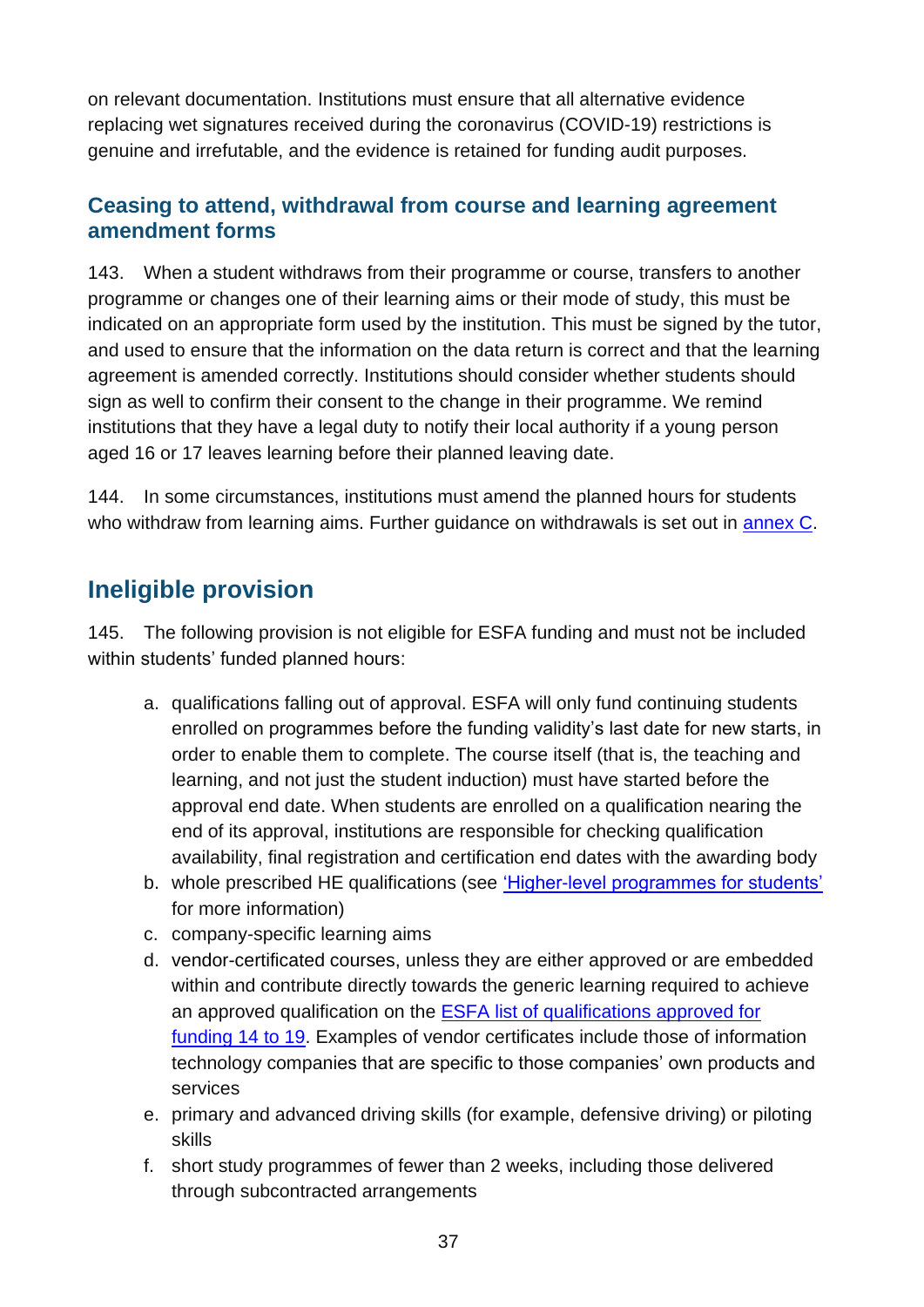- g. other learning aims that are considered to be fully funded from other sources, including all full cost-recovery provision
- h. approved qualifications not identified on the [Find a learning aim](https://findalearningaimbeta.fasst.org.uk/) which will replace the Learning Aim Reference Service (LARS) as eligible for funding
- i. qualifications that are offered by external organisations (those outside the funded institution) that are not approved for funding
- j. students are also ineligible for funding if they are recruited to attend short programmes at one institution while they are already enrolled on either funding bodies funded provision or are full time HE students at another institution. The funding principle remains that students must only be funded at one institution at a time
- k. students who have been fully funded, that is, recorded at the highest funding bands 5 or 4a or for T Levels and where retention has been recorded are ineligible for further study programme funding at other funded institutions during the summer term
- l. students are also ineligible for funding if their whole programme is delivered through distance subcontracted arrangements which do not comply with the guidance in the [subcontracting control regulations](https://www.gov.uk/government/publications/funding-guidance-for-young-people-sub-contracting-controls)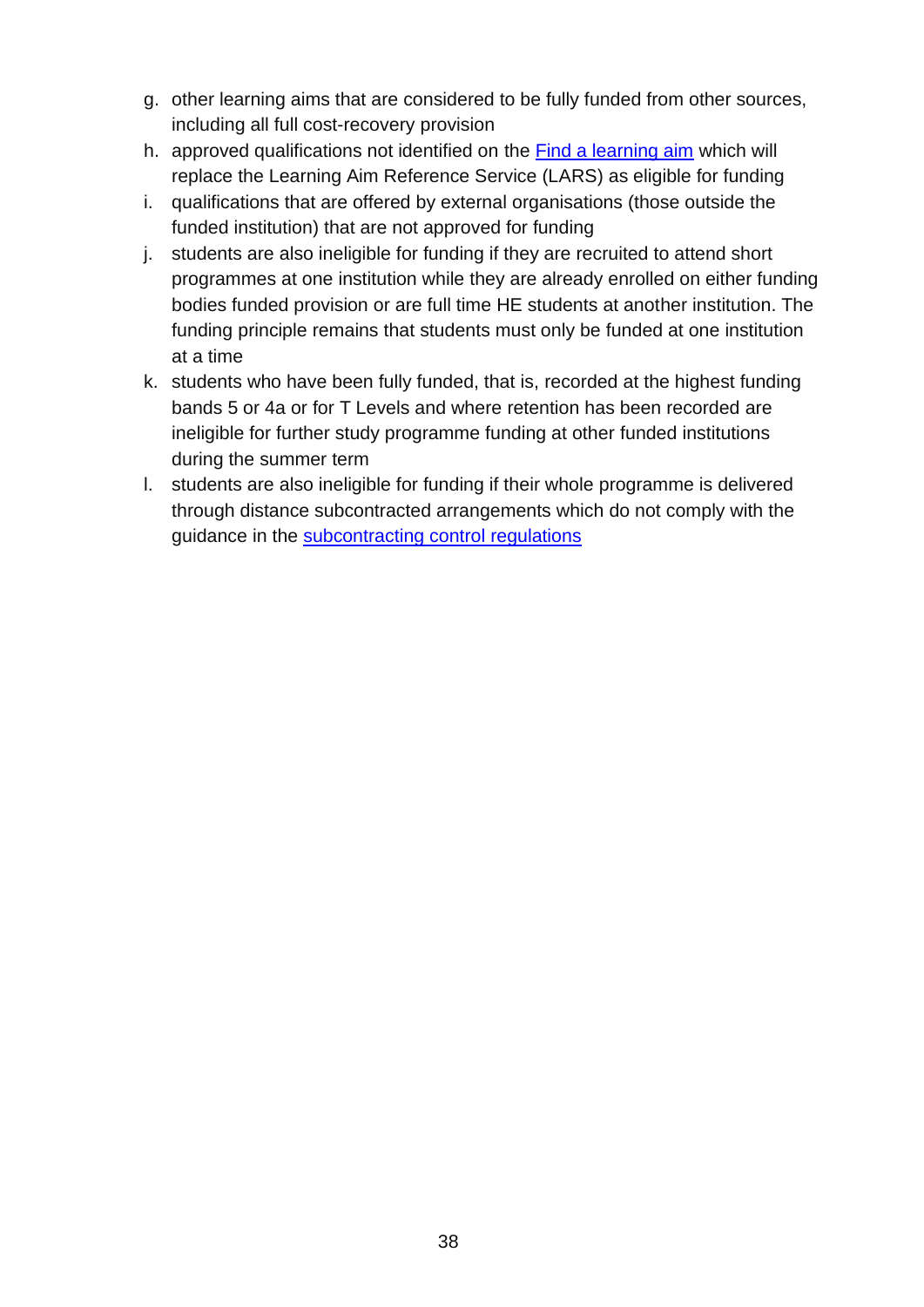# <span id="page-38-0"></span>**5: Definitions and terminology**

146. This section provides detailed definitions and funding explanations of some of the key terms used in the 4 books that make up the document called funding guidance for young people and of relevance to funding. Explanations of acronyms are provided in [annex A.](#page-48-0)

## <span id="page-38-1"></span>**Absence and actual leaving date**

147. An institution may continue to record funding for reasonable student absences of up to 4 consecutive weeks (28 days) if the student continues in learning after the absence. Institutions must withdraw students from their programmes if they do not return to learning after being absent for 4 weeks. ESFA does not distinguish between authorised and unauthorised absence for funding purposes.

148. The actual leaving date is the date when the student completes their learning activity, or the date when the student is deemed to have terminated the learning activity, if this is an earlier date (as set out in the [ILR specification 2021](https://www.gov.uk/government/collections/individualised-learner-record-ilr) to 2022). Full guidance on withdrawals is available in [annex C.](#page-55-0)

## <span id="page-38-2"></span>**Access to HE**

149. All QAA-recognised Access to HE courses will lead to the award of the Access to Higher Education Diploma and will be identifiable by a qualification title using a standard format: Access to HE Diploma (subject/area of study). This and other requirements are detailed in the Diploma credit and qualification specifications available from the [Access to](http://www.accesstohe.ac.uk/Pages/Default.aspx)  [HE website.](http://www.accesstohe.ac.uk/Pages/Default.aspx) Access to HE programmes are designed to support adults seeking entry to HE and ESFA only funds young people on these programmes by exception.

## <span id="page-38-3"></span>**Achievement**

150. The current data arrangements continue the historical process of recording actual achievement in data returns. Achievement gives institutions easy audit compliance evidence of retention particularly in relation to the student's core learning aim.

- 151. Evidence that a student has achieved must be available. This could be:
	- a. evidence of entry to and completion of a relevant programme
	- b. an official results list or slip, or a certificate issued by the awarding body (either by paper or electronic records), or
	- c. for institution-accredited programmes, a record of achievement, institution certification, or progress reports indicating achievement of the student's learning programme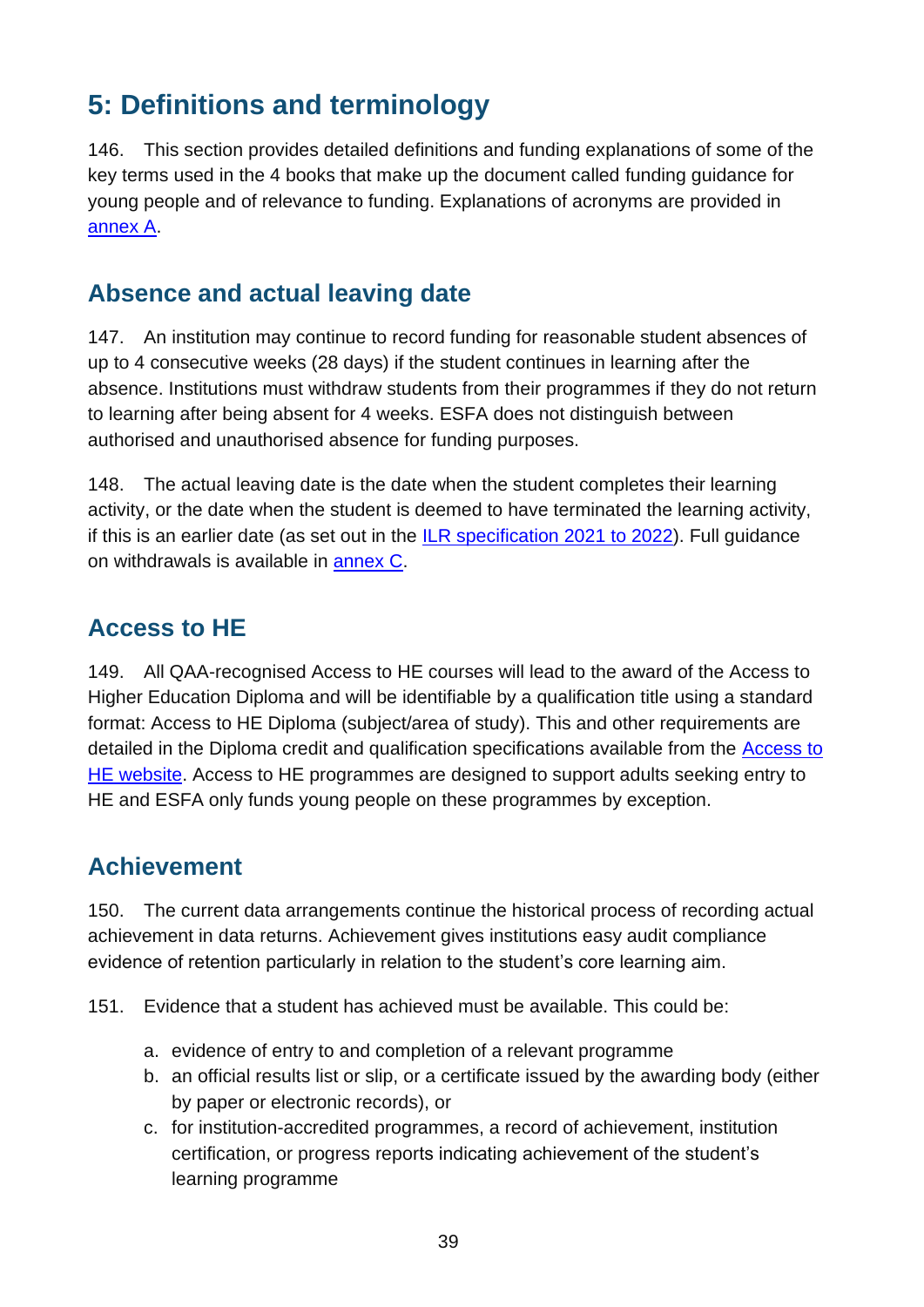152. Institutions must have evidence that supports records or claims for achievement of non-accredited learning aims that is as robust as that for qualifications that are regulated by Ofqual.

153. Where achievement is recorded, institutions must retain learning outcomes records with the associated initial assessment records or learning agreements, showing that the student has met the agreed learning aims and achieved the appropriate objective.

## <span id="page-39-0"></span>**Approved qualifications and FaLA as it replaces LARS**

154. An approved qualification is a current qualification listed on the [ESFA list of](https://section96.education.gov.uk/)  [qualifications approved for funding 14 to 19.](https://section96.education.gov.uk/)

155. The [Find a learning aim](https://findalearningaimbeta.fasst.org.uk/) which will replace the [Learning Aim Reference Service](https://hub.fasst.org.uk/Learning%20Aims/Pages/default.aspx)  [\(LARS\)](https://hub.fasst.org.uk/Learning%20Aims/Pages/default.aspx) is the repository for detailed information on learning aims. If you have queries or questions on FaLA or LARS, please contact the [ESFA service desk.](mailto:SDE.SERVICEDESK@education.gov.uk)

#### <span id="page-39-1"></span>**Bursary funding**

156. ESFA gives financial support for particular groups of young students. This includes student support funds that support the student to stay in learning. You can find [further](https://www.gov.uk/government/collections/funding-education-for-16-to-19-year-olds#16-to-19-funding:-funding-students)  [information on this funding](https://www.gov.uk/government/collections/funding-education-for-16-to-19-year-olds#16-to-19-funding:-funding-students) on GOV.UK.

## <span id="page-39-2"></span>**Collaboration**

157. Consortia must ensure that students within the consortium are recorded on only one institution's records. The institution at which students are recorded for funding at the start of the year must record on their own ILR or school census returns the qualifications studied by its students at other institutions through collaborative arrangements.

158. Institutions must not record for funding purposes on either their ILR return or their school census students who are already studying qualifications with other institutions who are recording the students for funding purposes.

## <span id="page-39-3"></span>**Full time and part time students**

159. For funding purposes a full time student (aged 16 to 17 or aged 18 to 24 with an EHCP) is one enrolled on a programme of at least 540 planned hours and a part time student is engaged in a study programme of less than 540 planned hours in the academic year. For students aged 18 and who are not recorded as students with high needs the full time threshold is 450 planned hours.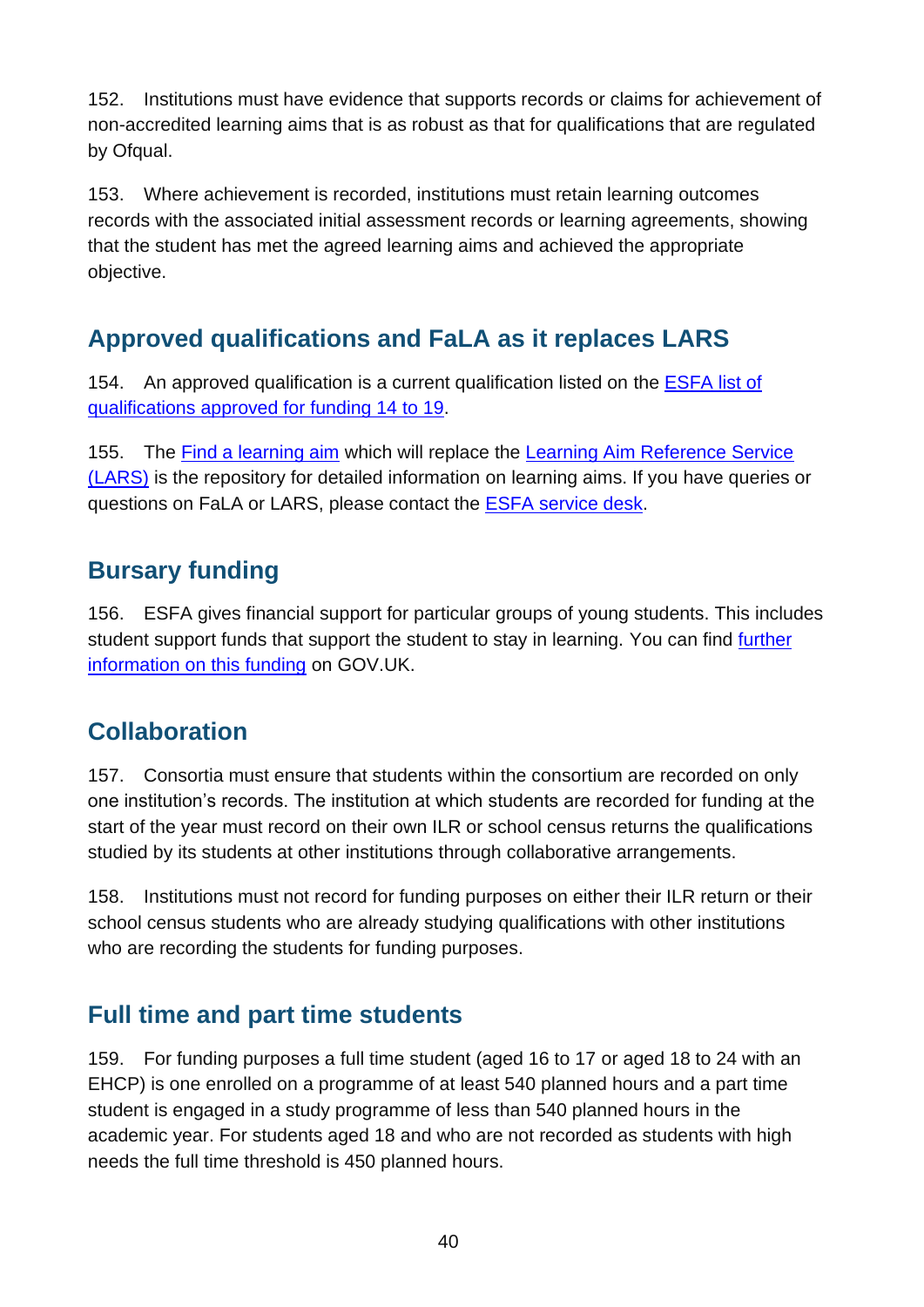160. For some purposes other than funding calculations, it is important to measure whether a student is in full time education and training over a period other than a year. In this context, students engaged in education or training of more than 16 planned hours a week are also considered full time during this period.

#### <span id="page-40-0"></span>**Higher-level programmes for students**

161. ESFA will support qualifications which enable students on level 3 programmes, to do some study above level 3 (known as higher-level study).

162. Section 28A of the Education Act 2002 gives governing bodies of maintained schools in England (and Wales) the power to arrange the provision of higher level study for students in schools.

163. We fund higher-level study under the following conditions:

- a. the HE provision must be a small part of the provision, typically instead of an AS level and the young person must be enrolled on a full level 3 programme including the HE provision
- b. institutions must substitute higher-level and more stretching provision in place of courses and qualifications that students might otherwise pursue
- c. the provision must involve an appropriate amount of teaching or appropriate distance learning; it would not be acceptable for HE provision to be undertaken purely as private study
- d. where distance or online learning is involved, there must be no charge to the student for course materials, supporting books, access to IT and similar activities or matters
- e. we do not fund any students whose study is funded through the government's funding streams for higher education (HE). Students who are eligible for student finance (such as Tuition Fee Loans and Maintenance Loans) will be HE students, and not eligible for ESFA 16 to 19 funding.

#### <span id="page-40-1"></span>**Prescribed HE**

164. ESFA can fund component parts of prescribed HE qualifications, but not whole qualifications. The full list of prescribed HE qualifications is set out in paragraphs 1(a) to 1(f) of [schedule 6 to the Education Reform Act 1988.](http://www.legislation.gov.uk/ukpga/1988/40/schedule/6) It principally covers:

- a. Higher National Diplomas (HNDs)
- b. Higher National Certificates (HNCs)
- c. first (undergraduate) degrees
- d. postgraduate degrees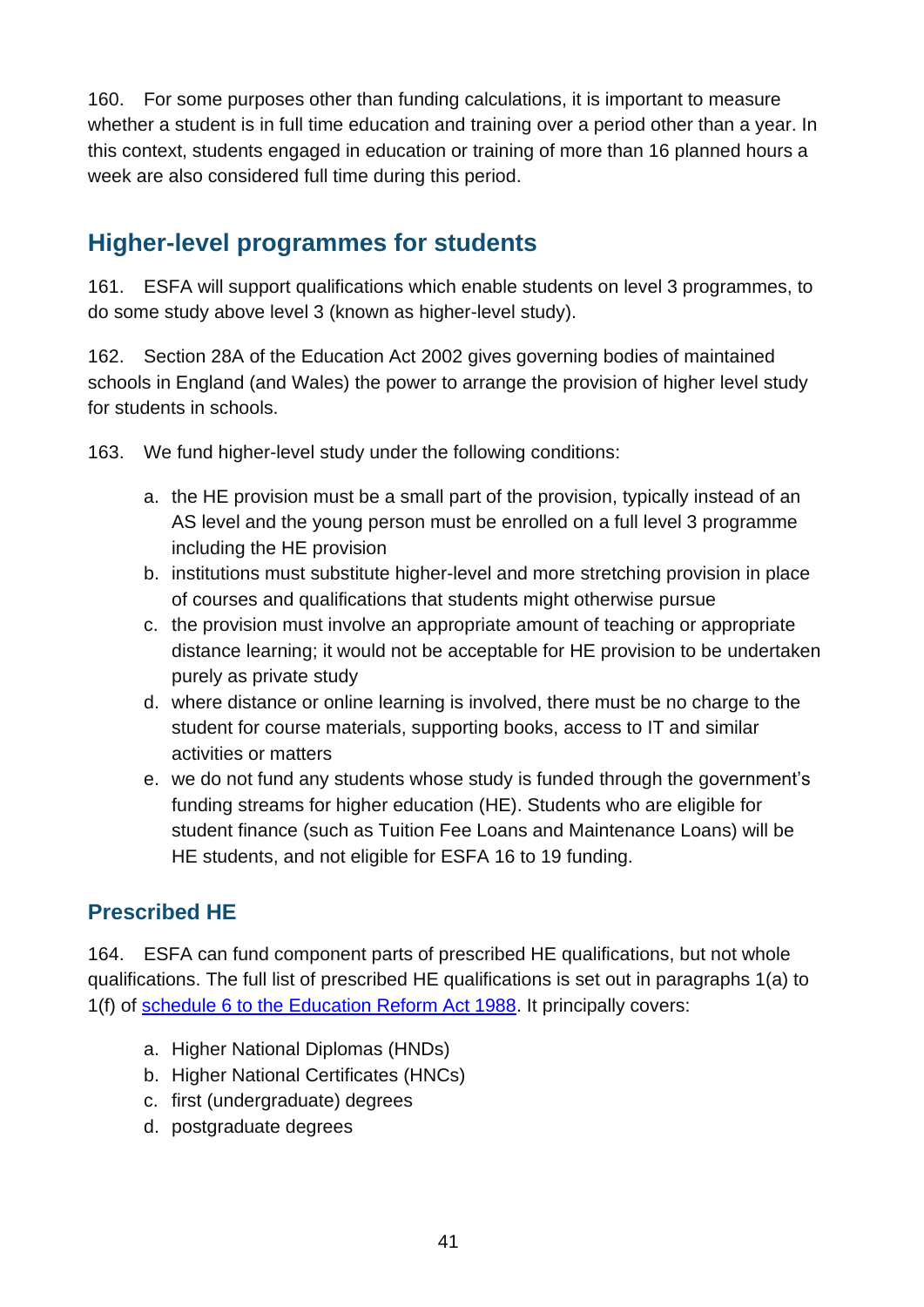#### <span id="page-41-0"></span>**Non-prescribed HE**

165. ESFA funds whole non-prescribed HE qualifications.

166. Non-prescribed learning aims are higher-level vocational learning aims that are generally professional learning aims leading to accreditation by a professional body. Nonprescribed HE qualifications are defined in in paragraphs 1(g) and 1(h) of schedule 6 to the [Education Reform Act 1988.](file:///C:/www.legislation.gov.uk/ukpga/1988/40/schedule/6)

167. The part time certificates in HE and the high level qualifications that are delivered to students of high ability on dance, drama, and musical theatre courses are nonprescribed HE, but are not funded by ESFA's 16 to 19 funding model.

## <span id="page-41-1"></span>**Individualised learner record (ILR)**

168. The ILR is used by institutions (other than those recording data using the school census) to record all relevant funding data about ESFA-funded students. More information can be found in the [specification of the Individualised Learner Record 2021](https://www.gov.uk/government/collections/individualised-learner-record-ilr) to [2022.](https://www.gov.uk/government/collections/individualised-learner-record-ilr)

## <span id="page-41-2"></span>**Pre-entry information, advice and guidance (IAG)**

169. The funding for each student's programme is based on the principle that students are provided with clear pre-entry advice and guidance. Such advice and guidance are crucial if the study programme is to match a student's aspirations, expectations and abilities. The [Government database on 14 to 19 courses](https://www.gov.uk/courses-qualifications) should assist these processes.

170. The successful outcome of pre-entry advice and guidance is a learning agreement/enrolment form signed on behalf of the institution and by the student.

#### **Prevent duty**

171. The [Prevent duty](https://www.gov.uk/government/uploads/system/uploads/attachment_data/file/445915/Prevent_Duty_Guidance_For_Further_Education__England__Wales_-Interactive.pdf) applies to all delivery arrangements including subcontracted provision. It requires institutions, to have due regard to the need to prevent people from being drawn into terrorism. All further education and independent learning providers must comply with relevant legislation and any statutory responsibilities associated with the delivery of education and safeguarding of students, and this includes students receiving provision under a subcontracting arrangement.

## <span id="page-41-3"></span>**Provision of information on courses for 16 to 19 year olds**

172. Young people need to make informed choices about their post-16 education and training options and should be able to access comprehensive information about all options available. To facilitate this, the government has developed a national database of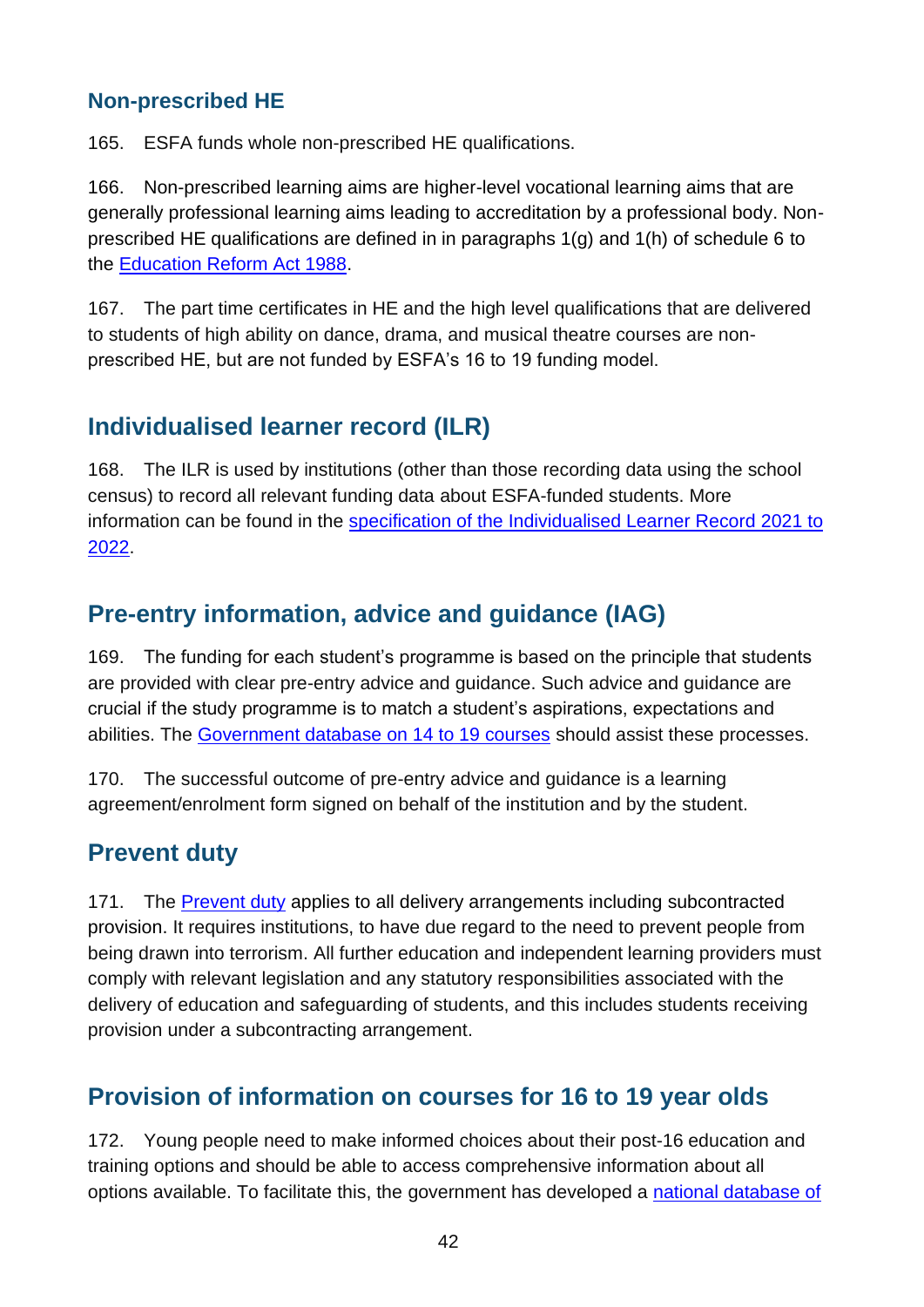[14 to 19 courses,](https://www.gov.uk/courses-qualifications) linked to the existing database of post-19 courses, for which those with public funding already have to supply information. Institutions providing ESFA-funded courses for 16 to 19 year olds are expected to provide information to the government about the courses they plan to offer from 2021 to 2022, to agreed data standards which will be collated on this national database. To support institutions an operational quide is available on GOV.UK.

#### <span id="page-42-0"></span>**Prince's Trust Team Programme**

173. For the Prince's Trust Team Programme, the institution overhead rate (management fee) should be no more than a maximum of 15 per cent of the total ESFA funding. Any figure above 15 per cent will require prior approval from ESFA in collaboration with the Prince's Trust. For the purpose of the condition of funding, ESFA recognise that the Team Programme will support young people to progress towards GCSE standard and has been approved as a stepping stone towards a GCSE in these subjects.

#### <span id="page-42-1"></span>**School census**

174. The DfE collection of data from schools and academies is the [school census.](https://www.gov.uk/guidance/school-census) This is the equivalent of ILR data collected from non-school institutions. Further information on the school census is included in [annex E.](#page-63-0)

#### <span id="page-42-2"></span>**Start date**

175. Start dates are used to determine when and whether funding should be recorded. They are determined by the date on which the student's learning aim begins. Further details of how start dates relate to funding and the qualifying periods of attendance to count as a funding start are given in [annexes B](#page-50-0) and [C.](#page-55-0)

## <span id="page-42-3"></span>**T Levels**

176. T Levels are funded as part of the young people's funding methodology, but in some respects are funded differently to study programmes.<sup>5</sup> They are subject to all the guidance within these documents. You can find [more information on T Levels](https://www.gov.uk/guidance/how-t-levels-will-be-funded-in-academic-year-2020-to-2021) on GOV.UK.

<sup>&</sup>lt;sup>5</sup> You can find more information in the [funding rates and formula](https://www.gov.uk/government/publications/funding-rates-and-formula) guidance.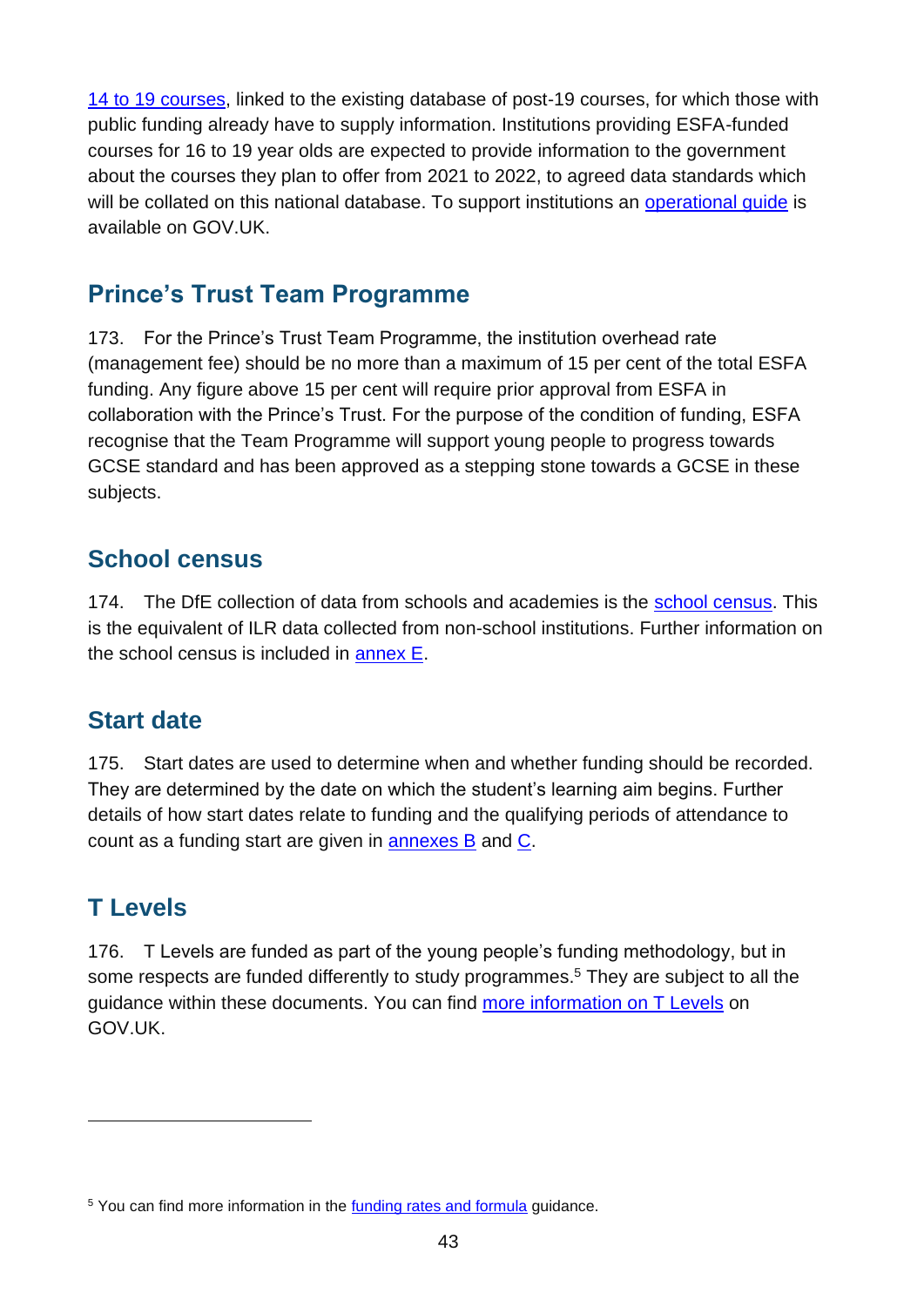## **Traineeships and supported internships**

177. These are funded as part of the young people's funding methodology and are subject to all the guidance within these documents. You can find [traineeships advice](https://www.gov.uk/guidance/delivering-traineeships-through-efa-funding) on GOV.UK.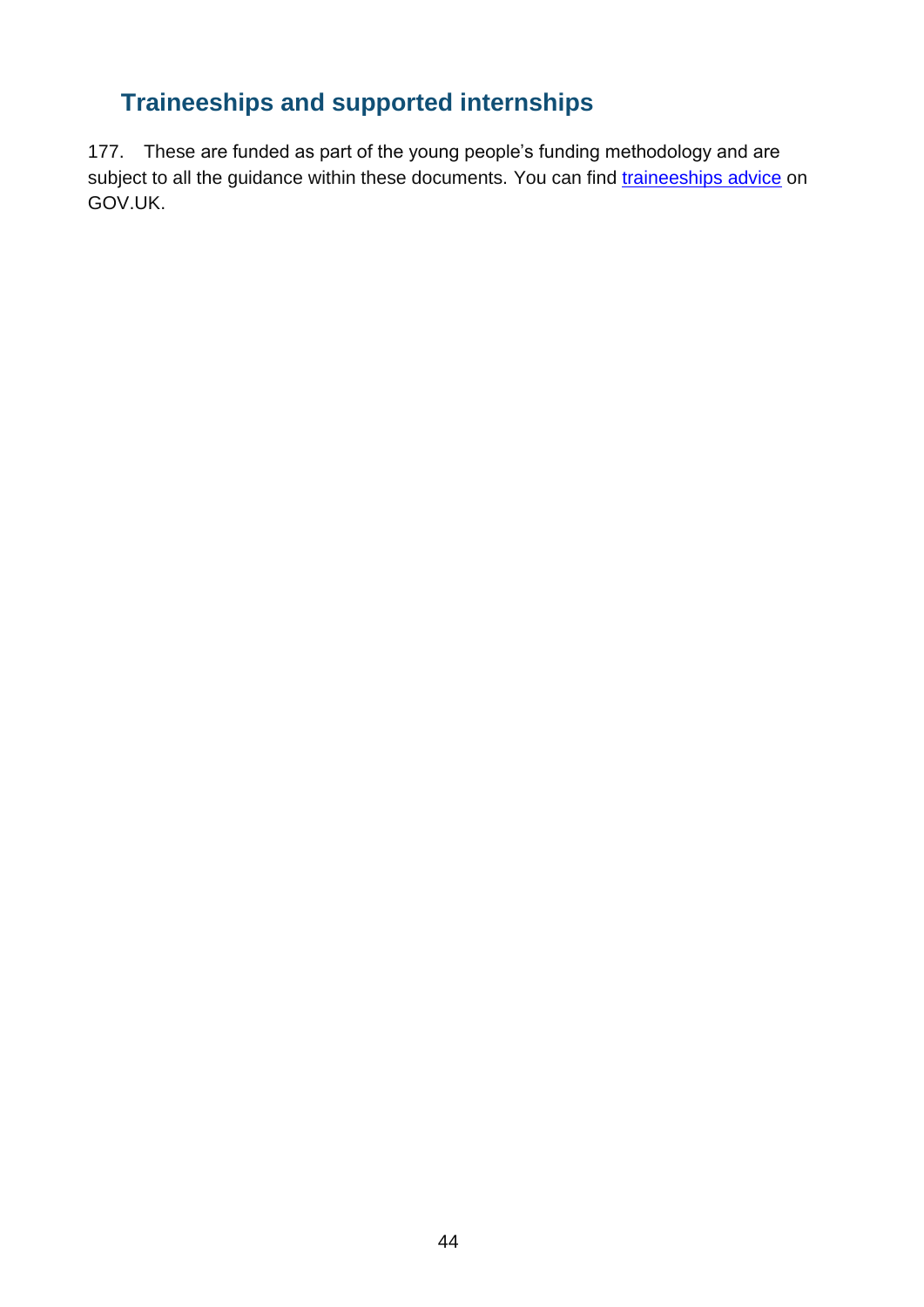# <span id="page-44-0"></span>**6: Subcontracting**

## <span id="page-44-1"></span>**Subcontracted provision**

178. Subcontracted provision, including franchised or partnership provision, is learning provision that is delivered with the involvement of a third party and all institutions using third parties to deliver any of their funded provision must follow the guidance in the Subcontracting funding rules for ESFA funded post-16 funding (excluding apprenticeships). The published document for 2020 to 2021 [Subcontracting control](https://www.gov.uk/government/publications/funding-guidance-for-young-people-sub-contracting-controls)  [regulations document](https://www.gov.uk/government/publications/funding-guidance-for-young-people-sub-contracting-controls) should be used until Subcontracting funding rules for ESFA funded post-16 funding (excluding apprenticeships) the replacement book for 2021 to 2022 is published. ESFA expect written contracts that meet this guidance to be in place before students are enrolled and are recorded on either ILR data or school census returns.

179. Schools (including academy schools) must not register a young person as a pupil while subcontracting the whole of a young person's programme. In addition, taking into account the known risks of irregularity, ESFA will not normally fund young people on distance subcontracting study programmes in other funded institutions. A range of factors to be considered by institutions when deciding whether distance subcontracting may be included in funding returns is set out in this document.

180. In exceptional circumstances only, institutions may make subcontracting arrangements for delivery that is outside their normal recruitment area. ('Normal recruitment area' is defined in paragraphs 58 to 59). Such 'distance subcontracting' arrangements carry more risk and it is inherently more difficult for institutions to exercise the appropriate level of control and to safeguard students. Institutions must remember that they are responsible for the young people enrolled on subcontracted provision and for the proper use of the public funding they claim.

181. It may be appropriate for institutions to make distance subcontracting arrangements for the whole of students' programmes; however, these circumstances will be rare. Schools and academies must not subcontract whole study programmes under any circumstances, as set out in the detailed paragraphs below. We are considering whether to put in place more formal requirements for institutions to agree distance subcontracting arrangements with ESFA in future years.

182. When funded institutions make distance subcontracting arrangements, they must exercise the same procedures and controls as for local subcontracting. They must also:

- have auditable evidence of the exceptional circumstances that make the distance subcontracting necessary
- consider the funding implications and assure itself that the arrangement will comply with all guidance in advance of any recruitment (for example, the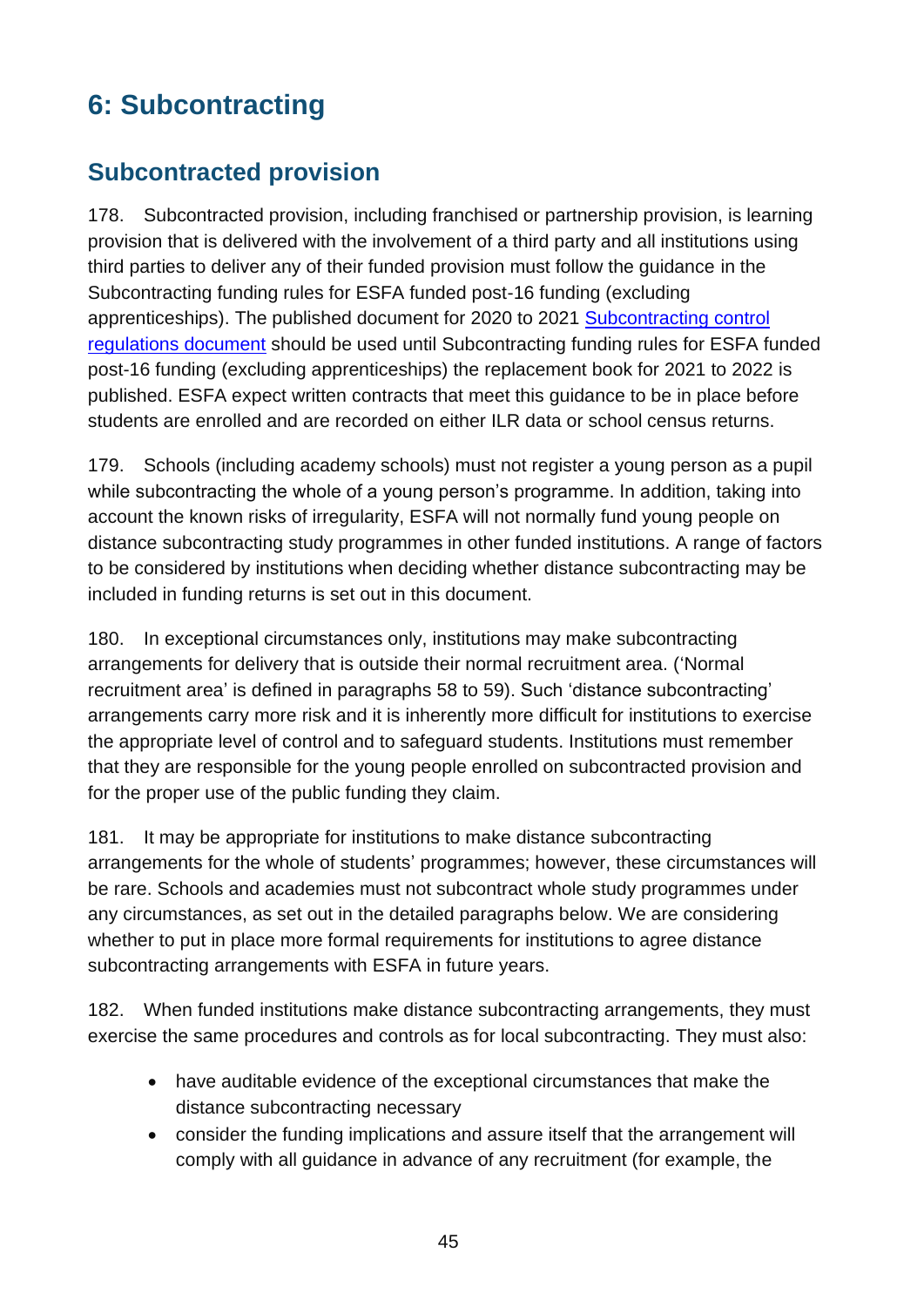principles of funding and the design of study programmes set out earlier in this book)

• keep evidence that they are properly and effectively monitoring and controlling the provision and safeguarding the students as set out in this guidance

183. ESFA's auditors will do sample checks of institutions' distance subcontracting arrangements. When institutions are not compliant with this or any other ESFA guidance, we will take action as set out in this document's intervention section, and/or in the contract/funding agreement clauses.

184. ESFA will consider a range of factors when deciding whether distance subcontracting arrangements are within the letter and the spirit of guidance, including but not limited to:

- the extent to which the directly funded institution is involved in delivery (for example teaching part of the programme or just providing financial and quality assurance)
- whether the amount of funding retained by the directly funded institution is proportionate to the costs they incur in the management and administration of the contract
- the extent to which the provision being made available is already available via other directly funded institutions in the locality and is accessible to students in the area where the subcontract operates and why local provision is not meeting the students' needs
- the extent to which a gap in the provision of the type to be delivered under the proposed subcontract has been identified or supported by the local authority or an employer
- the location of delivery and the nature of travel to learn/travel to work patterns

#### <span id="page-45-0"></span>**Maintained schools and academies**

185. Schools and academies must not subcontract for students' whole programmes. This is because these institutions must comply with the Education (Pupil Registration) (England) Regulations 2006 and the underlying primary legislation, which requires schools to maintain a register of all pupils at the school. These regulations cover all pupils at the school (including those up to the age of 18). Only pupils at the school can be added to a school's roll. Section 3 of the Education Act 1996 defines a pupil as someone "for whom education is being provided at the school".

186. Legally, being a pupil and attending a school are based on physical presence. Although schools have powers to arrange some educational activities away from their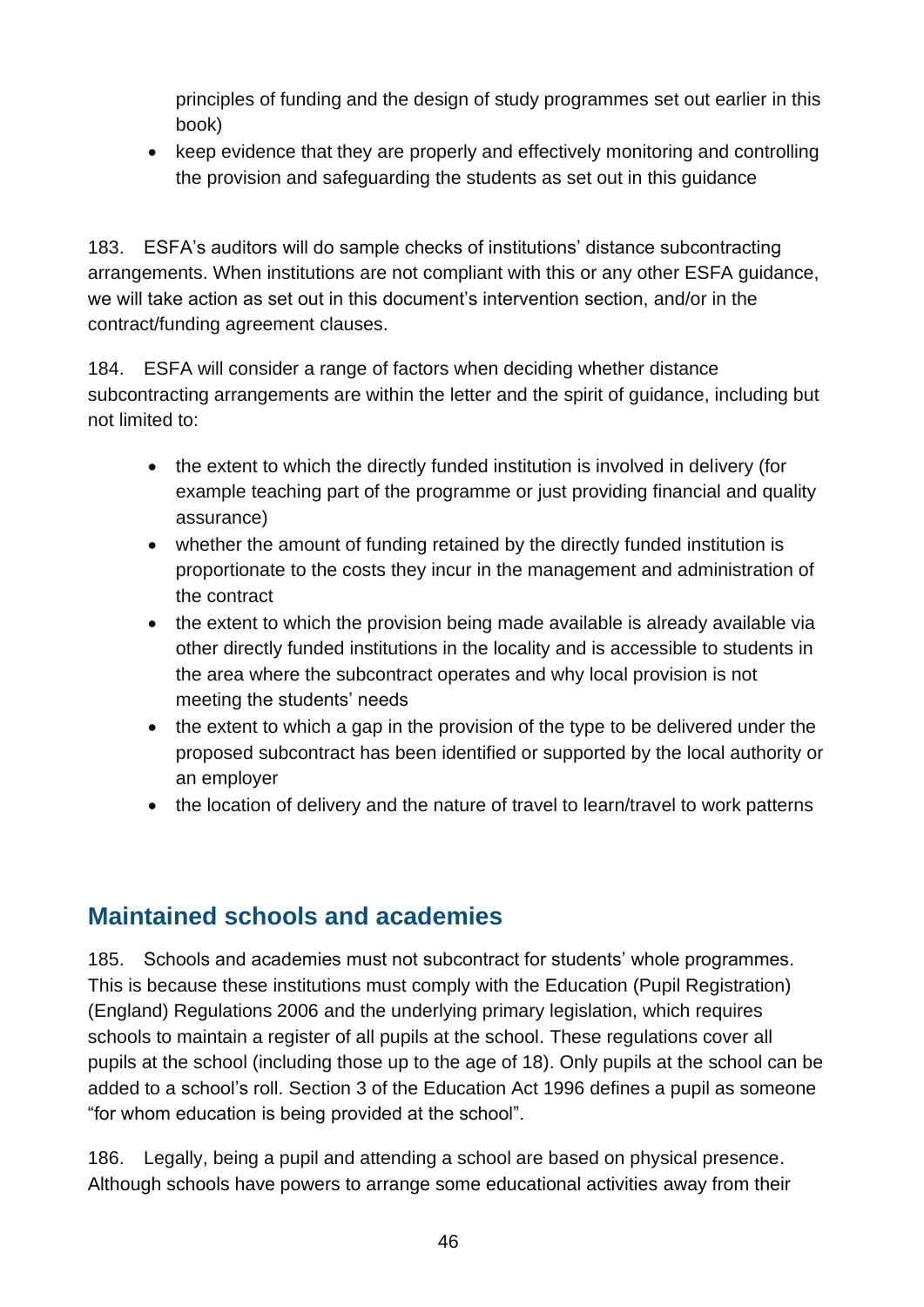premises, these are not intended to allow the whole of a pupil's education to be delivered somewhere, and by someone, other than the school. This means that all whole programme subcontracted provision is in breach of the regulations.

187. Schools and academies can therefore only subcontract provision for pupils who:

- attend the institution for at least one element of their programme throughout the academic year
- attend the school or academy at least once a week for 19 to 25 high needs provision

188. In 2014, DfE legislated to restrict local authorities in their funding of special schools in respect of 19 to 25 year old students. This restriction effectively prevents special schools from routinely enrolling young people aged 19 to 25. This was in support of the objective of the SEND reforms to prepare young people for adulthood. Allowing students to remain in a single setting from age 5 to 25 could severely prejudice their chances of preparing for employment and independent living, and would simply push back the 'cliff edge' described by many parents when their children leave education. Requiring young people to move into further education if their Education, Health and Care (EHC) plans continue post-19 is far more likely to prepare them for adulthood. This provision, where appropriate, must include opportunities to experience the world of work, develop independent living skills and make independent choices and decisions in an adult context.

189. We do not expect colleges to enter into subcontracting arrangements with special schools for the whole, or for a substantial proportion of a students' programme where they are aged 19 to 25. Special schools have the option to set up a legally and financially separate entity to make provision for 19 to 25 year olds as advised in the High needs [funding: operational guide.](https://www.gov.uk/government/publications/high-needs-funding-arrangements-2019-to-2020)

190. Arrangements may continue between colleges and special schools for part of a students' programme where appropriate, for example where this is serving the student's educational needs, or to access a sensory room or speech and language therapy. Such arrangements must not be for more than one day per week.

191. We will also continue to allow students to stay on for another year at a special school to finish a course of secondary education started before they were 18.

## <span id="page-46-0"></span>**Transferring provision between institutions**

192. When a directly funded institution ends a subcontracting arrangement, they must inform ESFA, so that we are assured there is no negative impact on students and can adjust funding allocations as necessary.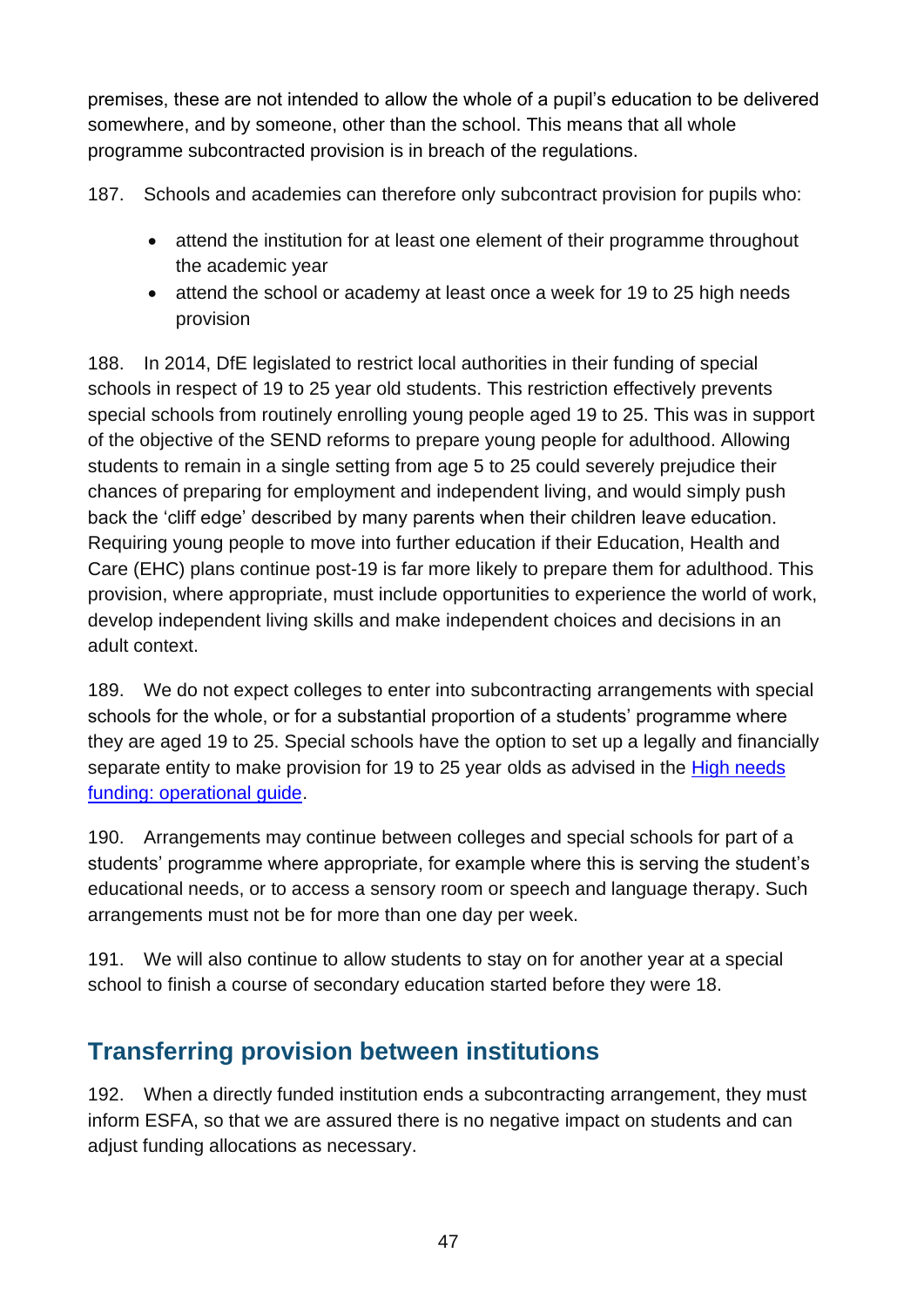193. If the directly funded institution ends a subcontracting arrangement and the subcontractor transfers the provision to a different directly funded institution, ESFA may remove one or both institutions from the lagged allocation process to ensure that the funding follows the student. The decision on whether to make an adjustment to lagged numbers will depend on the scale of the subcontracted provision, the timing and process followed in ceasing the contract, and the nature of any resulting gap.

194. We will then consider an evidence-based business case from the new directly funded institution to fund planned new starts.

195. When an institution ends a subcontracting arrangement, they must make sure there is continuity of provision for those students already on the programme and that there is no gap in provision created as a result. Directly funded institutions are responsible for students on subcontracted provision. They must make sure that existing students are funded to the end of their programme either by a phased withdrawal from the relationship or by transferring funded numbers and the funding to another institution that has agreed to pick up the continuing students.

196. If an institution plans to stop a subcontracting arrangement, they must give the subcontractor sufficient notice. This must be at least 3 months, but may need to be longer. The directly funded institution must work with the subcontractor to put plans in place to ensure that students who are part way through their programme are supported to complete.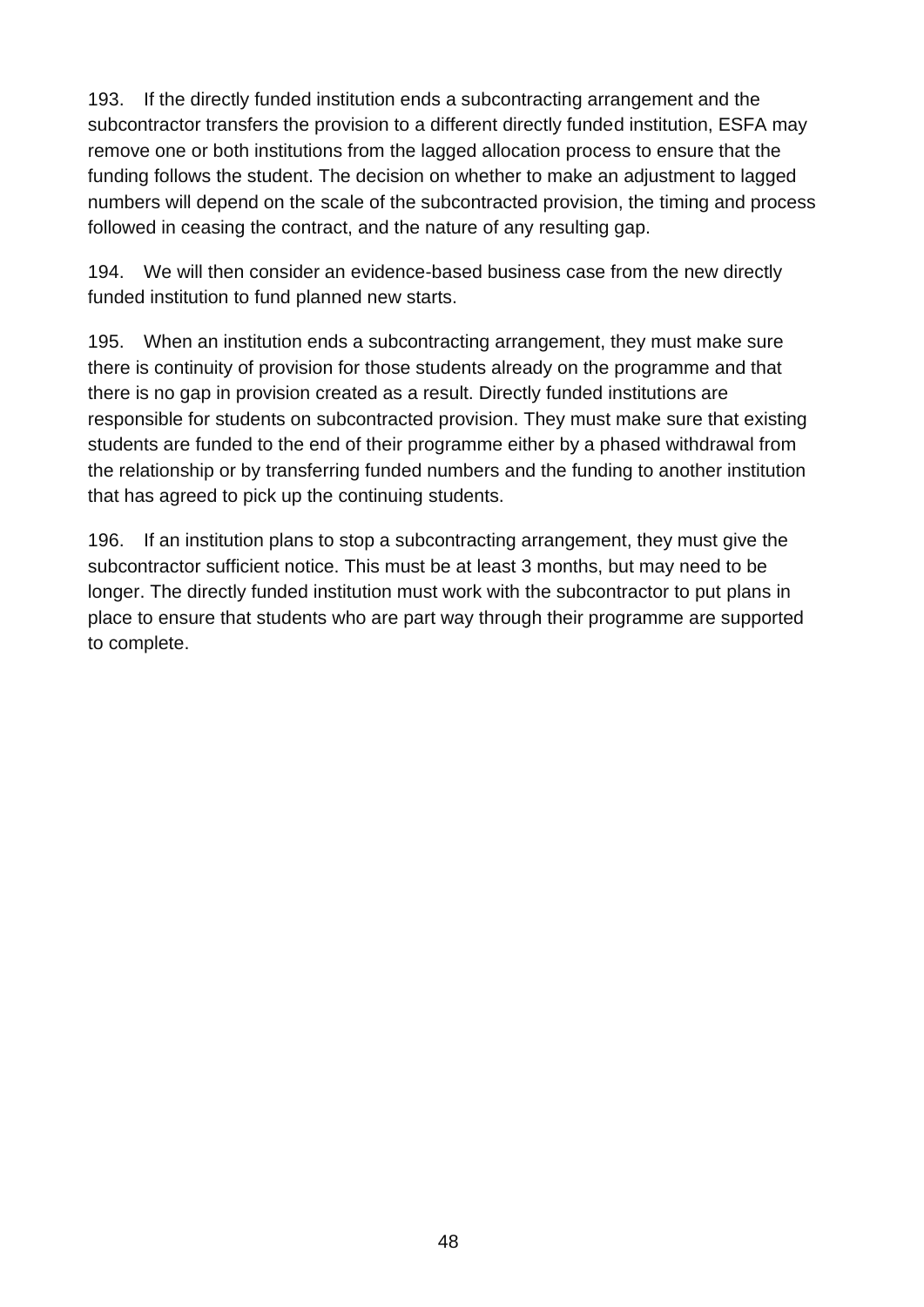# <span id="page-48-0"></span>**Annex A: Acronyms and glossary**

This list includes acronyms that may be used in any of the funding guidance documents or ILR manual although some are not used in this publication.

| <b>Acronym</b>  | <b>Description</b>                                                                     |
|-----------------|----------------------------------------------------------------------------------------|
| 2021 to<br>2022 | Denotes ESFA funding year from August 2021 to July 2022                                |
| 2021-21         | Denotes financial year from April 2021 to March 2022                                   |
| <b>CDF</b>      | Capacity Delivery Fund (for work placements)                                           |
| <b>DfE</b>      | <b>Department for Education</b>                                                        |
| EEA             | European Economic Area                                                                 |
| EEP             | Employment, enrichment and pastoral (planned hours)                                    |
| EHC plan        | Education, Health and Care Plan                                                        |
| <b>EHE</b>      | Electively home educated                                                               |
| <b>ESFA</b>     | <b>Education and Skills Funding Agency</b>                                             |
| EU              | <b>European Union</b>                                                                  |
| FaLA            | Find a learning aim (will replace LARS)                                                |
| <b>FTE</b>      | Full time equivalent                                                                   |
| <b>GCSE</b>     | <b>General Certificate in Secondary Education</b>                                      |
| <b>GDPR</b>     | <b>General Data Protection Regulation</b>                                              |
| <b>HESA</b>     | <b>Higher Education Statistics Agency</b>                                              |
| <b>HNS</b>      | High needs students                                                                    |
| <b>ILR</b>      | Individualised learner record                                                          |
| <b>IMD</b>      | <b>Index of Multiple Deprivation</b>                                                   |
| Las             | Local authorities                                                                      |
| <b>LARS</b>     | Learning Aim Reference Service                                                         |
| <b>NAO</b>      | <b>National Audit Office</b>                                                           |
| <b>NEET</b>     | Post-16s not in education, employment or training                                      |
| Ofqual          | Office of Qualifications and Examinations Regulation                                   |
| QN              | Qualification number (also known as Learning Aim Reference)                            |
| Section 96      | This is replaced by the 'ESFA list of qualifications approved for<br>funding 14 to 19' |
| <b>SEN/SEND</b> | Special educational needs and/or disabilities                                          |
| <b>SPI</b>      | Special post-16 institution                                                            |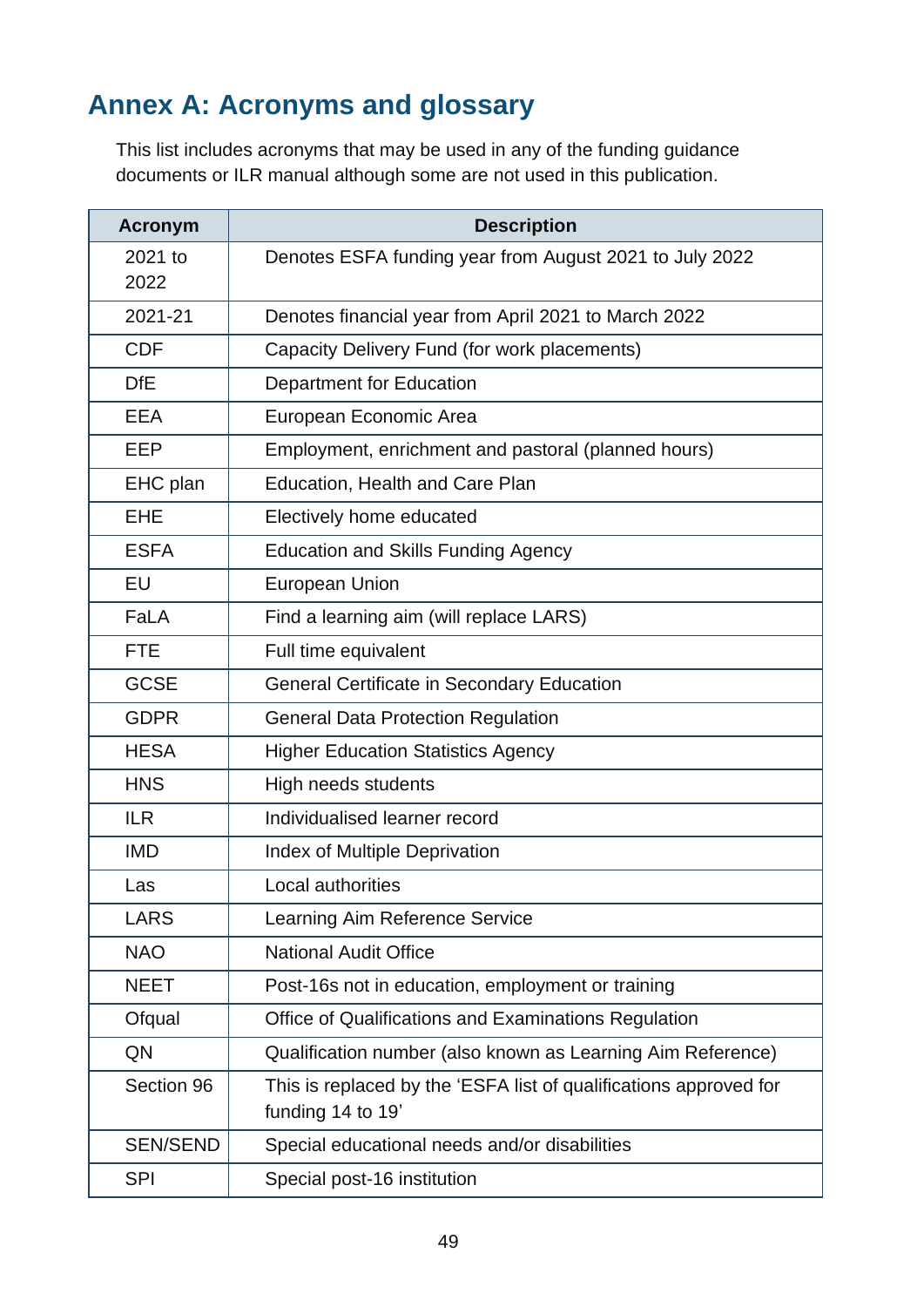| <b>SSA</b>               | Sector subject area                                                                                        |
|--------------------------|------------------------------------------------------------------------------------------------------------|
| UK exit                  | This was the 31 January 2021, the legal date the UK left the EU                                            |
| UK<br>Transition<br>date | This is the 31 December 2021 and is the date the UK ceased to<br>be in Transition arrangements with the EU |
| <b>UTC</b>               | University technical college                                                                               |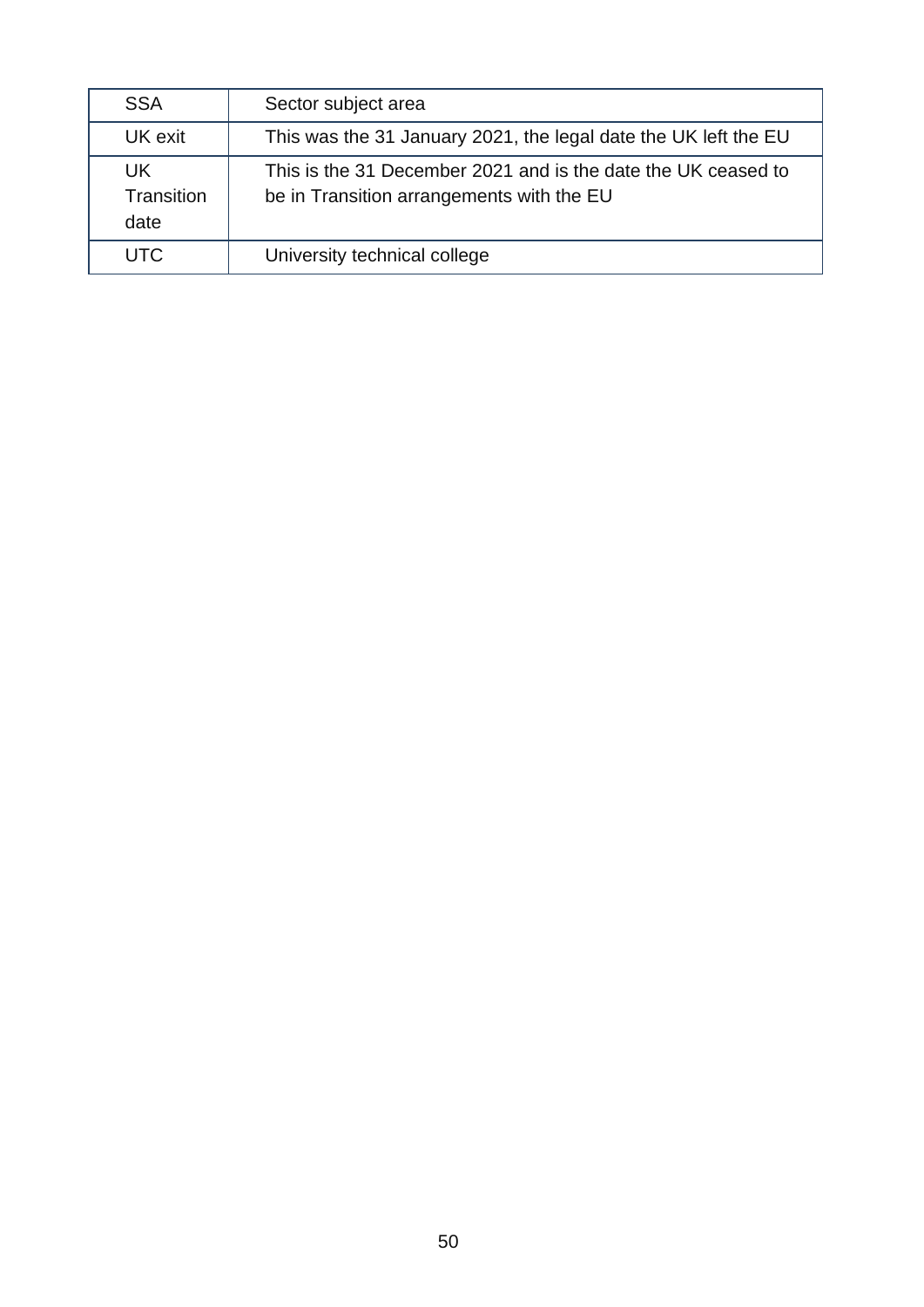# <span id="page-50-0"></span>**Annex B: Planned hours and timetable evidence**

## <span id="page-50-1"></span>**Evidencing timetables to auditors for all students**

1. Definitions of planned hours and what can be included is in section 4, 'Planned [hours'.](#page-28-1)

2. Institutions need to show in a simple format that they are recording planned hours in the ILR or school census accurately in accordance with the hours on the student timetable, learning agreement, or similar document.

| <b>Evidence required</b><br>for                            | <b>Evidence required</b>                                                                                                                                                                                                                                                                                                                                                                                                                                                                                                                                                                                                                                                       |
|------------------------------------------------------------|--------------------------------------------------------------------------------------------------------------------------------------------------------------------------------------------------------------------------------------------------------------------------------------------------------------------------------------------------------------------------------------------------------------------------------------------------------------------------------------------------------------------------------------------------------------------------------------------------------------------------------------------------------------------------------|
| Student eligibility for<br>public funding                  | As set out in sections <i>Student eligibility</i> and <i>Study programme</i><br>eligibility'.                                                                                                                                                                                                                                                                                                                                                                                                                                                                                                                                                                                  |
| Student eligibility for<br>full or part time<br>funding    | Timetable or learning plan to be available that sets out the<br>study programme the student will follow and that reflects the<br>hours.                                                                                                                                                                                                                                                                                                                                                                                                                                                                                                                                        |
| Eligible activities for<br>inclusion in study<br>programme | All activities in a student's learning plan or timetable which are:<br>planned<br>supervised and/or organised by a member of staff<br>taking place usually within the institution's normal<br>working pattern - including twilight sessions provided<br>they meet the other principles<br>The institution should be able to evidence that they have<br>incurred a recognisable cost in delivering that activity.<br>Institutions must ensure that the planned hours entered on data<br>returns are realistic and deliverable to each individual student<br>and are supported by auditable evidence that the eligible<br>activity offered to students is timetabled and exists. |
| Student retention                                          | If completed – either evidence from an external awarding body<br>of success in the core qualification, or evidence, from registers<br>or otherwise, that the student had completed the learning<br>activities leading to the core qualification.<br>If continuing – evidence (for example, registers) that the<br>student was still attending the core qualification at the end of<br>the academic year.                                                                                                                                                                                                                                                                       |
| Core aim                                                   | Learning plan indicating which qualification is the core aim of<br>the study programme. Schools who make census returns must<br>only identify a core aim for programmes that are vocational, or<br>mixed programmes with a vocational core.                                                                                                                                                                                                                                                                                                                                                                                                                                    |

**Table 1: summary of expected evidence of student existence and eligibility**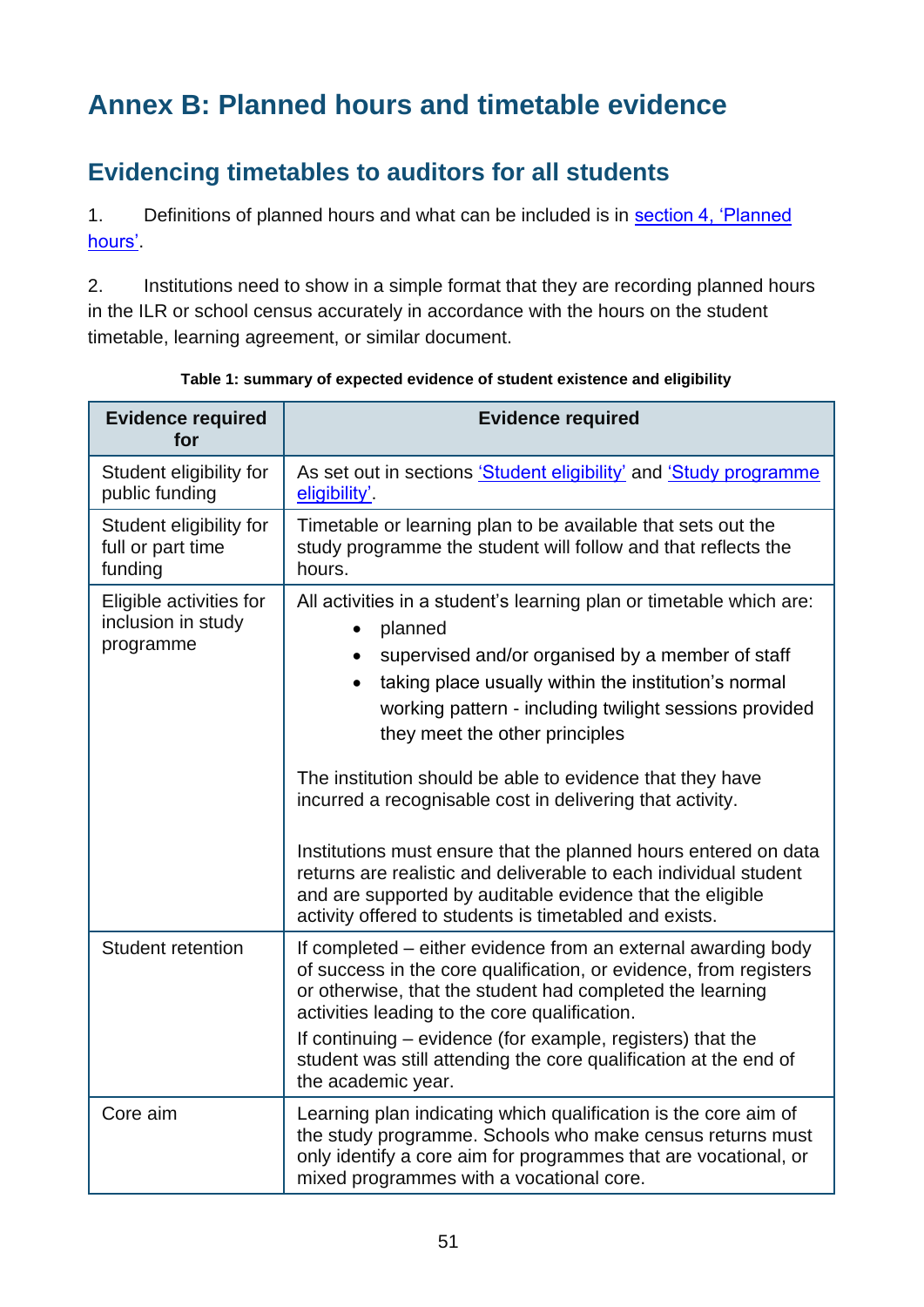3. ESFA has included 2 examples of calculating individual student summary planned hours below to help institutions meet the requirement to evidence planned hours recorded on the ILR or school census. The summary planned hours in the examples must correspond to individual students' detailed timetable or learning agreement. Institutions who produce similar schedules for all funding audit samples should simplify their funding audit.

4. The number of planned hours a student may study should not be greater than 40 hours per week and both the study programme's planned hours and planned dates will need to reflect this.

5. Institutions choose their own management information (MI) system and we are aware of 2 main ways that MI systems record planned hours for programmes. For each way, institutions must make sure that additional evidence is either generated by the MI system or that they hold it separately. The 2 main ways that MI systems record planned hours for programmes are:

- a. recording planned hours at individual learning aim and activity level, and then adding these together to get the total planned hours for individual students. Institutions must have evidence for how they have calculated planned hours recorded in the ILR or census. This is particularly important when there are hours recorded as employment, enrichment and pastoral (EEP) hours in the ILR or census (for example, university preparation or pastoral support) that are not recorded under a learning aim
- b. recording planned hours at student study programme level. Institutions must have a breakdown showing how they have calculated the planned hours. This evidence can be 'naturally occurring evidence' such as a timetable, learning agreement, or enrolment form. The audit process will be more straightforward when the breakdown compares easily to other evidence of what is planned in the programme

## <span id="page-51-0"></span>**Advice to funding auditors only**

6. We allow some funding auditor discretion before confirming whether the planned hours total have been correctly entered on funding returns. In order to try and reduce the amount of work needed by both funding auditors and institution staff in resolving any evidential issues for the current funding year we are issuing this advice to all funding auditors:

a. The discretion set out below may also be helpful for some institutions for those students who attend the institution on a traditional 16 to 19 study programme and for the full funding year (students attending for all three Autumn, Spring and Summer terms) studying recognised qualifications that lead to a first full Level 3 or a Level 2 programme. Institutions must also be able to evidence a record of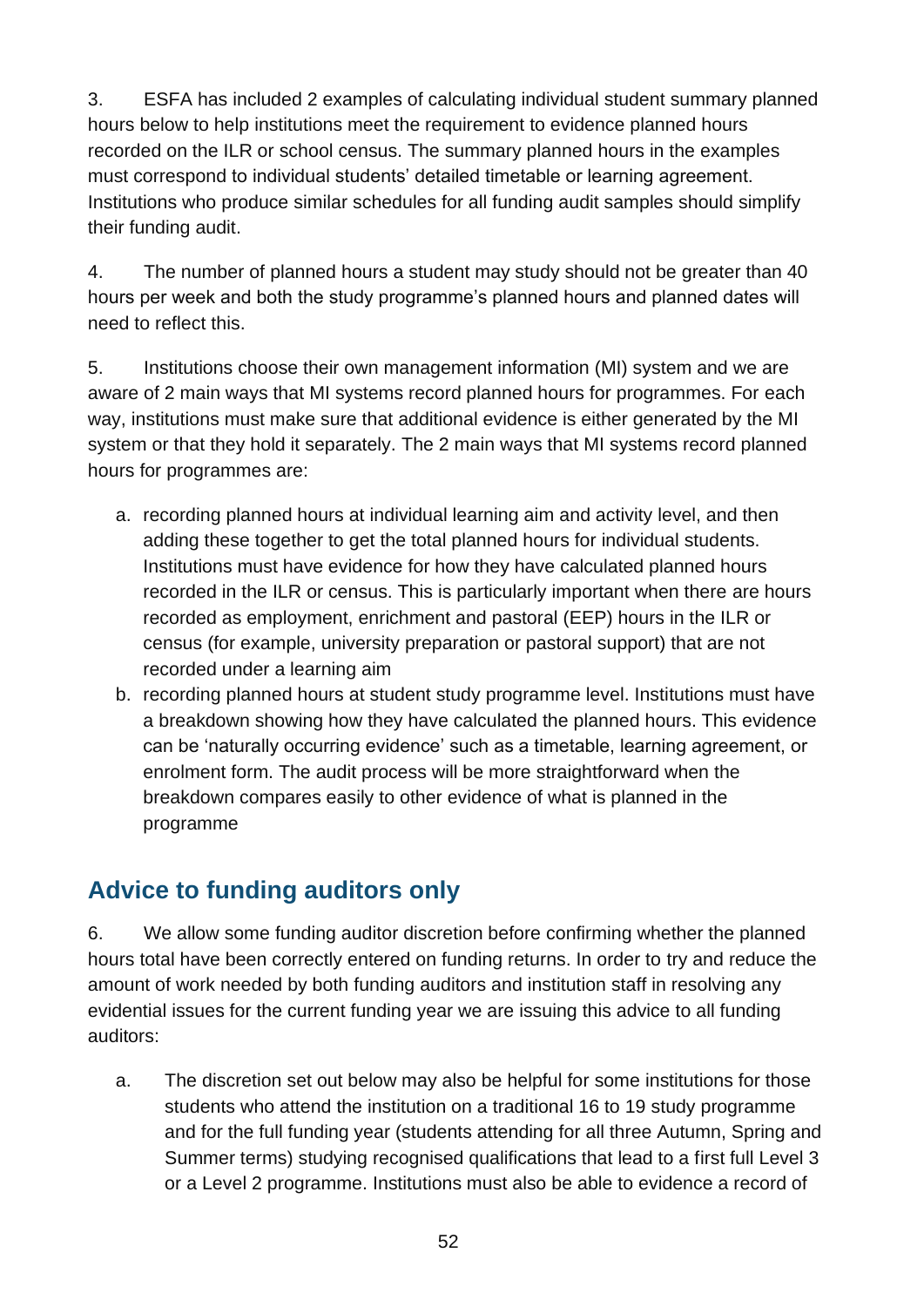success in delivering these learning aims to successful students. Funding auditors will usually apply these simplified funding audit evidence requirement rules where the learning aims shown below recommend a minimum guided learning hour (GLH) delivery for the funding year of at least 450 GLH. These will include the following learning aims:

- students doing 3 or more AS or A2 learning aims in a two year full Level 3 programme
- students attending a study programme that includes at least 5 GCSEs
- students attending full time BTEC Diplomas, or other vocational Diploma courses that are/have been traditionally regarded as a full Level 2 programme
- b. The discretion set out above in (a) above should not be applied to any other students.
- c. The concessions set out above in (a) will only apply to the entering of planned hours on the ILR and do not apply to the need for learning aim start, planned and actual end dates to be correctly recorded. Where these are incorrect and generate any funding errors they must be corrected before returning the institution's final ILR return. For every student in any funding audit sample a planned timetable as set out in this Annex must be provided to the funding auditor and the planned hours on the form should match the planned hours on the ILR. Any funding audit concerns or issues for students that meet the above criteria will usually be management letter points rather than reported as funding audit errors.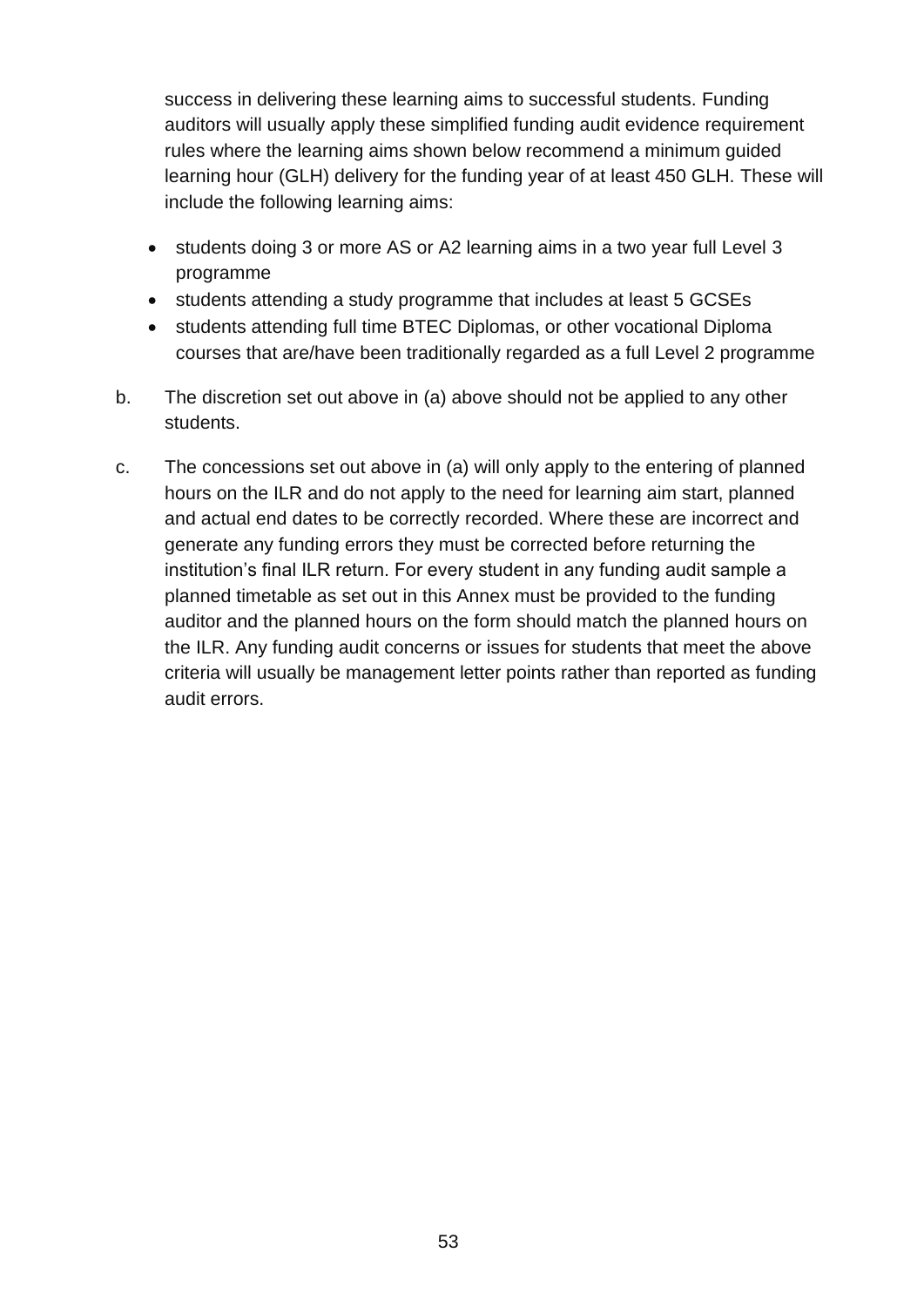## <span id="page-53-0"></span>**Example student timetables for funding auditors**

**Example 1: Summary of planned hour timetable - shown for a full-time student taking 3 A levels together with some associated funded activities (year 1 August 2021 - 31 July 2022)**

| <b>Subject or activity</b>      | <b>Planned</b><br>hours<br>(qualification) | <b>Planned</b><br>hours (non-<br>qualification) | <b>Planned</b><br>hours<br>recorded in<br>the data<br>return |
|---------------------------------|--------------------------------------------|-------------------------------------------------|--------------------------------------------------------------|
| A level physics*                | 170                                        | $\overline{0}$                                  | 170                                                          |
| A level chemistry*              | 170                                        | $\overline{0}$                                  | 170                                                          |
| A level maths *                 | 140                                        | 0                                               | 140                                                          |
| <b>GCSE English</b>             | 50                                         | $\overline{0}$                                  | 50                                                           |
| Student experience<br>mentoring | $\Omega$                                   | 10                                              | 10                                                           |
| Work experience                 | 0                                          | 30                                              | 30                                                           |
| University preparation          | 0                                          | 10                                              | 10                                                           |
| Total study hours               | 530                                        | 50                                              | 580                                                          |

\* The qualification planned hours include practical supervised laboratory work together with specific subject supported revision and the exam time as this is delivered as part of the qualification curriculum.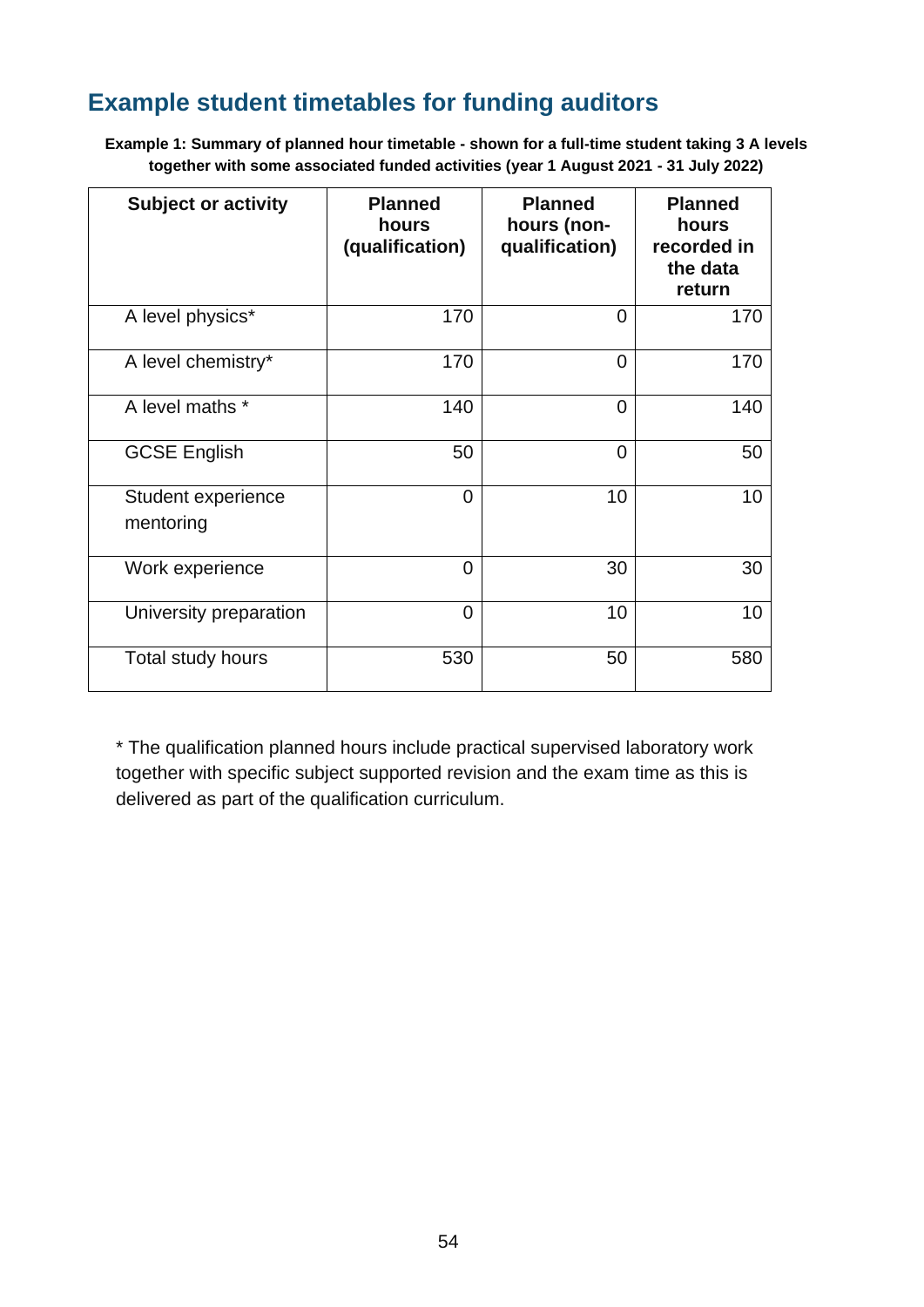#### **Example 2: Summary of planned hour timetable - shown below for a part time student (year 1 August 2021 to 31 July 2022)**

| <b>Subject or activity</b>                                          | <b>Planned hours</b><br>(qualification) | <b>Planned hours</b><br>(non-<br>qualification) | <b>Planned</b><br>hours<br>recorded<br>in the data<br>return |
|---------------------------------------------------------------------|-----------------------------------------|-------------------------------------------------|--------------------------------------------------------------|
| Work experience<br>(planned start October<br>2021)                  | $\Omega$                                | 220                                             | 220                                                          |
| <b>Functional skills maths</b><br>(planned start January<br>2022)   | 60                                      | $\Omega$                                        | 60                                                           |
| <b>Functional skills</b><br>English (planned start<br>October 2021) | 90                                      | $\Omega$                                        | 90                                                           |
| Interview coaching<br>(summer term 2022)                            | $\Omega$                                | 20                                              | 20                                                           |
| Level 1 hairdressing<br>(planned start March<br>2022)               | 80                                      | $\Omega$                                        | 80                                                           |
| Total study hours                                                   | 230                                     | 240                                             | 470                                                          |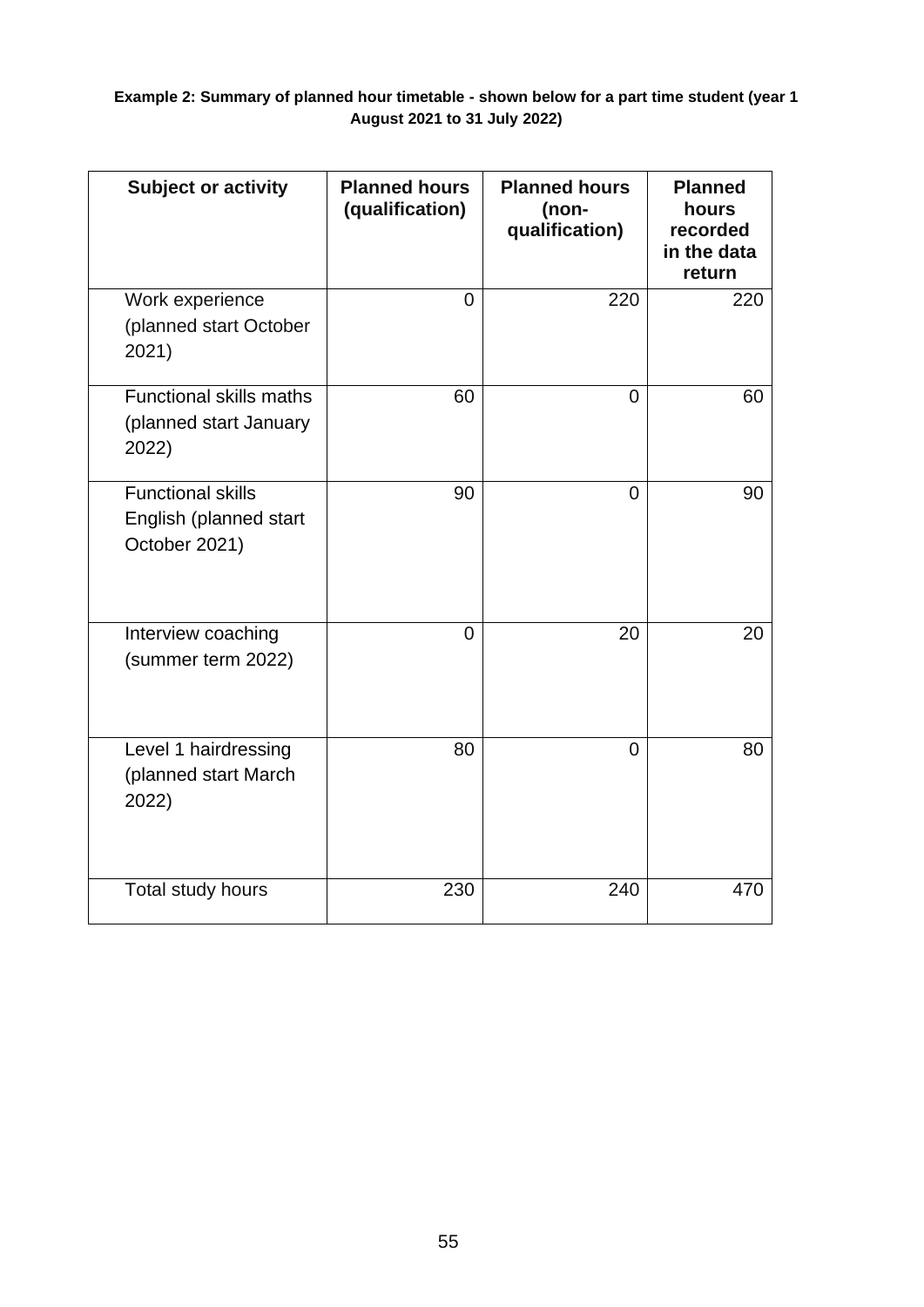# <span id="page-55-0"></span>**Annex C: Withdrawals**

## <span id="page-55-1"></span>**Compliance evidence for withdrawals**

1. ESFA's general guidance on withdrawals is set out below and gives advice on the funding position in relation to eligibility to count students as a start for funding purposes.

2. A student must be considered to have withdrawn from a study programme where they are known to have made a decision to withdraw from the study programme, or to transfer from a full time to a part time study programme or from a part time to a full time study programme. Either the student or the student's tutor should have confirmed this in writing.

3. In addition, for full time programmes and part time programmes of more than 24 weeks in duration that are not distance learning programmes, a student must be considered to have withdrawn where they have not attended classes for at least 4 continuous weeks, excluding holidays. This is unless there is auditable evidence of an intention to return. Compliance evidence includes a student's or employer's letter or formal internal notes such as tutorial reports, contracts of behaviour or personal action plans.

4. For distance learning provision, or where face-to-face delivery is against wider Government guidance, a withdrawn student would be one failing to meet the following guidance on participation or contact:

- a. attendance at a centre or log-on to learning materials
- b. receipt of work or projects by the tutor (electronic or hard copy)
- c. communication with the tutor that indicated that the student was still active on their learning aim, including planned contacts

5. Institutions must ensure that students are withdrawn from a programme where they have not attended classes for 4 continuous weeks, excluding holidays. Withdrawals must be actioned in a timely manner, and where a student has not been withdrawn but has been absent for more than 4 weeks, there must be auditable evidence of an intention to return.

6. Where a student has not been in attendance during a programme, and is deemed to have withdrawn, then the institution must adjust the student record to reflect that the student has withdrawn.

7. Institutions must record student withdrawal dates promptly and accurately in order to reflect the last date of actual recorded attendance. Institutions must record all student withdrawals in the ILR or school census.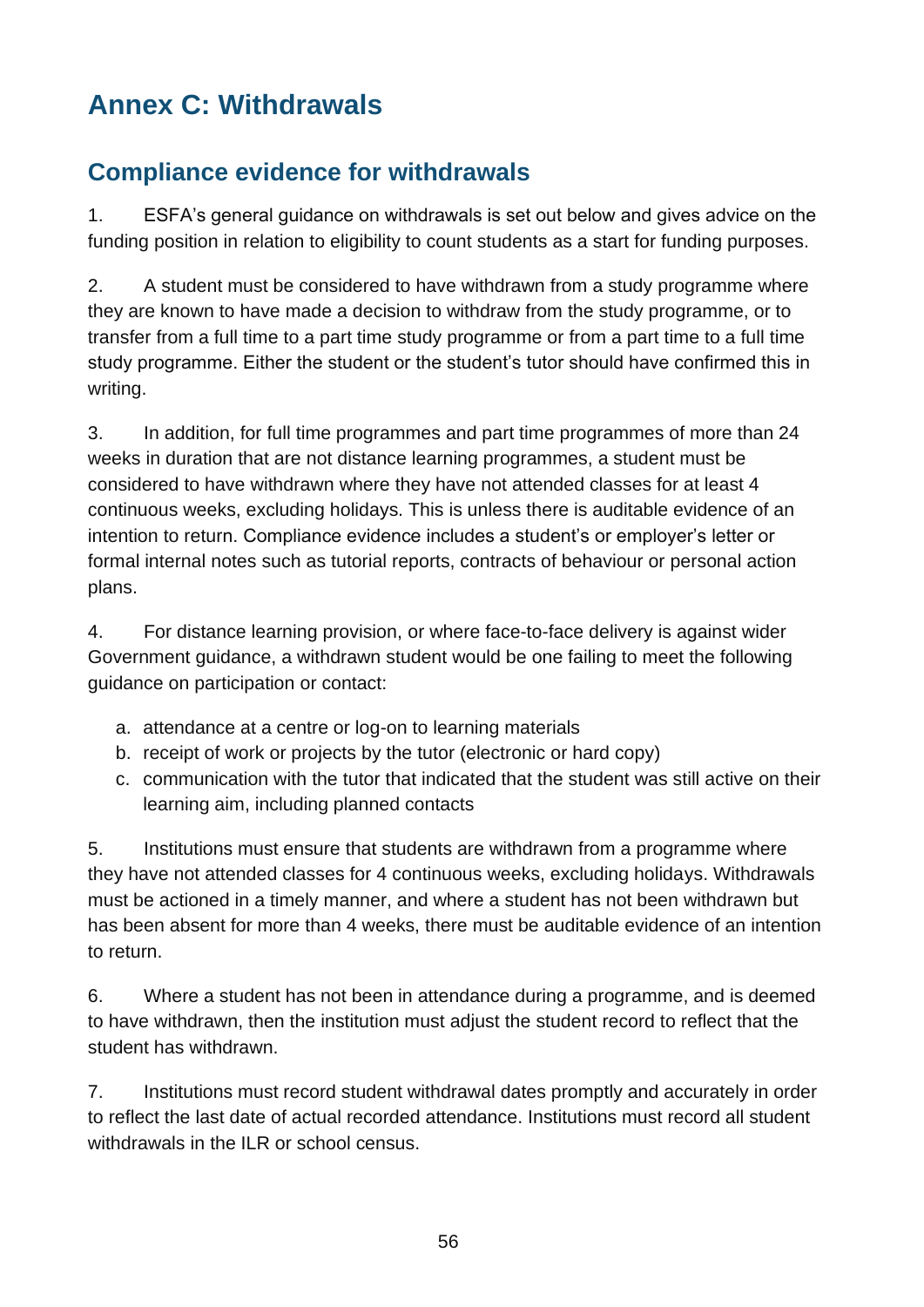8. Institutions must not record withdrawn students as having completed their course, and they are not usually recorded as achieved students. Students must also be correctly recorded as having transferred to another qualification, or withdrawn without transferring.

9. In all circumstances, the date of a student's withdrawal must be the last date of their actual attendance, not the date on which the student's record was flagged as withdrawn. While students may not be classified as withdrawn until 4 weeks have elapsed since their last attendance, or for open and distance learning since the missed contact, the date of withdrawal must still be recorded as the date of last actual participation.

10. When checking the withdrawal mechanism, institutions must have robust systems in place to ensure that students with erratic attendance due to illness or other legitimate circumstances are identified. In the case of students with mental ill-health or other legitimate reasons for erratic attendance, institutions must retain evidence of assessment and/or notification from the student, parent, advocate or medical adviser that there is a strong intention to return. In these exceptional cases, the student need not be entered as withdrawn within the usual timescales. If the student fails to return, the withdrawal date must be the last date of attendance.

11. ESFA does not expect student withdrawals to occur in a systematic pattern. Where the number of students shown as withdrawing from courses shortly after meeting either the funding start criteria or other key dates appears to be disproportionate, institutions and funding auditors may wish to pay particular attention to the attendance records and associated management controls for such courses.

12. An institution should also always take active measures to ensure that the student is continuing on the programme and has not withdrawn. This should be done, for example, by providing a planned timetable for the receipt of assignments and then checking with students who have not provided an assignment on the due date. Good practice suggests that students should be contacted at regular intervals to check that they are still following the programme. It is not acceptable to assume that silence means a student is 'continuing'. Institutions are reminded of the advice in the ['Principles of](#page-11-1)  [funding learning'](#page-11-1) of this document to do everything they can to help students complete their programmes, and should see early withdrawal from programmes as a last and not a first resort. Institutions need to check that subcontractors are implementing the guidance.

## <span id="page-56-0"></span>**Additional clarification on withdrawals guidance**

13. The following is included to help clarify the funding situation for withdrawals, transfers and early completion.

Q1 If a student is studying 4 AS level learning aims over one year starting in September and withdraws from one of them after 5 weeks, may funding be recorded all year for the withdrawn learning aim?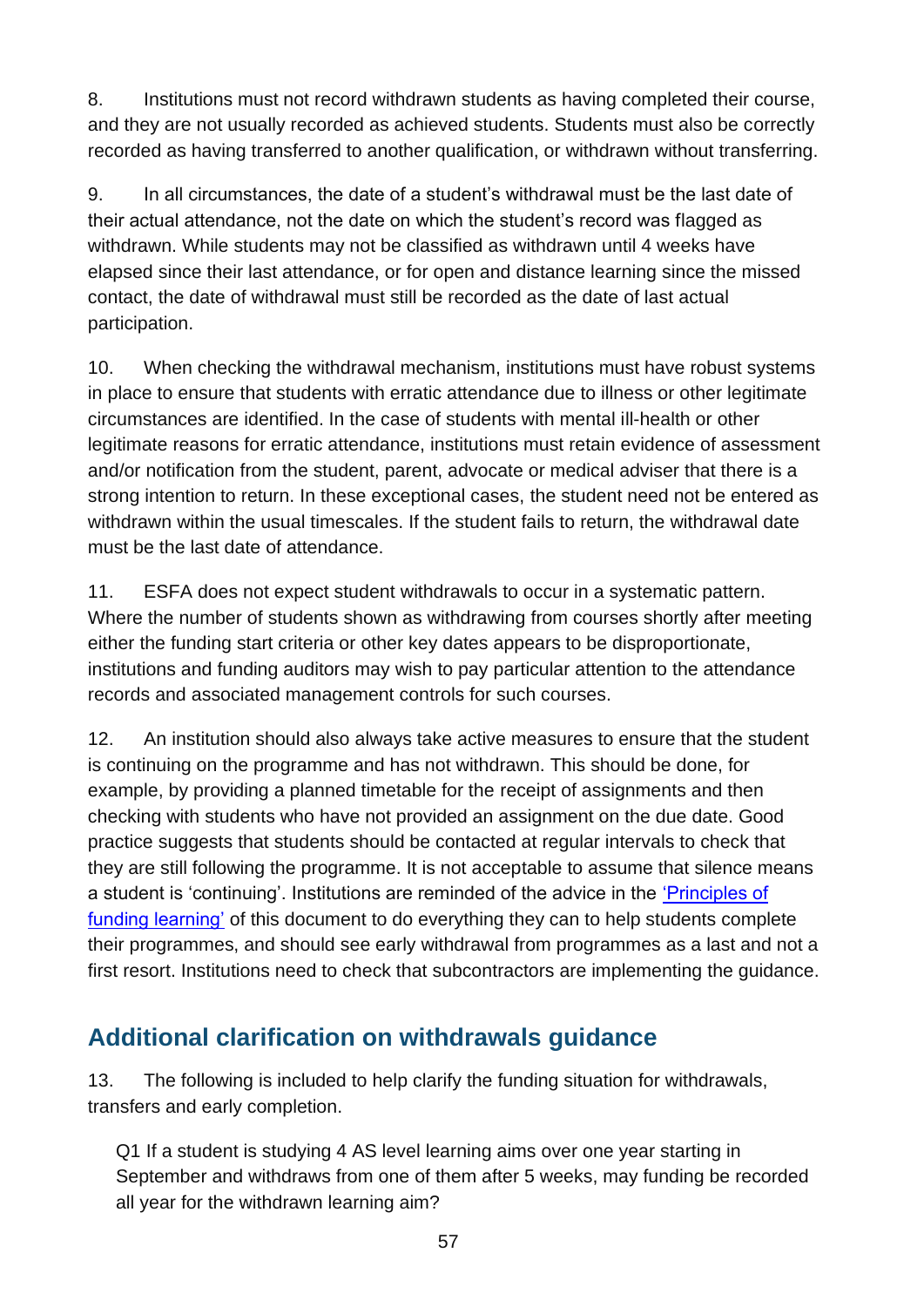A1 No. If the student withdraws from a learning aim before they meet the qualifying period of the study programme, the institution must exclude the hours for the withdrawn qualification from the total hours for the year. In reviewing the planned hours the institution may include planned hours for other activity that is planned to displace the hours lost by the student withdrawal from the initial AS level.

If the learner transfers from a qualification before the qualifying start period, then the timetabled hours up to the point of transfer may be included in this field if they would make a significant material difference to the learner's total planned hours such that they would move from one funding band to another.

If the learner withdraws from all their learning aims and leaves the provider, the hours recorded in this field must not be amended.

Q2 When a full time student reduces their programme, at what point do they become a part time student?

A2 If a student is a full time student after the funding qualifying start period they remain a full time student for statistical and funding purposes for the whole year.

Q3 What dates are used to determine a student's study programme qualifying period for funding purposes?

A3 This is determined using the student's earliest learning aim start date and latest learning aim planned end date.

Q4 If a student stops attending class with no notification to the institution, when is the date of withdrawal?

A4 The date of the last attendance on the learning aim is the date of withdrawal. This should be found in the class register.

Q5 If a student stops attending classes and a member of college staff telephones the student to discuss his or her learning progress, can this be counted as guided learning and be deemed the date of withdrawal?

A5 No. Learning must be specific to the course being studied. The telephone call described here is assistance of a general nature and is not counted for planned hours purposes.

Q6 If a student stops attending classes and some time later the student is persuaded to attend the institution to discuss his or her learning attendance, can this be counted as planned hours learning and be deemed the date of withdrawal?

A6 No. As in the previous answer, learning must be specific to the course being studied. The meeting described here is assistance of a general and administrative nature.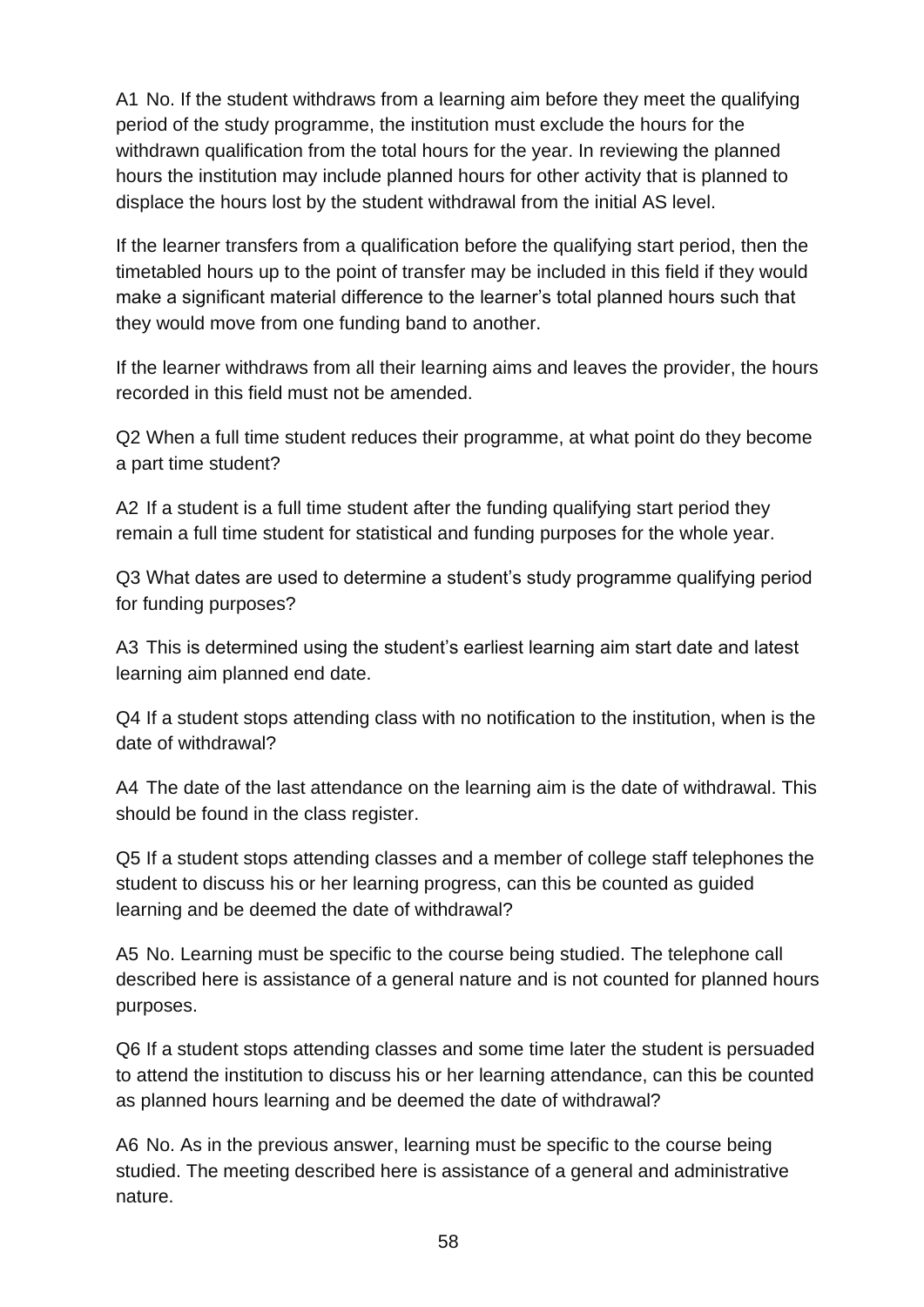Q7 A student on a one-year learning aim stops attending at Easter to revise at home yet turns up and sits the examination in early June. When is the date of withdrawal?

A7 Early June. Sitting the examination is assessment of the student's achievement and will count as learning. In practice, given the relatively short period of nonattendance, it is unlikely institutions would treat such students who passed their examination and qualification as withdrawals, instead recording them as successful completions.

Q8 Is the date of withdrawal for open learning or distance learning provision worked out in the same way as for traditional provision?

A8 Yes. It is the date of the last participation.

Q9 If a student completes the first year of a 2-year programme and then fails to return for the second year, can the institution record a funding value for the second year?

A9No. The student must meet the start criteria for each separate funding year.

Q10 For traineeships where the student achieves an early progression either into sustainable employment, full time education, other training or an apprenticeship, how should this be treated for funding retention purposes?

A10 Where the outcome meets the definition of successful progression from a traineeship then the institution must treat the student as completed on their ILR data return so the student is treated as retained for funding purposes. If the traineeship is completed within the first 6 weeks, the institution must revise the planned hours to the planned hours for the student's actual period of attendance as set out in the section ['Recording planned hours'.](#page-31-1)

Q11 If a young person completes their programme during but before the official end of the summer term do the institution still have a legal duty to inform the local authority that the student has left learning?

A11 Where students complete their studies during the summer term this is not usually seen as leaving learning. Most students leave in the summer as soon as they have completed either their last exam or handed in their last marked assignment for the year.

Q12 If a young person withdraws from just one learning aim in their study programme within the first 6 weeks of their programme during the funding year, does the institution have to change the planned hours?

A12 Yes, the institution must update the planned hours to remove all of the hours for the aim from the total. This rule applies regardless of the original length of the study programme or the funding band of the student. If excluding the hours already delivered within the first 6 weeks would make a material difference to the student's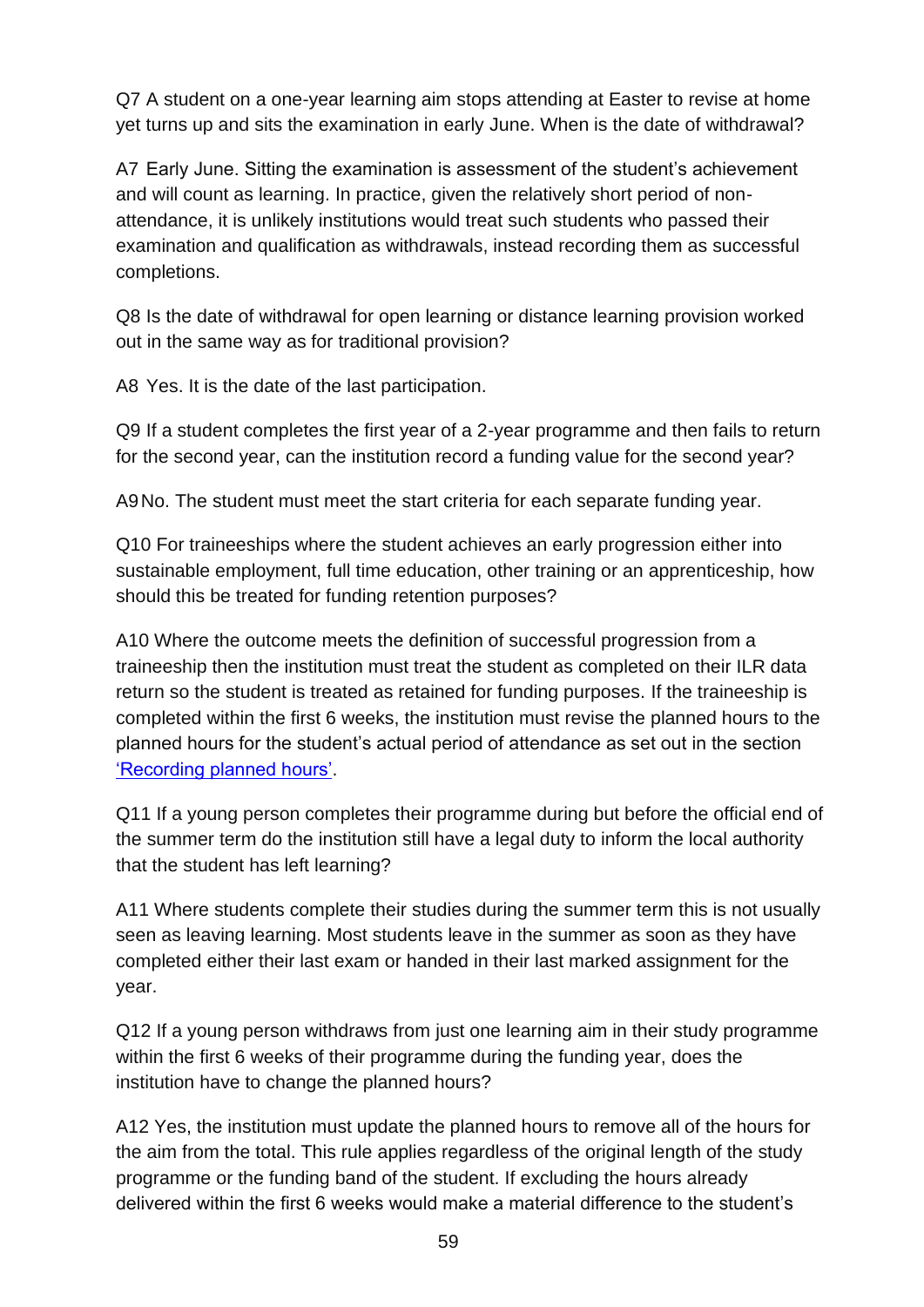funding band, institutions can include just the hours that they have already delivered in the planned hours.

Q13 When does the first six weeks for setting and adjusting planned hours start for students who started their programme in the previous funding year?

A13 You must set and adjust the planned hours for a student's study programme in each funded year of their programme. No planned hours or start period completion rolls over from one funding year to the next. When the student's programme crosses into a new funding year, for the purposes of recording planned hours you treat them the same as a new start. This means that the earliest possible start date for every funding year is always 1 August.

Q14 When a student continues a programme from the previous year and the first date of attendance is after 1 August (for example, due to summer holiday arrangements), what date is used for calculating the planned hours?

A14 Institutions must use the student's first date of attendance for learning activity to calculate the 6 week period for determining planned hours. The number of planned hours a student may study should not be greater than 40 hours per week (and for example, for those who cease studying after 5 weeks the maximum planned hours will be 200).

Q15 When a student completes a study programme earlier than planned but after the initial 6 week period to start an Apprenticeship with the same institution are there any circumstances in which the planned hours should be amended?

A15 A student should only be in receipt of one ESFA type of funding at any one time at any individual funded (or their financially related) institution. If a student is recorded as having successfully completed a study programme early and is then transferred onto an Apprenticeship programme at the same institution, the institution must make sure it is not drawing down two sources of ESFA funding for the same period of time. In determining what constitutes early completion our advice is to review students who complete before the equivalent of the start period needed to qualify for funding. For full time students this would be those students completing their 16 to 19 study programmes more than 6 weeks early and for shorter part time students more than two weeks early.

It is particularly important that this advice is followed where multiple students are completing early, and any average student planned hour calculations are not taking into account the number of students completing early.

The institution has a choice for students who have attended for more than six weeks of either reducing the planned hours down to the period of the student's actual attendance or making sure that the Apprenticeship funding is reduced to remove any overlap in the period where two sources of funding are being claimed for the same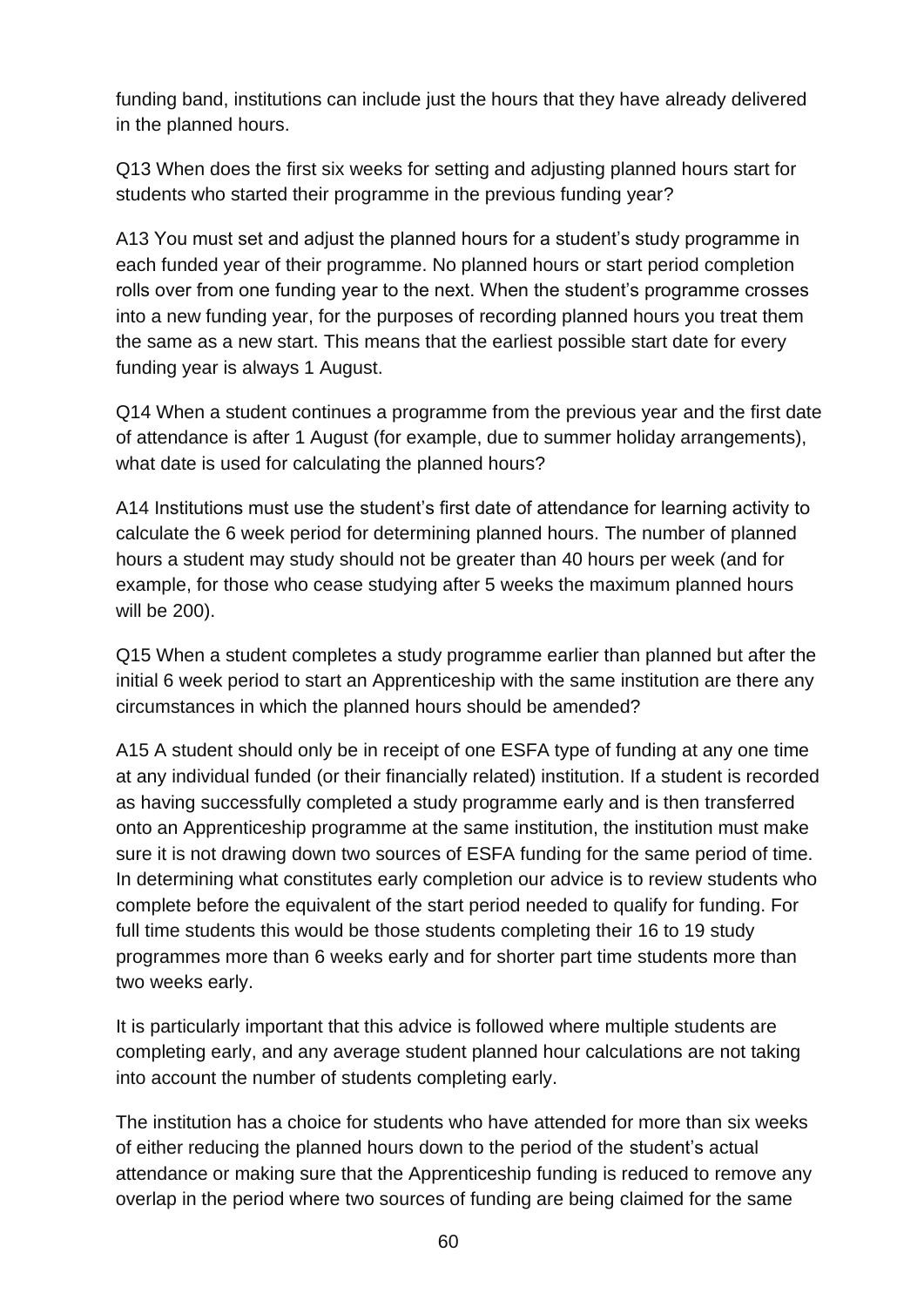period. We are content that in these circumstances planned hours can be reduced even after the initial 6-week start period has passed as this maybe a much easier calculation than assessing the impact of the funding overlap on Apprenticeship funding.

Q16 When a student withdraws from their entire study programme before they meet the funding start criteria do their planned hours need adjustment?

A No. When a student withdraws from all their learning aims, and therefore withdraws from their whole programme, as long as they have not met the criteria to count as a funded start then providers do not need to change the planned hours. This can be checked by using the 16 to 19 funding claim report that only lists students who have met their relevant funding start criteria.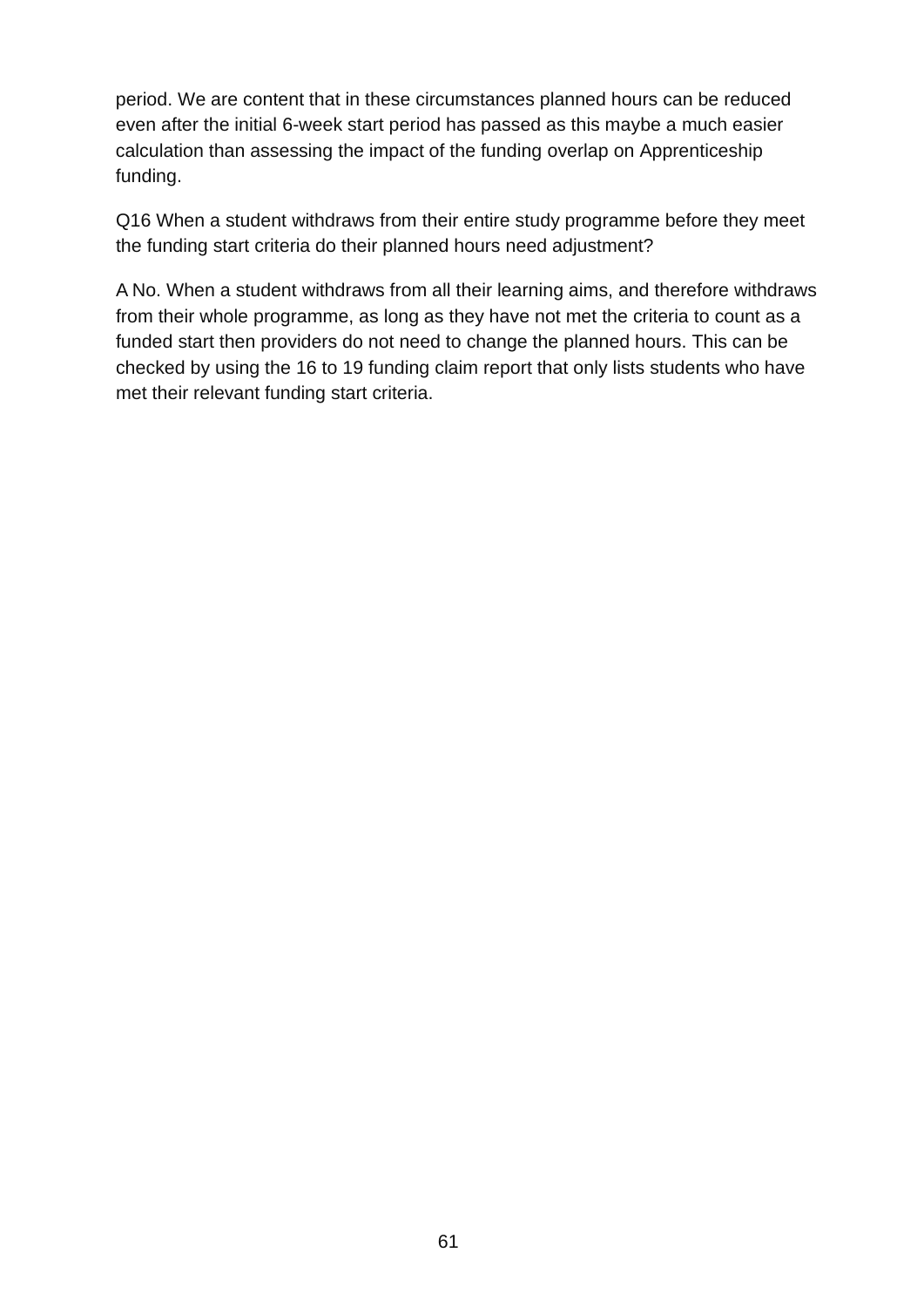# <span id="page-61-0"></span>**Annex D: Condition of funding on provision of English and mathematics in 2021 to 2022**

1. This annex gives a summary of the ESFA condition of funding for the provision of English and maths within young people's study programmes. To assist institutions in planning to meet the condition of funding, ESFA has issued detailed [guidance on the](https://www.gov.uk/16-to-19-funding-maths-and-english-condition-of-funding)  [condition of funding](https://www.gov.uk/16-to-19-funding-maths-and-english-condition-of-funding) and the exemptions, which is available on GOV.UK.

2. Students must study maths and/or English as part of their programme in each academic year. This applies to students:

- aged 16 to 18 and 19 to 25 with an education, health and care (EHC) plan who do not hold a GCSE grade 9 to 4, A\* to C (a standard pass grade) or equivalent qualification in these subjects
- doing a programme of 150 hours or more, which started on or after 1 August 2014

3. The qualifications that meet the condition of funding are GCSEs and 'stepping stone' qualifications. Qualifications that meet the condition of funding have a record in the [Find a learning aim](https://findalearningaimbeta.fasst.org.uk/) which will replace the Learning Aim Reference Service (LARS) database that sets out how long they are valid for.

4. We made a change to our maths and English condition of funding guidance that will applies from the academic year 2019 to 2021, students with a grade 2 or below in maths or English can study towards a pass in functional skills level 2 (legacy or reformed) or they can still study towards a GCSE grade 9 to 4. Once they have achieved this, there is no requirement to undertake further maths or English qualifications to meet the condition of funding.

5. Full time students with a grade 3 must still study an eligible GCSE qualification in order to meet the condition of funding.

6. Part time students with a grade 3 can still study any qualification approved to meet the condition of funding as a stepping stone towards achieving a GCSE grade 9 to 4.

7. This adjustment allows providers and students with prior attainment of GCSE grade 2 and below, to choose which level 2 qualification is most appropriate.

8. To meet this requirement, individual institutions should use the flexibilities available to tailor a study programme, so that each student can improve in maths and/or English to the best of their ability.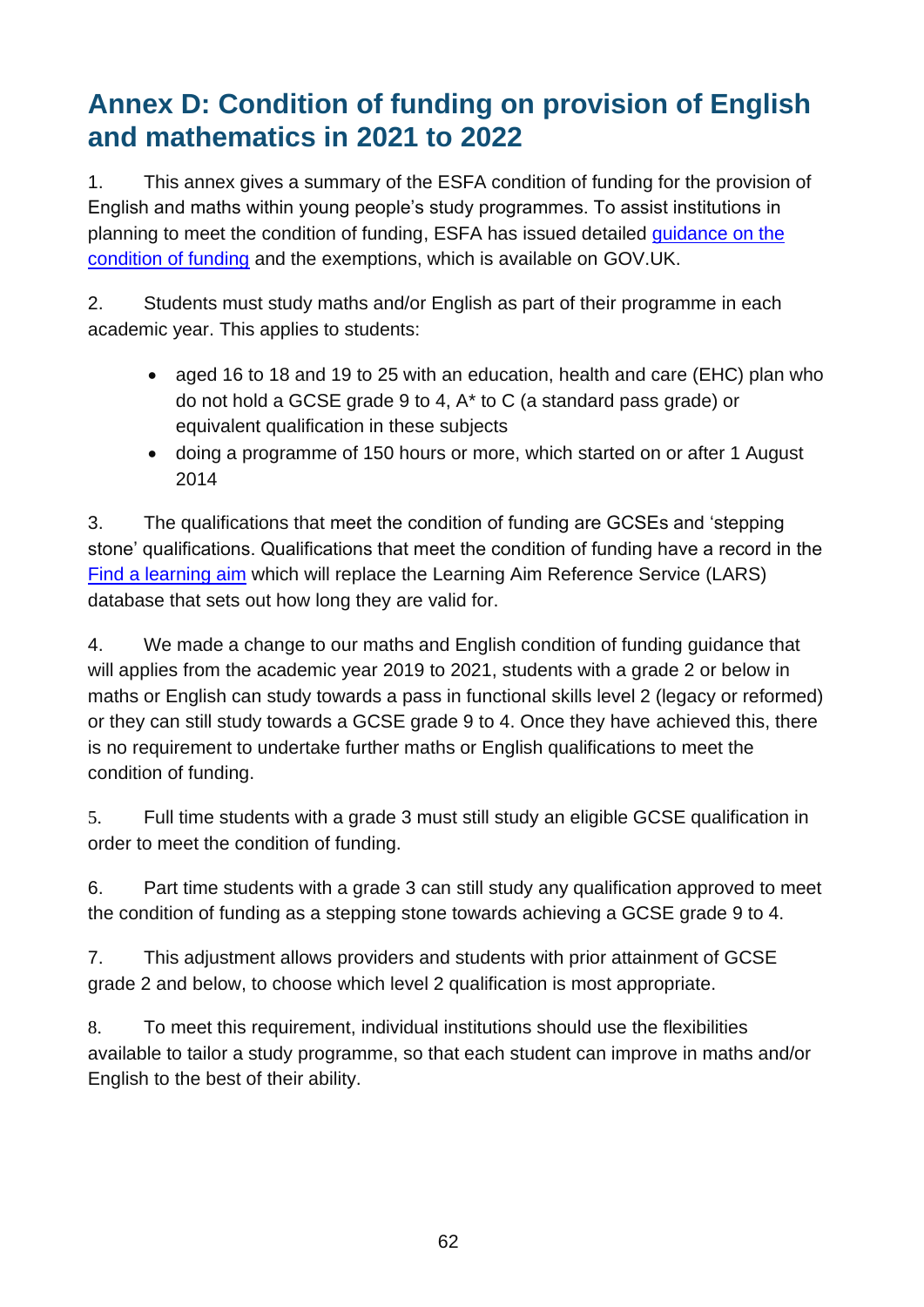## <span id="page-62-0"></span>**Enrolments and exemptions**

9. To count as enrolled on a qualification that meets the condition of funding a student has to meet the qualifying period for funding (6 weeks for students with a planned length of 24 weeks or more and 2 weeks for students with a planned length of less than 24 weeks) against the maths and/or English aim. The condition of funding relates to enrolments rather than sitting the exam, this provides flexibility for providers to determine when best for a student to take their exam.

10. There are a small number of students who are not able to take a GCSE or an approved stepping stone qualification, for example, those with multiple and complex needs. These students can be exempt from studying qualifications but appropriate literacy and numeracy should still be included in their study programme.

11. Students who have studied in a country that does not provide GCSEs are also potentially exempt from the condition of funding where the overseas qualifications they hold are equivalent to GCSE grade 9 to 4.

12. If a 16 to 19 student achieves a GCSE 9 to 4 or A\* to C or qualification deemed as equivalent by other means. For example, entering for, and studying a qualification outside of their study programme, then they will have met the condition of funding for the remainder of their study programme.

## <span id="page-62-1"></span>**Students not meeting the condition of funding**

13. For institutions with students who do not meet the condition of funding, we will remove funding from the allocation for 2022 to 2023. The institution will receive advance warning of this in their Allocation Calculation Toolkit (ACT)**.**

14. We will continue to apply the current tolerance level of 5% until further notice and more information on the tolerance is available from the condition of funding webpage.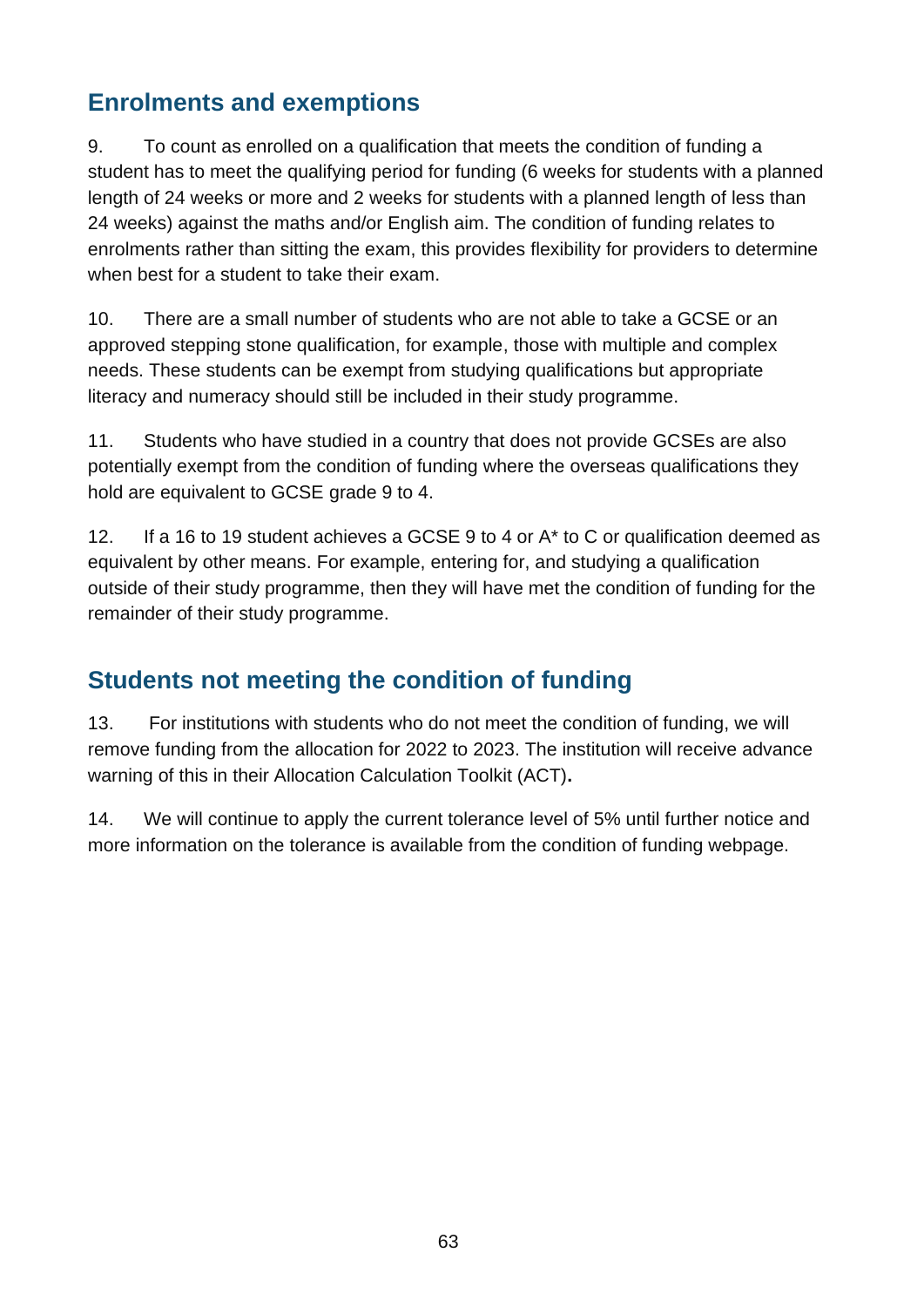# <span id="page-63-0"></span>**Annex E: Academies and school sixth forms making school census returns**

#### <span id="page-63-1"></span>**Funding eligibility summary**

1. In this annex the term sixth form refers to all types of institutions making school census returns and has been produced to:

- a. summarise the main student eligibility section for academy and school sixth forms
- b. include additional guidance that is only relevant to academy and school sixth form provision

2. Academies (including any former sixth form colleges) or schools that makes ILR returns must read and comply with the separate advice in [Funding guidance for young](https://www.gov.uk/government/publications/advice-individualised-learner-record-ilr-returns)  [people: ILR returns.](https://www.gov.uk/government/publications/advice-individualised-learner-record-ilr-returns)

#### <span id="page-63-2"></span>**Closing sixth form centres or ceasing recruitment**

3. When academies or local authorities are planning to close or run down their sixth form (either on a permanent or temporary basis) they must notify ESFA at the earliest opportunity and as a minimum before the start of the academic year in which they cease recruitment for year 12 students. In such cases, ESFA will wholly or partly withdraw the allocation made for that academic year, depending on whether there are year 13 students on roll. Late notification of closure, after the start of the academic year, will result in a recovery of funds from the year in which they cease recruitment for year 12 students.

4. Where an institution has not planned to close their sixth form but does not recruit or data returns reveal that no students have been enrolled for the academic year, ESFA will withdraw the allocation and will also action recovery of funds where payments have already occurred.

#### <span id="page-63-3"></span>**Funding data arrangements**

#### <span id="page-63-4"></span>**Maintaining supporting records**

- 5. By accepting funding from ESFA, sixth forms take on an obligation to:
	- a. maintain all records in accordance with ESFA funding guidance
	- b. allow the appointed auditor or audit firm access to the sixth form's premises to carry out the audit, and to the data records relating to the sixth form's funding from ESFA
	- c. ensure records are retained to enable ESFA to gain assurance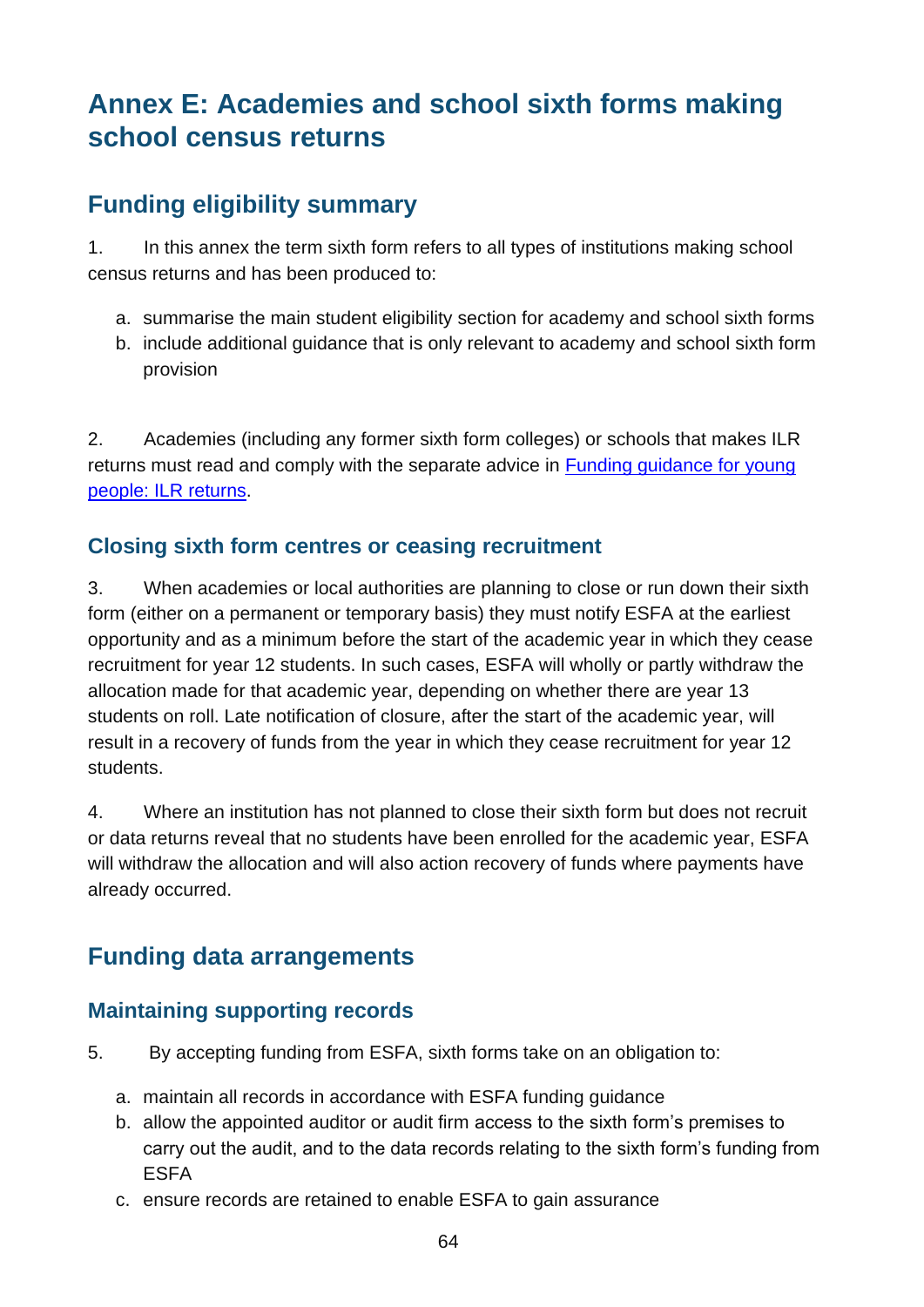- d. ensure the accuracy of all data relating to sixth form funding
- e. have in place adequate control procedures to ensure error levels are kept to a minimum

#### <span id="page-64-0"></span>**Collecting data**

6. 16 to 19 young people's data collections occur as part of the school census. For sixth forms, data is collected on individual student learning aims (the qualifications each student is studying at any point during the year).

7. Schools need to identify and record the substantial (core) learning aim for those students undertaking a vocational or mixed study programme with a vocational aim as its core and school management information systems are expected to hold a data item 'core aim indicator'.

8. Schools and academies must record study programmes hours on the school census. The planned hours fields are available in each autumn census.

- 9. Qualification-level data is required for the following reasons.
	- a. to assist OFSTED with their success rates reviews to enable a fairer and more accurate comparison of the effectiveness of different institutions across the 16 to 19 sector
	- b. to allow sixth forms to monitor the performance of different groups of students
	- c. to calculate the retention rate for funding, as set out in the [Funding rates and](https://www.gov.uk/government/publications/funding-rates-and-formula)  [formula](https://www.gov.uk/government/publications/funding-rates-and-formula)
- 10. In the census, sixth forms need to record:
	- a. each student and that student's details
	- b. the aims studied by each student, including the qualification number (QN)
	- c. the start, planned end, and actual end dates of each aim
	- d. the status of each aim
	- e. the student's prior attainment grades for GCSE maths and English
	- f. students who are exempt from studying maths or English GCSE or who have attained UK equivalent qualifications
	- g. the student's attainment in GCSE maths and English at the end of year 11 used to calculate disadvantage block 2 funding

11. It is important that institutions complete accurately the start and end dates (both planned and actual end dates) and the status of each aim.

12. Sixth forms must record all qualifications for which they expect to receive funding.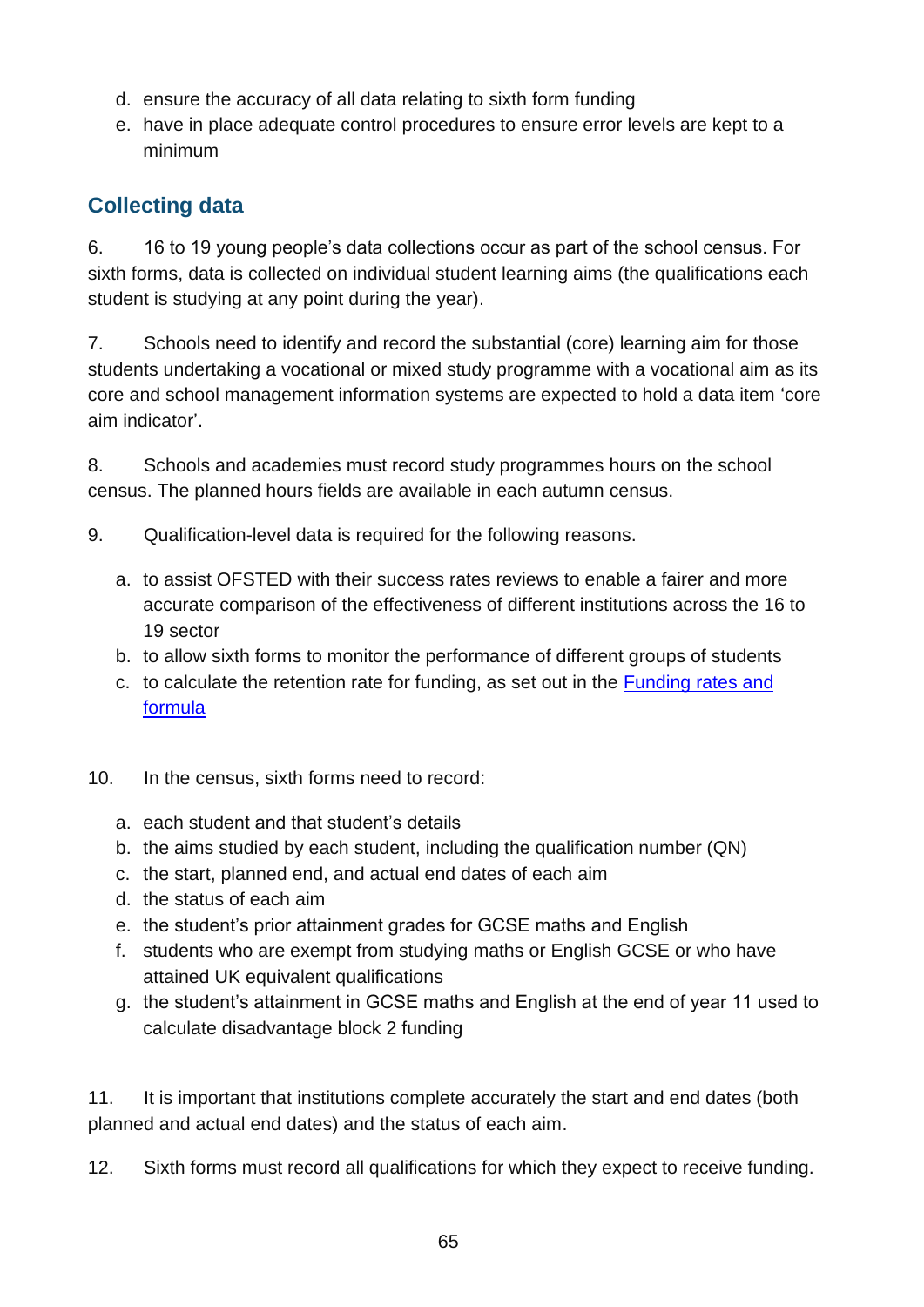13. The data collected will provide a full history for an academic year, not just snapshot data on a particular date. This will allow the student record to be identified at any time of the year.

14. During the year, sixth forms must indicate the status of each aim. Four options are available.

- a. 'Transfer' when a student ceases studying for one qualification in order to start on a new, often related, qualification
- b. 'Withdrawal' when a student ceases a qualification without a new or replacement qualification being started
- c. 'Completed' when the aim has been completed, irrespective of whether the aim has been achieved or not
- d. 'Continuing' when the aim is not yet complete and study is continuing

15. The difference between a transfer and a withdrawal is especially important for performance purposes as a transfer is not taken into account when calculating qualification success rates but a withdrawal is. A withdrawal is treated as if the student has stopped studying for that qualification.

16. Further support on [completing the census](https://www.gov.uk/guidance/school-census) is available on GOV.UK.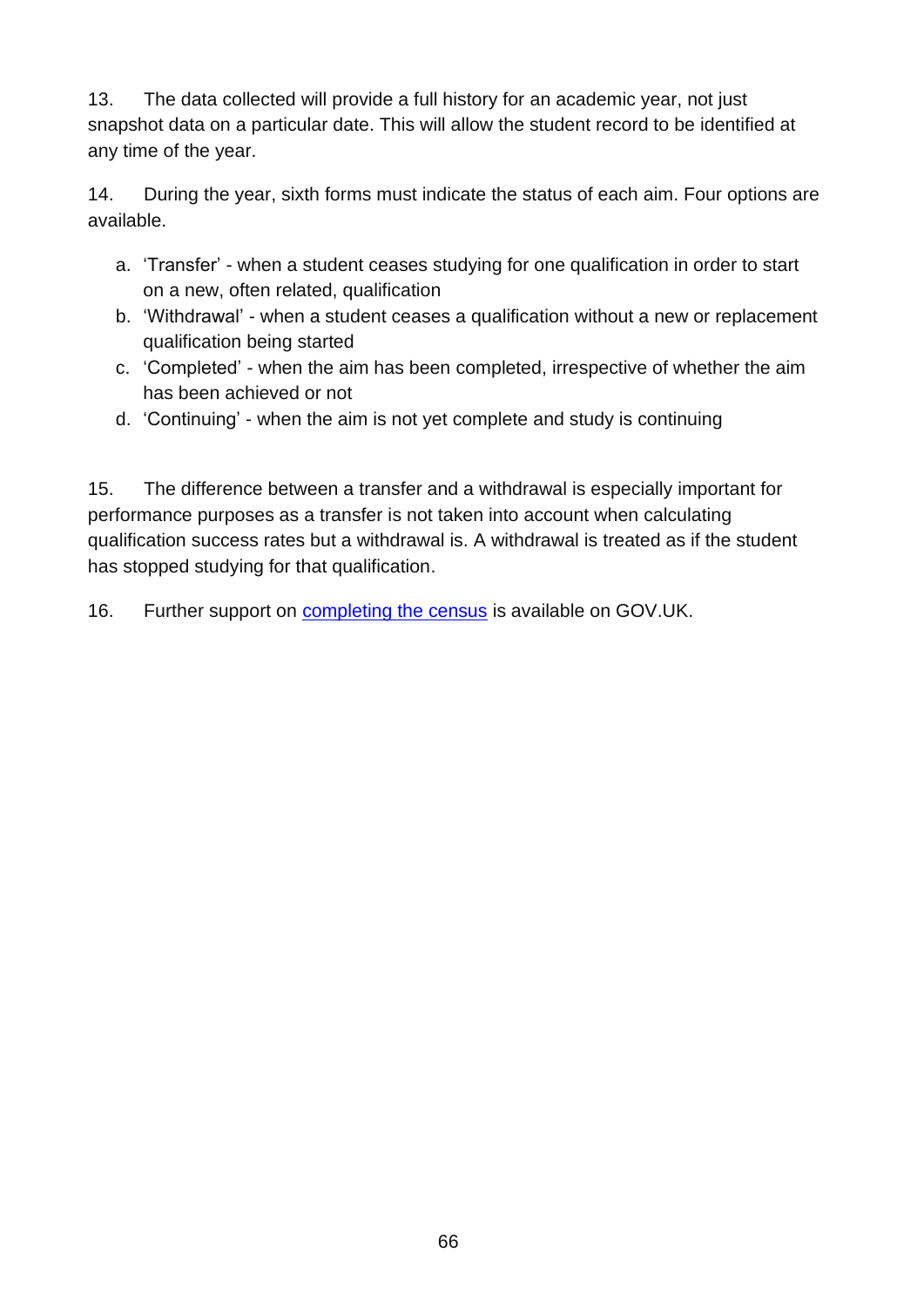## <span id="page-66-0"></span>**Annex F: Defining EU, EEA and eligible overseas dependent territories as at 31 December 2020**

1. This annex lists the qualifying countries and/or areas that establish student eligibility for ESFA young people's study programme funding. This annex applies up to the end of the United Kingdom transition arrangements with the EU on 31 December 2021.

#### <span id="page-66-1"></span>**Member states of the European Union**

Austria Belgium Bulgaria **Croatia C**vprus Czech Republic Denmark Estonia Finland France

**Germany** Greece **Hungary** Ireland Italy Latvia Lithuania Luxembourg Malta

**Netherlands** Poland Portugal Romania Slovakia Slovenia **Spain** Sweden

#### <span id="page-66-2"></span>**Notes on certain territories that fall within the EU**

2. The following notes provide further guidance as to those territories which are regarded as part of the European Union (EU) for the purposes of funding eligibility for those who moved to the UK before the 1 January 2021:

- a. Finland: includes Aland Islands
- b. France: the French Overseas Department (DOMS) (Guadeloupe, Martinique, French Guiana (Guyana), Reunion and Saint-Pierre et Miquelon) is part of metropolitan France and is part of the EU
- c. Germany: includes territory of the former German Democratic Republic prior to German unification. The tax-free port of Heligoland is included within the EU
- d. Portugal: Madeira and the Azores are part of the EU. Macao is not
- e. Spain: the Balearic Islands, the Canaries, Ceuta and Melilla are part of the EU
- f. UK: Gibraltar is part of the territory of the EU. The Channel Islands and Isle of Man are not part of the EU, nor are the sovereign bases on Cyprus
- g. Other territories: Andorra, Monaco, San Marino and the Vatican are not part of the EU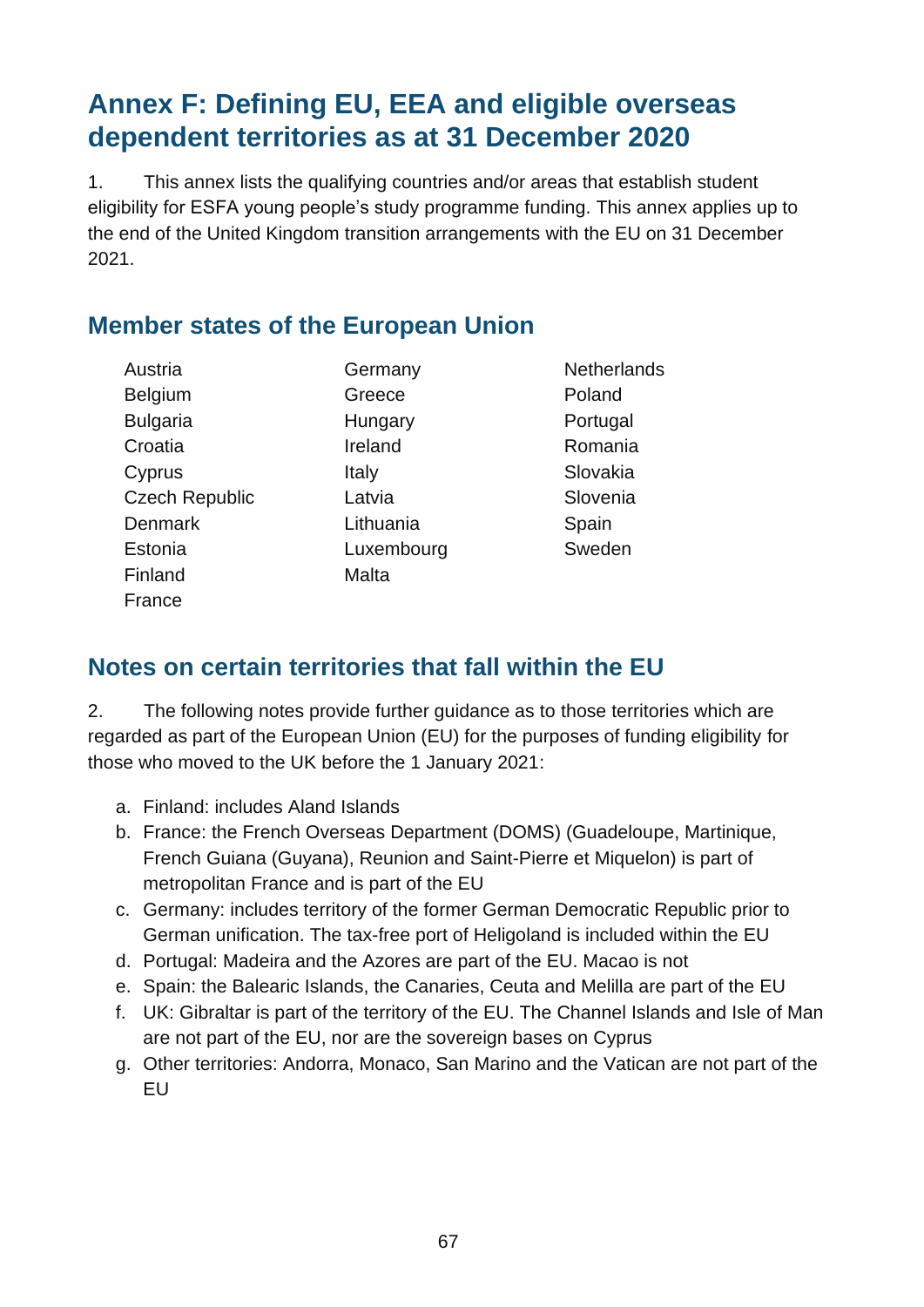#### <span id="page-67-0"></span>**Member states of the European Economic Area (EEA)**

3. This includes all the EU countries and territories listed above, together with Iceland, Liechtenstein and Norway. For simplicity, for institutions that have to assess students for eligibility for ESFA funding, Switzerland is treated as within the EEA. In law, Switzerland is not part of the formally recognised EEA but its nationals are similarly eligible under various international treaties signed by the UK and Swiss governments.

#### <span id="page-67-1"></span>**Eligible overseas territories**

4. These will be either UK or EU overseas territories for which ESFA will allow institutions to claim funding (please refer to paragraph [42](#page-19-4) in the main guidance).

#### **Eligible British overseas territories**

| Anguilla                    | <b>British Virgin Islands</b> | South Georgia and       |
|-----------------------------|-------------------------------|-------------------------|
| <b>Bermuda</b>              | Cayman Islands                | the South Sandwich      |
| <b>British Antarctic</b>    | <b>Falkland Islands</b>       | <b>Isles</b>            |
| <b>Territory</b>            | Montserrat                    | St Helena and its       |
| <b>British Indian Ocean</b> | Pitcairn, Ducie and           | Dependencies            |
| Territory                   | Oeno Islands;                 | <b>Turks and Caicos</b> |
|                             | Henderson Island              | <b>Islands</b>          |

#### **Eligible overseas territories of other EU member states (for those who moved to UK before 1 January 2021**

| <b>Denmark</b> | <b>France</b>                | <b>Netherlands</b> |
|----------------|------------------------------|--------------------|
| Greenland and  | New Caledonia and            | Antilles (Bonaire, |
| Faroe Isles    | dependencies                 | Curacao, Saba, St  |
|                | <b>French Polynesia</b>      | Eustatius and St   |
|                | <b>Wallis and Fortuna</b>    | Maarten) and Aruba |
|                | Mayotte                      |                    |
|                | French Southern and          |                    |
|                | <b>Antarctic Territories</b> |                    |
|                | St Barthélemy                |                    |